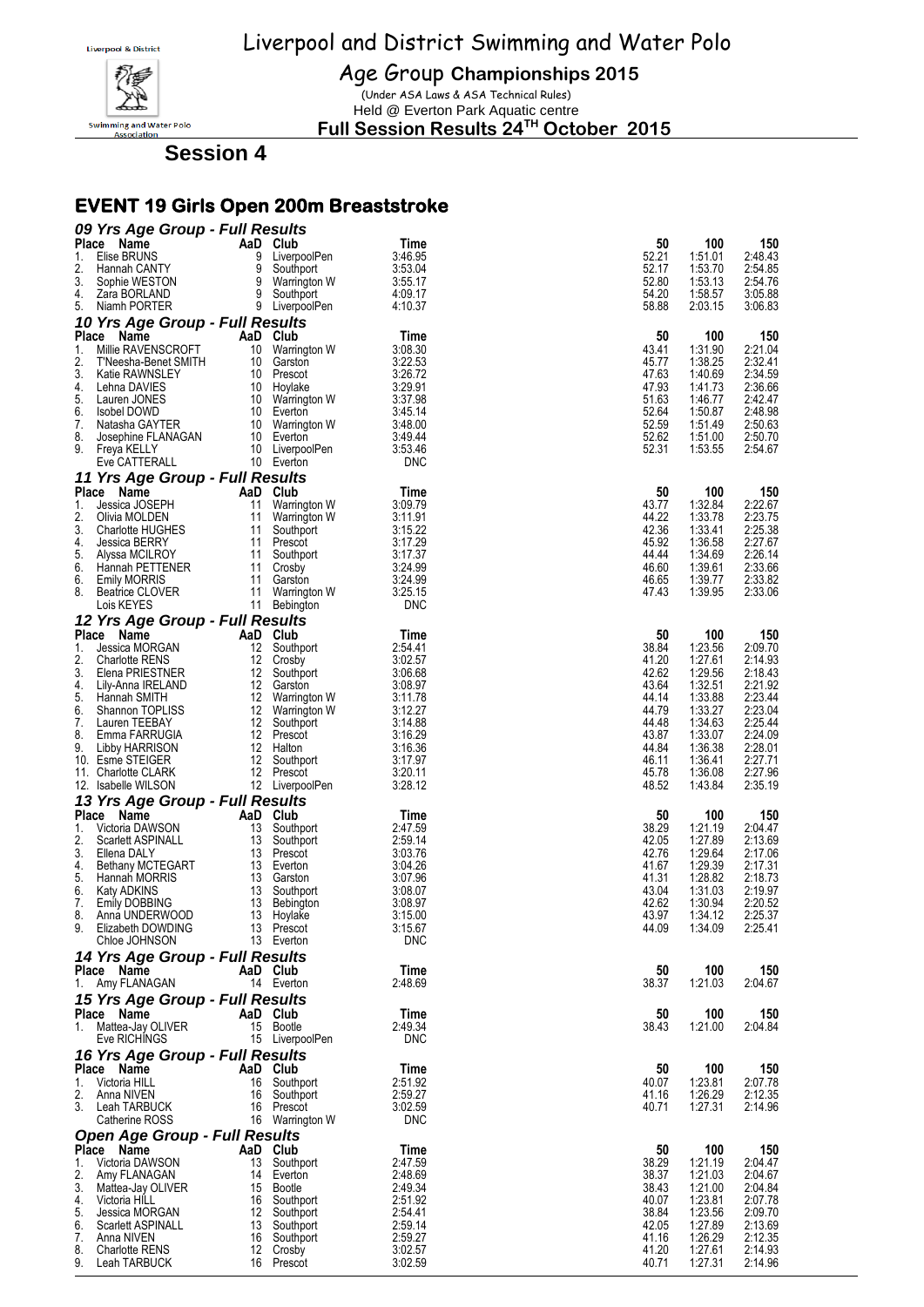

#### Age Group **Championships 2015**

(Under ASA Laws & ASA Technical Rules) Held @ Everton Park Aquatic centre

**Full Session Results 24TH October 2015**

|     | <b>Association</b>       |                   |                     | $\frac{1}{2}$ and $\frac{1}{2}$ decoded in the country $\frac{1}{2}$ | <b>しぃいんいい</b> | -- -  |         |         |
|-----|--------------------------|-------------------|---------------------|----------------------------------------------------------------------|---------------|-------|---------|---------|
| 10. | Ellena DALY              | 13                | Prescot             | 3:03.76                                                              |               | 42.76 | 1:29.64 | 2:17.06 |
| 11. | <b>Bethany MCTEGART</b>  | 13                | Everton             | 3:04.26                                                              |               | 41.67 | 1:29.39 | 2:17.31 |
| 12. | Elena PRIESTNER          | 12                | Southport           | 3:06.68                                                              |               | 42.62 | 1:29.56 | 2:18.43 |
|     | 13. Hannah MORRIS        | 13                | Garston             | 3:07.96                                                              |               | 41.31 | 1:28.82 | 2:18.73 |
| 14. | <b>Katy ADKINS</b>       | 13                | Southport           | 3:08.07                                                              |               | 43.04 | 1:31.03 | 2:19.97 |
| 15. | Millie RAVENSCROFT       | 10                | Warrington W        | 3:08.30                                                              |               | 43.41 | 1:31.90 | 2:21.04 |
|     | 16. Lily-Anna IRELAND    | 12                | Garston             | 3:08.97                                                              |               | 43.64 | 1:32.51 | 2:21.92 |
|     |                          |                   |                     | 3:08.97                                                              |               | 42.62 | 1:30.94 | 2:20.52 |
| 16. | <b>Emily DOBBING</b>     | 13                | Bebington           |                                                                      |               | 43.77 | 1:32.84 | 2:22.67 |
| 18. | Jessica JOSEPH           | 11                | Warrington W        | 3:09.79                                                              |               |       |         |         |
|     | 19. Hannah SMITH         | 12                | Warrington W        | 3:11.78                                                              |               | 44.14 | 1:33.88 | 2:23.44 |
|     | 20. Olivia MOLDEN        | 11                | Warrington W        | 3:11.91                                                              |               | 44.22 | 1:33.78 | 2:23.75 |
| 21. | Shannon TOPLISS          | 12                | Warrington W        | 3:12.27                                                              |               | 44.79 | 1:33.27 | 2:23.04 |
| 22. | Lauren TEEBAY            | 12                | Southport           | 3:14.88                                                              |               | 44.48 | 1:34.63 | 2:25.44 |
| 23. | Anna UNDERWOOD           | 13                | Hoylake             | 3:15.00                                                              |               | 43.97 | 1:34.12 | 2:25.37 |
|     | 24. Charlotte HUGHES     | 11                | Southport           | 3:15.22                                                              |               | 42.36 | 1:33.41 | 2:25.38 |
|     | 25. Elizabeth DOWDING    | 13                | Prescot             | 3:15.67                                                              |               | 44.09 | 1:34.09 | 2:25.41 |
|     | 26. Emma FARRUGIA        | 12                | Prescot             | 3:16.29                                                              |               | 43.87 | 1:33.07 | 2:24.09 |
| 27. | Libby HARRISON           | 12                | Halton              | 3:16.36                                                              |               | 44.84 | 1:36.38 | 2:28.01 |
| 28. | Jessica BERRY            | 11                | Prescot             | 3:17.29                                                              |               | 45.92 | 1:36.58 | 2:27.67 |
| 29. | Alyssa MCILROY           | 11                | Southport           | 3:17.37                                                              |               | 44.44 | 1:34.69 | 2:26.14 |
|     | 30. Esme STEIGER         | 12                | Southport           | 3:17.97                                                              |               | 46.11 | 1:36.41 | 2:27.71 |
|     | 31. Charlotte CLARK      | 12                | Prescot             | 3:20.11                                                              |               | 45.78 | 1:36.08 | 2:27.96 |
|     | 32. T'Neesha-Benet SMITH | 10                | Garston             | 3:22.53                                                              |               | 45.77 | 1:38.25 | 2:32.41 |
|     | 33. Hannah PETTENER      | 11                | Crosby              | 3:24.99                                                              |               | 46.60 | 1:39.61 | 2:33.66 |
|     | 33. Emily MORRIS         | 11                | Garston             | 3:24.99                                                              |               | 46.65 | 1:39.77 | 2:33.82 |
|     | 35. Beatrice CLOVER      | 11                | Warrington W        | 3:25.15                                                              |               | 47.43 | 1:39.95 | 2:33.06 |
| 36. | Katie RAWNSLEY           | 10                | Prescot             | 3:26.72                                                              |               | 47.63 | 1:40.69 | 2:34.59 |
|     |                          | $12 \overline{ }$ |                     | 3:28.12                                                              |               | 48.52 | 1:43.84 | 2:35.19 |
|     | 37. Isabelle WILSON      |                   | LiverpoolPen        |                                                                      |               | 47.93 |         |         |
|     | 38. Lehna DAVIES         | 10                | Hoylake             | 3:29.91                                                              |               |       | 1:41.73 | 2:36.66 |
| 39. | Lauren JONES             | 10                | <b>Warrington W</b> | 3:37.98                                                              |               | 51.63 | 1:46.77 | 2:42.47 |
|     | 40. Isobel DOWD          | 10                | Everton             | 3:45.14                                                              |               | 52.64 | 1:50.87 | 2:48.98 |
| 41. | Elise BRUNS              | 9                 | LiverpoolPen        | 3:46.95                                                              |               | 52.21 | 1:51.01 | 2:48.43 |
| 42. | Natasha GAYTER           | 10                | Warrington W        | 3:48.00                                                              |               | 52.59 | 1:51.49 | 2:50.63 |
| 43. | Josephine FLANAGAN       | 10                | Everton             | 3:49.44                                                              |               | 52.62 | 1:51.00 | 2:50.70 |
| 44. | Hannah CANTY             | 9                 | Southport           | 3:53.04                                                              |               | 52.17 | 1:53.70 | 2:54.85 |
| 45. | Freya KELLY              | 10                | LiverpoolPen        | 3:53.46                                                              |               | 52.31 | 1:53.55 | 2:54.67 |
| 46. | Sophie WESTON            | 9                 | Warrington W        | 3:55.17                                                              |               | 52.80 | 1:53.13 | 2:54.76 |
| 47. | Zara BORLAND             | 9                 | Southport           | 4:09.17                                                              |               | 54.20 | 1:58.57 | 3:05.88 |
|     | 48. Niamh PORTER         | 9                 | LiverpoolPen        | 4:10.37                                                              |               | 58.88 | 2:03.15 | 3:06.83 |
|     | Eve CATTERALL            | 10                | Everton             | <b>DNC</b>                                                           |               |       |         |         |
|     | Chloe JOHNSON            | 13                | Everton             | <b>DNC</b>                                                           |               |       |         |         |
|     | Lois KEYES               | 11                | <b>Bebington</b>    | <b>DNC</b>                                                           |               |       |         |         |
|     | Eve RICHINGS             | 15                | LiverpoolPen        | <b>DNC</b>                                                           |               |       |         |         |
|     | Catherine ROSS           | 16                | Warrington W        | <b>DNC</b>                                                           |               |       |         |         |
|     |                          |                   |                     |                                                                      |               |       |         |         |

#### **EVENT 20 Boys Open 100m Freestyle**

#### *Open Age Group - Full Results*

|       | Open Age Group - Fuil Results |    |                     |         |       |
|-------|-------------------------------|----|---------------------|---------|-------|
| Place | Name                          |    | AaD Club            | Time    | 50    |
| 1.    | James ROSS                    | 18 | Warrington W        | 54.86   | 25.67 |
| 2.    | Matthew POMFORD               | 15 | Crosby              | 54.97   | 26.19 |
| 3.    | Joshua MONIZ                  | 18 | Southport           | 56.27   | 27.35 |
| 4.    | Matthew SAYLE                 | 15 | Halton              | 56.71   | 27.49 |
| 5.    | Ethan RYLAND                  | 15 | Crosby              | 57.00   | 27.34 |
| 6.    | Jacob LEA                     | 17 | Southport           | 57.09   | 26.78 |
| 7.    | Jordan MACDONALD              | 18 | Southport           | 57.27   | 26.75 |
| 8.    | William WOODWARD              | 14 | Halton              | 57.41   | 27.56 |
| 9.    | Sean DAVIES                   | 16 | Crosby              | 58.55   | 28.23 |
|       | 10. Paolo MONIZ               | 15 | Southport           | 58.68   | 28.00 |
| 11.   | Daniel CLARK                  | 15 | Prescot             | 58.79   | 27.78 |
| 12.   | Thomas ROBERTS                | 17 | Halton              | 58.83   | 29.22 |
|       | 13. Sean KEYES                | 18 | Everton             | 59.15   | 28.30 |
| 14.   | <b>Jack RAVENSCROFT</b>       | 15 | <b>Warrington W</b> | 59.56   | 28.65 |
| 15.   | James PETTENER                | 14 | Crosby              | 1:00.32 | 28.68 |
| 16.   | Daniel BUCKLEY                | 13 | Halton              | 1:01.56 | 29.48 |
| 17.   | Joseph NIVEN                  | 14 | Southport           | 1:02.54 | 29.82 |
| 18.   | Patrick MORAN                 | 14 | Everton             | 1:02.70 | 29.98 |
|       | 19. Finlay SUTTON             | 15 | Hoylake             | 1:02.76 | 30.02 |
|       | 20. Leevi GUMBS               | 13 | Halton              | 1:03.16 | 30.62 |
|       | 21. Daniel JOHNSON            | 14 | Prescot             | 1:04.51 | 31.38 |
| 22.   | Joshua HARVEY                 | 14 | LiverpoolPen        | 1:04.67 | 30.24 |
| 23.   | <b>Jack ROBERTS</b>           | 14 | LiverpoolPen        | 1:04.96 | 31.04 |
|       | 24. William WHITTINGHAM       | 12 | Southport           | 1:05.28 | 31.47 |
| 25.   | Joseph BURNS                  | 12 | Prescot             | 1:05.71 | 30.90 |
|       | 26. Elliot WARWICK            | 13 | LiverpoolPen        | 1:06.36 | 31.73 |
|       | 27. Michael PICKSTOCK         | 13 | Everton             | 1:06.48 | 32.23 |
|       | 28. Alex DUNN                 | 14 | Garston             | 1:06.57 | 31.04 |
| 29.   | Criostai HAYDEN-CALLEN        | 13 | Garston             | 1:06.73 | 31.87 |
| 30.   | Joshua HOWARD-HUGHES          | 11 | Halton              | 1:07.11 | 32.78 |
|       | 31. Ellis CLEWORTH            | 11 | <b>Birkenhead</b>   | 1:08.51 | 33.34 |
|       | 32. Luke SUAREZ               | 13 | Everton             | 1:08.78 | 32.19 |
|       | 33. Thomas HILL               | 13 | Southport           | 1:09.10 | 33.17 |
| 34.   | Samuel CLAYTON                | 13 | Halton              | 1:09.28 | 33.02 |
|       | 35. Alex KEEGAN               | 12 | Garston             | 1:09.29 | 32.46 |
| 36.   | John RASMUSSEN                | 13 | LiverpoolPen        | 1:09.48 | 31.62 |
| 37.   | Fraser COOKE                  | 11 | Southport           | 1:09.95 | 33.94 |
| 38.   | Alexander DILLON              | 12 | Southport           | 1:10.14 | 34.11 |
|       | 39. Adam YOUNIS               | 12 | Southport           | 1:10.85 | 34.72 |
| 40.   | <b>Henry MAW</b>              | 11 | Southport           | 1:11.05 | 34.87 |
| 41.   | Daniel DAVIES                 | 12 | Crosby              | 1:12.05 | 35.56 |
|       |                               |    |                     |         |       |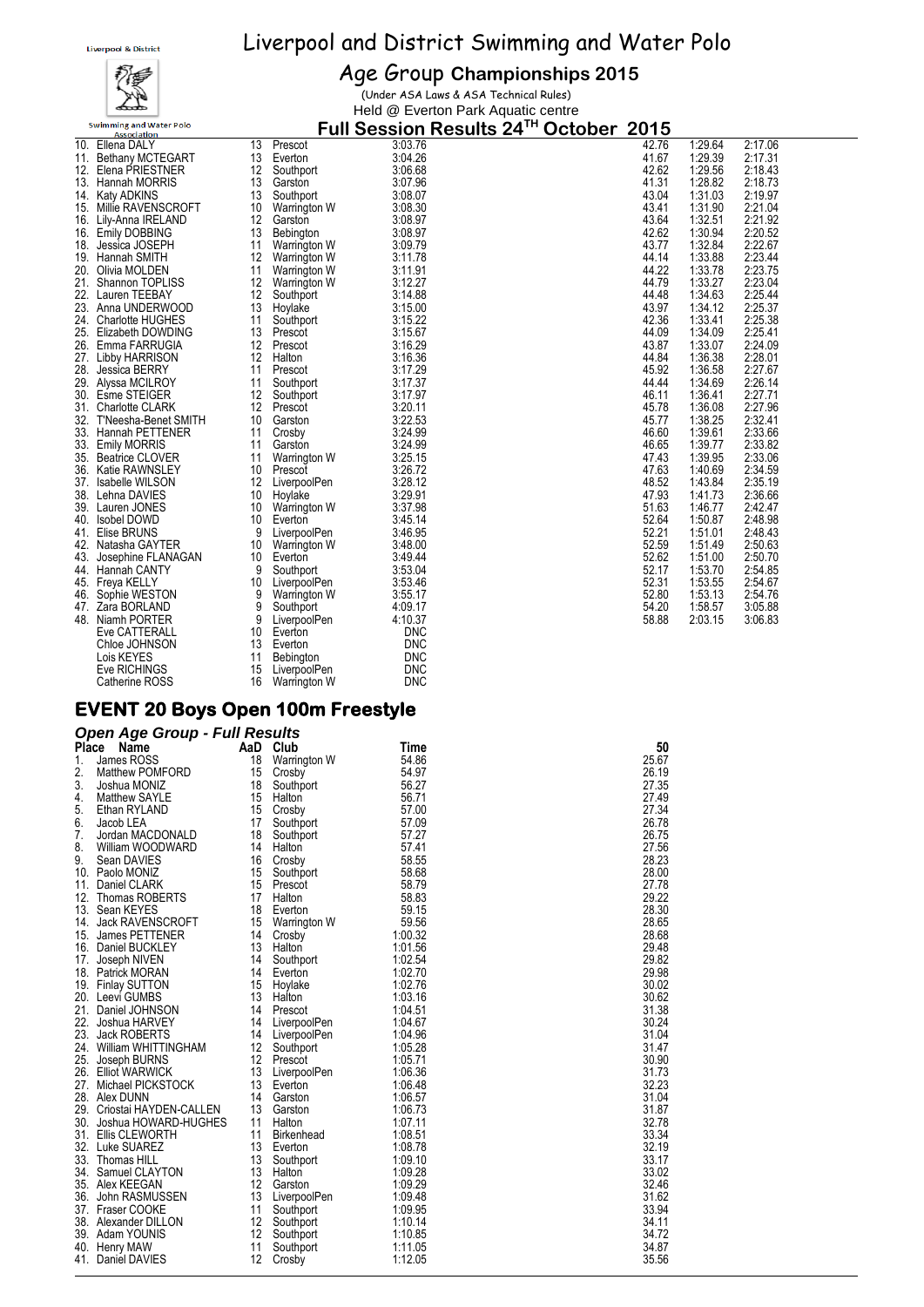# 覆

Age Group **Championships 2015** (Under ASA Laws & ASA Technical Rules)

|          | مختصكه                                        |                  |                         | Held @ Everton Park Aquatic centre |                                        |  |
|----------|-----------------------------------------------|------------------|-------------------------|------------------------------------|----------------------------------------|--|
|          | <b>Swimming and Water Polo</b>                |                  |                         |                                    | Full Session Results 24TH October 2015 |  |
|          | <b>Association</b><br>42. William HORMAN      | 11               | Garston                 | 1:12.15                            | 34.61                                  |  |
|          | 43. Joshua PRINCE                             | 11               | Garston                 | 1:12.40                            | 34.16                                  |  |
|          | 44. Liam HORGAN                               |                  | 12 LiverpoolPen         | 1:12.42                            | 34.57                                  |  |
| 45.      | <b>Patrick DONNELLY</b>                       | 11               | Everton                 | 1:13.11                            | 35.27                                  |  |
|          | 46. Samuel WRIGHT -PURDEY                     |                  | 12 Garston              | 1:13.46                            | 34.67                                  |  |
|          | 47. Charles KELLY                             | 11               | Southport               | 1:13.47                            | 35.62                                  |  |
|          | 48. Luke FALKINGHAM                           | 12 <sup>12</sup> | Southport               | 1:14.27                            | 35.94                                  |  |
|          | 49. Kyle BRIARS                               | 9                | Warrington W            | 1:15.42                            | 35.89                                  |  |
|          | 50. Thomas ROPER                              | 10               | Warrington W            | 1:16.72                            | 36.66                                  |  |
|          | 51. Thomas MORGAN                             | 11               | Southport               | 1:19.08                            | 38.30                                  |  |
|          | 52. Benjamin YOUNIS                           | 9                | Southport               | 1:20.52                            | 38.24                                  |  |
|          | 53. Callum ROLLIN                             | 9                | Southport               | 1:22.10                            | 38.52                                  |  |
|          | <b>Jack HYTNER</b>                            | 11               | Wirral Metro            | <b>DNC</b>                         |                                        |  |
|          | Ryan TARBUCK                                  | 12               | Prescot                 | <b>DNC</b>                         |                                        |  |
|          | Matthew SULLIVAN<br>Thomas HOUGH              | 18<br>19         | Warrington W<br>Halton  | <b>DNC</b><br><b>DNC</b>           |                                        |  |
|          | Tobey RYLAND                                  |                  | 13 Crosby               | <b>DNC</b>                         |                                        |  |
|          |                                               |                  |                         |                                    |                                        |  |
|          | 09 Yrs Age Group - Full Results               |                  |                         |                                    |                                        |  |
|          | Place Name                                    | AaD              | Club                    | Time                               | 50                                     |  |
| 1.       | Kyle BRIARS                                   | 9                | Warrington W            | 1:15.42                            | 35.89                                  |  |
| 2.<br>3. | Benjamin YOUNIS                               | 9<br>9           | Southport<br>Southport  | 1:20.52<br>1:22.10                 | 38.24<br>38.52                         |  |
|          | Callum ROLLIN                                 |                  |                         |                                    |                                        |  |
|          | 10 Yrs Age Group - Full Results               |                  |                         |                                    |                                        |  |
|          | Place Name                                    |                  | AaD Club                | Time                               | 50                                     |  |
| 1.       | Thomas ROPER                                  |                  | 10 Warrington W         | 1:16.72                            | 36.66                                  |  |
|          | 11 Yrs Age Group - Full Results               |                  |                         |                                    |                                        |  |
|          | Place Name                                    |                  | AaD Club                | Time                               | 50                                     |  |
| 1.       | Joshua HOWARD-HUGHES                          |                  | 11 Halton               | 1:07.11                            | 32.78                                  |  |
| 2.       | Ellis CLEWORTH                                |                  | 11 Birkenhead           | 1:08.51                            | 33.34                                  |  |
| 3.       | Fraser COOKE                                  | 11               | Southport               | 1:09.95<br>1:11.05                 | 33.94                                  |  |
| 4.<br>5. | Henry MAW<br>William HORMAN                   | 11               | Southport<br>11 Garston | 1:12.15                            | 34.87<br>34.61                         |  |
| 6.       | Joshua PRINCE                                 | 11               | Garston                 | 1:12.40                            | 34.16                                  |  |
| 7.       | Patrick DONNELLY                              |                  | 11 Everton              | 1:13.11                            | 35.27                                  |  |
| 8.       | <b>Charles KELLY</b>                          | 11               | Southport               | 1:13.47                            | 35.62                                  |  |
| 9.       | Thomas MORGAN                                 | 11               | Southport               | 1:19.08                            | 38.30                                  |  |
|          | Jack HYTNER                                   |                  | 11 Wirral Metro         | <b>DNC</b>                         |                                        |  |
|          | 12 Yrs Age Group - Full Results               |                  |                         |                                    |                                        |  |
|          | Place Name                                    |                  | AaD Club                | Time                               | 50                                     |  |
| 1.       | William WHITTINGHAM                           |                  | 12 Southport            | 1:05.28                            | 31.47                                  |  |
|          | Joseph BURNS                                  |                  | 12 Prescot              | 1:05.71                            | 30.90                                  |  |
| 3.       | Alex KEEGAN                                   |                  | 12 Garston              | 1:09.29                            | 32.46                                  |  |
| 4.       | Alexander DILLON                              | 12               | Southport               | 1:10.14                            | 34.11                                  |  |
| 5.       | Adam YOUNIS                                   | 12 <sup>12</sup> | Southport               | 1:10.85                            | 34.72                                  |  |
| 6.       | Daniel DAVIES                                 |                  | 12 Crosby               | 1:12.05                            | 35.56                                  |  |
| 7.       | Liam HORGAN<br>Samuel WRIGHT -PURDEY          | 12               | LiverpoolPen            | 1:12.42                            | 34.57                                  |  |
| 8.<br>9. | Luke FALKINGHAM                               | 12               | Garston<br>12 Southport | 1:13.46<br>1:14.27                 | 34.67<br>35.94                         |  |
|          | Ryan TARBUCK                                  |                  | 12 Prescot              | <b>DNC</b>                         |                                        |  |
|          |                                               |                  |                         |                                    |                                        |  |
|          | 13 Yrs Age Group - Full Results<br>Place Name |                  |                         |                                    | 50                                     |  |
| 1.       | Daniel BUCKLEY                                | 13               | AaD Club<br>Halton      | Time<br>1:01.56                    | 29.48                                  |  |
| 2.       | Leevi GUMBS                                   | 13               | Halton                  | 1:03.16                            | 30.62                                  |  |
| 3.       | <b>Elliot WARWICK</b>                         | 13               | LiverpoolPen            | 1:06.36                            | 31.73                                  |  |
| 4.       | Michael PICKSTOCK                             | 13               | Everton                 | 1:06.48                            | 32.23                                  |  |
| 5.       | Criostai HAYDEN-CALLEN                        | 13               | Garston                 | 1:06.73                            | 31.87                                  |  |
| 6.       | Luke SUAREZ                                   | 13               | Everton                 | 1:08.78                            | 32.19                                  |  |
| 7.       | Thomas HILL                                   | 13               | Southport               | 1:09.10                            | 33.17                                  |  |
| 8.       | Samuel CLAYTON                                | 13               | Halton                  | 1:09.28                            | 33.02                                  |  |
| 9.       | John RASMUSSEN                                | 13               | LiverpoolPen            | 1:09.48                            | 31.62                                  |  |
|          | Tobey RYLAND                                  |                  | 13 Crosby               | <b>DNC</b>                         |                                        |  |
|          | 14 Yrs Age Group - Full Results               |                  |                         |                                    |                                        |  |
|          | Place Name                                    |                  | AaD Club                | Time                               | 50                                     |  |
| 1.       | William WOODWARD                              | 14               | Halton                  | 57.41                              | 27.56                                  |  |
| 2.       | James PETTENER                                | 14               | Crosby                  | 1:00.32                            | 28.68                                  |  |
| 3.       | Joseph NIVEN                                  | 14               | Southport               | 1:02.54                            | 29.82                                  |  |
| 4.       | Patrick MORAN                                 | 14<br>14         | Everton                 | 1:02.70                            | 29.98<br>31.38                         |  |
| 5.<br>6. | Daniel JOHNSON<br>Joshua HARVEY               | 14               | Prescot<br>LiverpoolPen | 1:04.51<br>1:04.67                 | 30.24                                  |  |
| 7.       | Jack ROBERTS                                  | 14               | LiverpoolPen            | 1:04.96                            | 31.04                                  |  |
| 8.       | Alex DUNN                                     |                  | 14 Garston              | 1:06.57                            | 31.04                                  |  |
|          | 15 Yrs Age Group - Full Results               |                  |                         |                                    |                                        |  |
|          | Place Name                                    |                  | AaD Club                | Time                               | 50                                     |  |
| 1.       | Matthew POMFORD                               | 15               | Crosby                  | 54.97                              | 26.19                                  |  |
| 2.       | Matthew SAYLE                                 | 15               | Halton                  | 56.71                              | 27.49                                  |  |
| 3.       | Ethan RYLAND                                  | 15               | Crosby                  | 57.00                              | 27.34                                  |  |
| 4.       | Paolo MONIZ                                   | 15               | Southport               | 58.68                              | 28.00                                  |  |
| 5.       | Daniel CLARK                                  | 15               | Prescot                 | 58.79                              | 27.78                                  |  |
| 6.       | <b>Jack RAVENSCROFT</b>                       | 15               | Warrington W            | 59.56                              | 28.65                                  |  |
| 7.       | <b>Finlay SUTTON</b>                          | 15               | Hoylake                 | 1:02.76                            | 30.02                                  |  |
|          | 16 Yrs Age Group - Full Results               |                  |                         |                                    |                                        |  |
|          | Place Name                                    |                  | AaD Club                | Time                               | 50                                     |  |
| 1.       | Sean DAVIES                                   |                  | 16 Crosby               | 58.55                              | 28.23                                  |  |
|          | 17 Yrs Age Group - Full Results               |                  |                         |                                    |                                        |  |
|          | Place Name                                    |                  | AaD Club                | Time                               | 50                                     |  |
| 1.       | Jacob LEA                                     |                  | 17 Southport            | 57.09                              | 26.78                                  |  |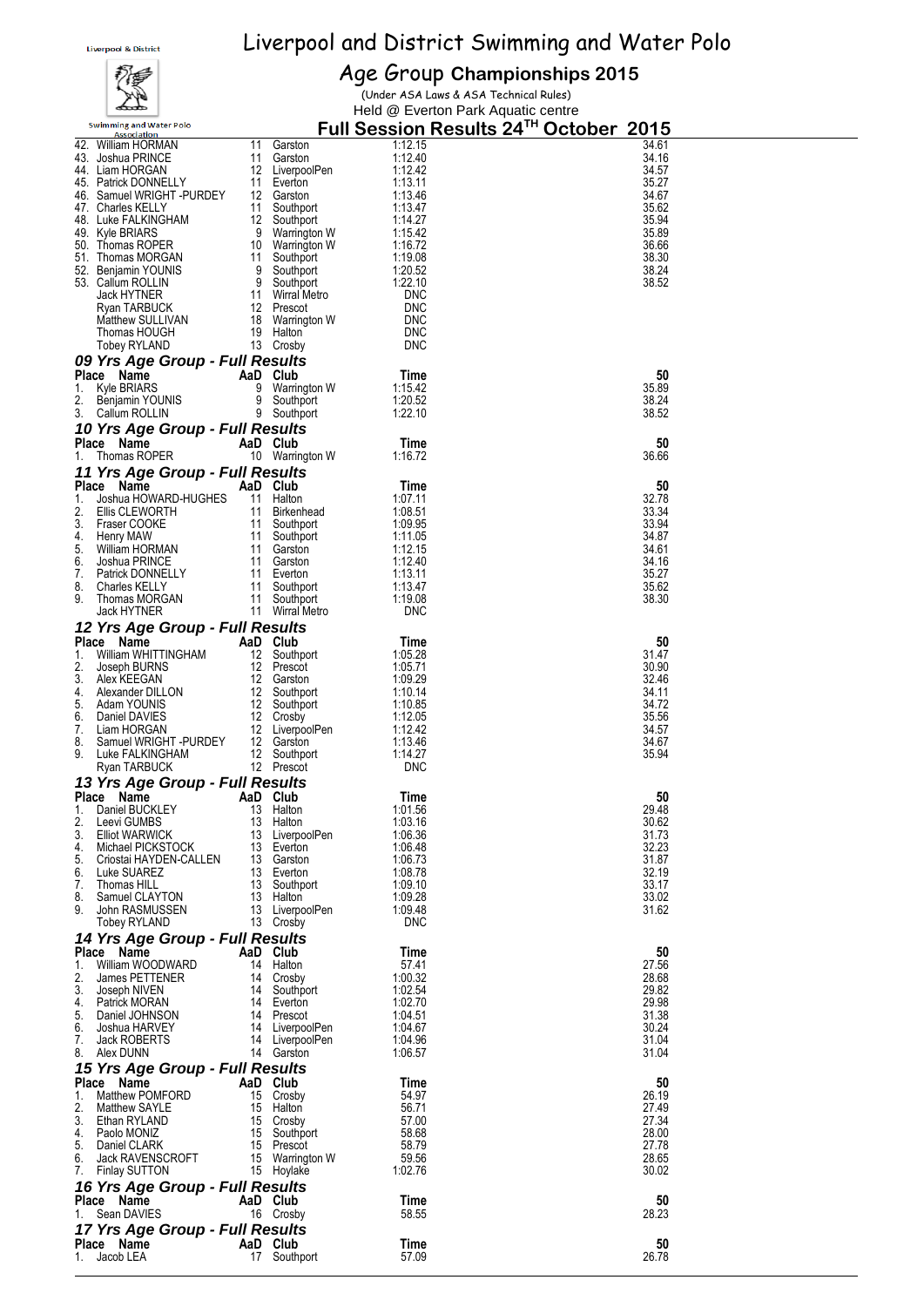

#### Age Group **Championships 2015**

(Under ASA Laws & ASA Technical Rules) Held @ Everton Park Aquatic centre

**Full Session Results 24TH October 2015**

| 2.  | Thomas ROBERTS                             | 17                | Halton                    | 58.83              | 29.22          |
|-----|--------------------------------------------|-------------------|---------------------------|--------------------|----------------|
|     | <b>Open Age Group - Full Results</b>       |                   |                           |                    |                |
|     | Place Name                                 | AaD Club          |                           | Time               | 50             |
| 1.  | James ROSS                                 | 18                | Warrington W              | 54.86              | 25.67          |
| 2.  | Matthew POMFORD                            | 15                | Crosby                    | 54.97              | 26.19          |
| 3.  | Joshua MONIZ                               | 18                | Southport                 | 56.27              | 27.35          |
| 4.  | Matthew SAYLE                              | 15                | Halton                    | 56.71              | 27.49          |
| 5.  | Ethan RYLAND                               | 15                | Crosby                    | 57.00              | 27.34          |
| 6.  | Jacob LEA                                  | 17                | Southport                 | 57.09              | 26.78          |
| 7.  | Jordan MACDONALD                           | 18                | Southport                 | 57.27              | 26.75          |
| 8.  | William WOODWARD                           | 14                | Halton                    | 57.41              | 27.56          |
| 9.  | Sean DAVIES                                | 16                | Crosby                    | 58.55              | 28.23          |
|     | 10. Paolo MONIZ                            | 15                | Southport                 | 58.68              | 28.00          |
|     | 11. Daniel CLARK                           |                   | 15 Prescot                | 58.79              | 27.78          |
|     | 12. Thomas ROBERTS                         | 17                | Halton                    | 58.83              | 29.22          |
|     | 13. Sean KEYES                             | 18                | Everton                   | 59.15              | 28.30          |
|     | 14. Jack RAVENSCROFT                       | 15                | Warrington W              | 59.56              | 28.65          |
|     | 15. James PETTENER                         | 14                | Crosby                    | 1:00.32            | 28.68          |
|     | 16. Daniel BUCKLEY                         | 13                | Halton                    | 1:01.56            | 29.48          |
| 17. | Joseph NIVEN                               | 14                | Southport                 | 1:02.54            | 29.82          |
|     | 18. Patrick MORAN                          | 14                | Everton                   | 1:02.70            | 29.98          |
|     | 19. Finlay SUTTON                          |                   | 15 Hoylake                | 1:02.76            | 30.02          |
|     | 20. Leevi GUMBS                            | 13                | Halton                    | 1:03.16            | 30.62          |
|     | 21. Daniel JOHNSON                         | 14                | Prescot                   | 1:04.51<br>1:04.67 | 31.38<br>30.24 |
|     | 22. Joshua HARVEY<br>23. Jack ROBERTS      | 14                | LiverpoolPen              |                    | 31.04          |
|     | 24. William WHITTINGHAM                    | 14<br>12          | LiverpoolPen<br>Southport | 1:04.96<br>1:05.28 | 31.47          |
| 25. | Joseph BURNS                               | 12                | Prescot                   | 1:05.71            | 30.90          |
|     | 26. Elliot WARWICK                         | 13                | LiverpoolPen              | 1:06.36            | 31.73          |
|     | 27. Michael PICKSTOCK                      | 13                | Everton                   | 1:06.48            | 32.23          |
|     | 28. Alex DUNN                              | 14                | Garston                   | 1:06.57            | 31.04          |
|     | 29. Criostai HAYDEN-CALLEN                 | 13                | Garston                   | 1:06.73            | 31.87          |
|     | 30.   Joshua HOWARD-HUGHES                 | 11                | Halton                    | 1:07.11            | 32.78          |
|     | 31. Ellis CLEWORTH                         | 11                | Birkenhead                | 1:08.51            | 33.34          |
|     | 32. Luke SUAREZ                            | 13                | Everton                   | 1:08.78            | 32.19          |
|     | 33.   Thomas HILL                          | 13                | Southport                 | 1:09.10            | 33.17          |
|     | 34. Samuel CLAYTON                         | 13                | Halton                    | 1:09.28            | 33.02          |
|     | 35. Alex KEEGAN                            | 12                | Garston                   | 1:09.29            | 32.46          |
|     | 36.   John RASMUSSEN                       | 13                | LiverpoolPen              | 1:09.48            | 31.62          |
|     | 37. Fraser COOKE                           | 11                | Southport                 | 1:09.95            | 33.94          |
|     | 38. Alexander DILLON                       |                   | 12 Southport              | 1:10.14            | 34.11          |
|     | 39. Adam YOUNIS                            | 12                | Southport                 | 1:10.85            | 34.72          |
|     | 40. Henry MAW                              | 11                | Southport                 | 1:11.05            | 34.87          |
|     | 41. Daniel DAVIES                          |                   | 12 Crosby                 | 1:12.05            | 35.56          |
|     | 42. William HORMAN                         | 11                | Garston                   | 1:12.15            | 34.61          |
|     | 43. Joshua PRINCE                          | 11                | Garston                   | 1:12.40            | 34.16          |
|     | 44. Liam HORGAN                            | $12 \overline{ }$ | LiverpoolPen              | 1:12.42            | 34.57          |
|     | 45. Patrick DONNELLY                       |                   | 11 Everton                | 1:13.11            | 35.27          |
|     | 46. Samuel WRIGHT -PURDEY                  | 12<br>11          | Garston                   | 1:13.46            | 34.67<br>35.62 |
|     | 47. Charles KELLY<br>48.   Luke FALKINGHAM | 12                | Southport                 | 1:13.47<br>1:14.27 | 35.94          |
| 49. | Kyle BRIARS                                | 9                 | Southport<br>Warrington W | 1:15.42            | 35.89          |
|     | 50. Thomas ROPER                           |                   | 10 Warrington W           | 1:16.72            | 36.66          |
|     | 51. Thomas MORGAN                          | 11                | Southport                 | 1:19.08            | 38.30          |
|     | 52. Benjamin YOUNIS                        | 9                 | Southport                 | 1:20.52            | 38.24          |
|     | 53. Callum ROLLIN                          | 9                 | Southport                 | 1:22.10            | 38.52          |
|     | Jack HYTNER                                | 11                | Wirral Metro              | <b>DNC</b>         |                |
|     | Ryan TARBUCK                               | 12                | Prescot                   | <b>DNC</b>         |                |
|     | Matthew SULLIVAN                           | 18                | Warrington W              | <b>DNC</b>         |                |

#### Tobey RYLAND 13 Crosby DNC **EVENT 21 Girls 09/11 Yrs 50m Freestyle**

Thomas HOUGH 19 Halton DNC

#### *09 Yrs Age Group - Full Results*

|     | $\frac{1}{2}$ is Age or oup - i un results |     |              |            |
|-----|--------------------------------------------|-----|--------------|------------|
|     | Name<br>Place                              | AaD | Club         | Time       |
| 1.  | Freya BOARDMAN                             | 9   | Everton      | 38.06      |
| 2.  | Anna SWINDELL                              | 9   | Warrington W | 38.39      |
| 3.  | Sianna RENS                                | 9   | Crosby       | 38.76      |
| 4.  | Elise BRUNS                                | 9   | LiverpoolPen | 39.29      |
| 5.  | Mia CHAN                                   | 9   | Bebington    | 41.41      |
|     | Millie DUNCAN                              | 9   | Warrington W | <b>DNC</b> |
|     | 10 Yrs Age Group - Full Results            |     |              |            |
|     | Name<br>Place                              | AaD | Club         | Time       |
| 1.  | Sofie JONES                                | 10  | Southport    | 32.84      |
| 2.  | Sophie BUCKLEY                             | 10  | Halton       | 34.53      |
| 3.  | Millie RAVENSCROFT                         | 10  | Warrington W | 34.74      |
| 4.  | Hannah MAHER                               | 10  | Bebington    | 35.50      |
| 5.  | Katie RAWNSLEY                             | 10  | Prescot      | 35.74      |
| 6.  | Isobel DOWD                                | 10  | Everton      | 36.25      |
| 7.  | Ella FALKINGHAM                            | 10  | Southport    | 36.26      |
| 8.  | Avian DENNIS                               | 10  | Southport    | 37.07      |
| 9.  | Danielle NAYLOR                            | 10  | Southport    | 37.40      |
| 10. | Ella ROBERTS                               | 10  | Prescot      | 38.19      |
| 11. | Isabella FOX                               | 10  | Crosby       | 38.46      |
| 12. | Natasha GAYTER                             | 10  | Warrington W | 38.84      |
|     | 13. Leah ELDER                             | 10  | LiverpoolPen | 38.98      |
|     | 14. Lehna DAVIES                           | 10  | Hoylake      | 39.24      |
|     | 15. Darcey LAWRENSON                       | 10  | LiverpoolPen | 39.27      |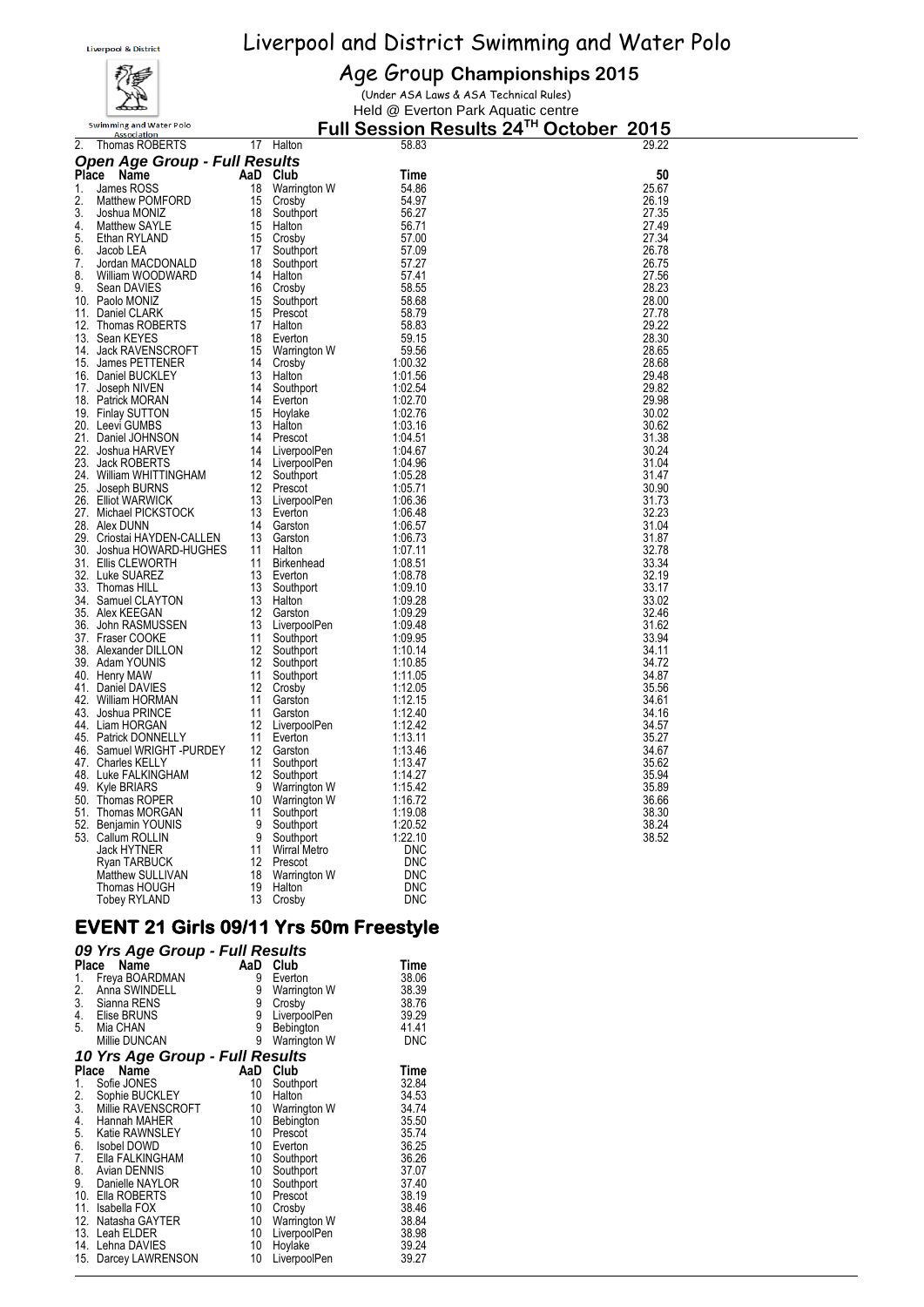

#### Age Group **Championships 2015**

(Under ASA Laws & ASA Technical Rules) Held @ Everton Park Aquatic centre

#### **Full Session Results 24TH October 2015**

| 16. Freya KELLY  |                                                                                                                             |              | 39.46                                                                           |
|------------------|-----------------------------------------------------------------------------------------------------------------------------|--------------|---------------------------------------------------------------------------------|
|                  |                                                                                                                             |              |                                                                                 |
| Name<br>Place    | AaD                                                                                                                         | Club         | Time                                                                            |
|                  | 11                                                                                                                          | Southport    | 30.49                                                                           |
| Charlotte HUGHES | 11                                                                                                                          | Southport    | 31.36                                                                           |
|                  | 11                                                                                                                          | Southport    | 32.94                                                                           |
| Jessica JOSEPH   | 11                                                                                                                          | Warrington W | 33.13                                                                           |
| Alyssa MCILROY   | 11                                                                                                                          | Southport    | 33.24                                                                           |
| Hannah PETTENER  | 11                                                                                                                          | Crosby       | 33.52                                                                           |
| Charis DAVIDSON  | 11                                                                                                                          | Warrington W | 33.55                                                                           |
| Mia CHAMBERS     | 11                                                                                                                          | Southport    | 33.76                                                                           |
| Ellie HUGHES     | 11                                                                                                                          | LiverpoolPen | 33.84                                                                           |
|                  | 11                                                                                                                          | Halton       | 34.05                                                                           |
| 11. Olivia BELL  | 11                                                                                                                          | Ellesmere Pt | 34.91                                                                           |
|                  | 11                                                                                                                          | Southport    | 34.92                                                                           |
| 13.              | 11                                                                                                                          |              | 35.11                                                                           |
|                  | 11                                                                                                                          |              | <b>DNC</b>                                                                      |
| Emily BROWN      | 11                                                                                                                          | Hoylake      | DNC                                                                             |
|                  | <b>Bethany HUGHES</b><br>3. Olivia LOGAN<br>10. Emmie BROWNLOW<br>12. Emily SUTTON<br>Amelia BOOTH<br><b>Isabelle THANE</b> |              | 10 LiverpoolPen<br>11 Yrs Age Group - Full Results<br>Bebington<br>Ellesmere Pt |

### **EVENT 22 Boys 09/11 Yrs 50m Butterfly**

|         | 09 Yrs Age Group - Full Results |     |                   |            |
|---------|---------------------------------|-----|-------------------|------------|
|         | Name<br>Place                   | AaD | Club              | Time       |
| 1.      | <b>Kyle BRIARS</b>              | 9   | Warrington W      | 38.80      |
| 2.      | Ben CLAYTON                     | 9   | Halton            | 40.48      |
|         | 3. Flynn SMITH                  | 9   | Southport         | 45.77      |
|         | 10 Yrs Age Group - Full Results |     |                   |            |
|         | Name<br>Place                   | AaD | Club              | Time       |
| 1.      | Thomas O'DONNELL                | 10  | Southport         | 38.44      |
|         | 2. George WINCKLES              | 10  | Halton            | 39.98      |
| $3_{-}$ | Thomas ROPER                    |     | 10 Warrington W   | 41.75      |
|         | Alfie MATHER                    | 10  | Halton            | <b>DNC</b> |
|         | 11 Yrs Age Group - Full Results |     |                   |            |
|         | Name<br>Place                   | AaD | Club              | Time       |
| 1.      | Ellis CLEWORTH                  | 11  | <b>Birkenhead</b> | 32.68      |
| 2.      | Henry MAW                       | 11  | Southport         | 34.34      |
| 3.      | Joshua HOWARD-HUGHES 11         |     | Halton            | 34.82      |
| 4.      | Fraser COOKE                    | 11  | Southport         | 35.01      |
| 5.      | <b>Charles KELLY</b>            | 11  | Southport         | 36.77      |

#### **EVENT 23 Girls Open 800m Freestyle**

#### *11 Yrs Age Group - Full Results*

|         | $111101.90$ or $047$<br>Place Name | AaD Club                     |              |              |              |               |               |
|---------|------------------------------------|------------------------------|--------------|--------------|--------------|---------------|---------------|
|         |                                    |                              | Time         |              |              |               |               |
| 1.      | Charis DAVIDSON                    | 11 Warrington W              | 10:27.45     |              |              |               |               |
|         | 50m 36.04                          | 100m 1:15.23<br>150m 1:54.87 | 200m 2:34.54 | 250m 3:14.35 | 300m 3:53.84 | 350m 4:33.19  | 400m 5:12.70  |
|         | 450m 5:52.61                       | 500m 6:32.69<br>550m 7:12.40 | 600m 7:52.62 | 650m 8:32.12 | 700m 9:11.46 | 750m 9:50.54  | 800m 10:27.45 |
|         | 2. Olivia MOLDEN                   | 11 Warrington W              | 11:00.46     |              |              |               |               |
|         | 50m 36.98                          | 100m 1:17.55<br>150m 1:58.90 | 200m 2:40.26 | 250m 3:21.95 | 300m 4:04.27 | 350m 4:45.47  | 400m 5:28.06  |
|         | 450m 6:10.12                       | 500m 6:52.27<br>550m 7:34.74 | 600m 8:16.87 | 650m 8:58.67 | 700m 9:40.36 | 750m 10:21.06 | 800m 11:00.46 |
| 3.      | Olivia LOGAN                       | 11 Southport                 | 11:14.83     |              |              |               |               |
|         | 50m 37.44                          | 100m 1:19.98<br>150m 2:02.53 | 200m 2:46.21 | 250m 3:30.55 | 300m 4:13.73 | 350m 4:56.58  | 400m 5:39.83  |
|         | 450m 6:22.62                       | 500m 7:05.76<br>550m 7:48.64 | 600m 8:31.42 | 650m 9:14.35 | 700m 9:55.64 | 750m 10:36.99 | 800m 11:14.83 |
|         | 4. Beatrice CLOVER                 | 11 Warrington W              | 11:16.91     |              |              |               |               |
|         | 50m 39.57                          | 100m 1:23.29<br>150m 2:06.04 | 200m 2:48.52 | 250m 3:31.72 | 300m 4:13.31 | 350m 4:55.70  | 400m 5:38.60  |
|         | 450m 6:20.97                       | 500m 7:03.55<br>550m 7:46.75 | 600m 8:29.30 | 650m 9:12.73 | 700m 9:55.74 | 750m 10:37.79 | 800m 11:16.91 |
|         | Lois KEYES                         | 11 Bebington                 | <b>DNC</b>   |              |              |               |               |
|         | 12 Yrs Age Group - Full Results    |                              |              |              |              |               |               |
|         |                                    |                              |              |              |              |               |               |
|         | Place Name                         | AaD Club                     | Time         |              |              |               |               |
| $1_{-}$ | Caitlin BRADFORD                   | 12 Wirral Metro              | 9:57.02      |              |              |               |               |
|         | 50m 32.07                          | 100m 1:08.77<br>150m 1:46.46 | 200m 2:24.45 | 250m 3:02.86 | 300m 3:41.31 | 350m 4:20.00  | 400m 4:58.97  |
|         | 450m 5:37.18                       | 500m 6:14.43<br>550m 6:51.93 | 600m 7:29.74 | 650m 8:07.22 | 700m 8:41.67 | 750m 9:21.67  | 800m 9:57.02  |
|         | 2. Jessica MORGAN                  | 12 Southport                 | 10:00.63     |              |              |               |               |
|         | 50m 34.14                          | 100m 1:11.05<br>150m 1:48.59 | 200m 2:26.24 | 250m 3:04.22 | 300m 3:42.16 | 350m 4:20.05  | 400m 4:58.53  |
|         | 450m 5:36.50                       | 500m 6:14.69<br>550m 6:52.87 | 600m 7:31.71 | 650m 8:09.88 | 700m 8:47.93 | 750m 9:25.42  | 800m 10:00.63 |
|         | 3. Shannon TOPLISS                 | 12 Warrington W              | 10:16.44     |              |              |               |               |
|         | 50m 35.98                          | 100m 1:15.15<br>150m 1:53.91 | 200m 2:32.61 | 250m 3:11.16 | 300m 3:49.90 | 350m 4:28.65  | 400m 5:07.49  |
|         | 450m 5:46.20                       | 500m 6:24.95<br>550m 7:03.72 | 600m 7:42.47 | 650m 8:21.28 | 700m 9:00.64 | 750m 9:39.86  | 800m 10:16.44 |
|         | 4. Hannah SMITH                    | 12 Warrington W              | 10:18.11     |              |              |               |               |
|         | 50m 34.71                          | 100m 1:13.88<br>150m 1:53.30 | 200m 2:32.70 | 250m 3:11.46 | 300m 3:50.47 | 350m 4:28.88  | 400m 5:08.11  |
|         | 450m 5:47.75                       | 500m 6:27.12<br>550m 7:07.00 | 600m 7:46.49 | 650m 8:25.71 | 700m 9:04.13 | 750m 9:43.29  | 800m 10:18.11 |
|         | 5. Abbie WYATT                     | 12 Southport                 | 10:24.22     |              |              |               |               |
|         | 50m 34.40                          | 100m 1:11.46<br>150m 1:49.04 | 200m 2:27.47 | 250m 3:06.21 | 300m 3:45.63 | 350m 4:25.10  | 400m 5:04.83  |
|         | 450m 5:44.96                       | 500m 6:25.09<br>550m 7:05.26 | 600m 7:45.39 | 650m 8:26.20 | 700m 9:06.71 | 750m 9:47.03  | 800m 10:24.22 |
|         | 13 Yrs Age Group - Full Results    |                              |              |              |              |               |               |
|         |                                    |                              |              |              |              |               |               |
|         | Place Name                         | AaD Club                     | Time         |              |              |               |               |
|         | 1. Scarlett ASPINALL               | 13 Southport                 | 9:54.84      |              |              |               |               |
|         | 50m 33.68                          | 150m 1:48.03<br>100m 1:10.73 | 200m 2:25.74 | 250m 3:02.81 | 300m 3:39.93 | 350m 4:16.81  | 400m 4:54.35  |
|         | 450m 5:32.16                       | 500m 6:10.07<br>550m 6:47.61 | 600m 7:25.74 | 650m 8:03.47 | 700m 8:41.64 | 750m 9:18.98  | 800m 9:54.84  |
|         | 2. Libby MANNING                   | 13 Garston                   | 10:29.67     |              |              |               |               |
|         | 50m 36.73                          | 100m 1:16.92<br>150m 1:57.28 | 200m 2:36.99 | 250m 3:17.25 | 300m 3:57.12 | 350m 4:36.29  | 400m 5:16.00  |
|         | 450m 5:55.41                       | 500m 6:35.05<br>550m 7:14.98 | 600m 7:54.37 | 650m 8:33.74 | 700m 9:13.24 | 750m 9:52.39  | 800m 10:29.67 |
|         | 3. Anna UNDERWOOD                  | 13 Hoylake                   | 11:08.81     |              |              |               |               |
|         | 50m 34.96                          | 150m 1:57.40<br>100m 1:15.21 | 200m 2:39.90 | 250m 3:22.61 | 300m 4:06.26 | 350m 4:49.70  | 400m 5:32.35  |
|         | 450m 6:15.60                       | 500m 6:58.59<br>550m 7:41.52 | 600m 8:24.03 | 650m 9:05.84 | 700m 9:48.72 | 750m 10:29.86 | 800m 11:08.81 |
|         | 15 Yrs Age Group - Full Results    |                              |              |              |              |               |               |
|         |                                    | AaD Club                     |              |              |              |               |               |
|         | Place Name                         |                              | Time         |              |              |               |               |
|         | 1. Eve RICHINGS                    | 15 LiverpoolPen              | 10:33.88     |              |              |               |               |
|         | 50m 35.10                          | 100m 1:13.43<br>150m 1:53.31 | 200m 2:32.92 | 250m 3:12.67 | 300m 3:52.82 | 350m 4:32.92  | 400m 5:13.29  |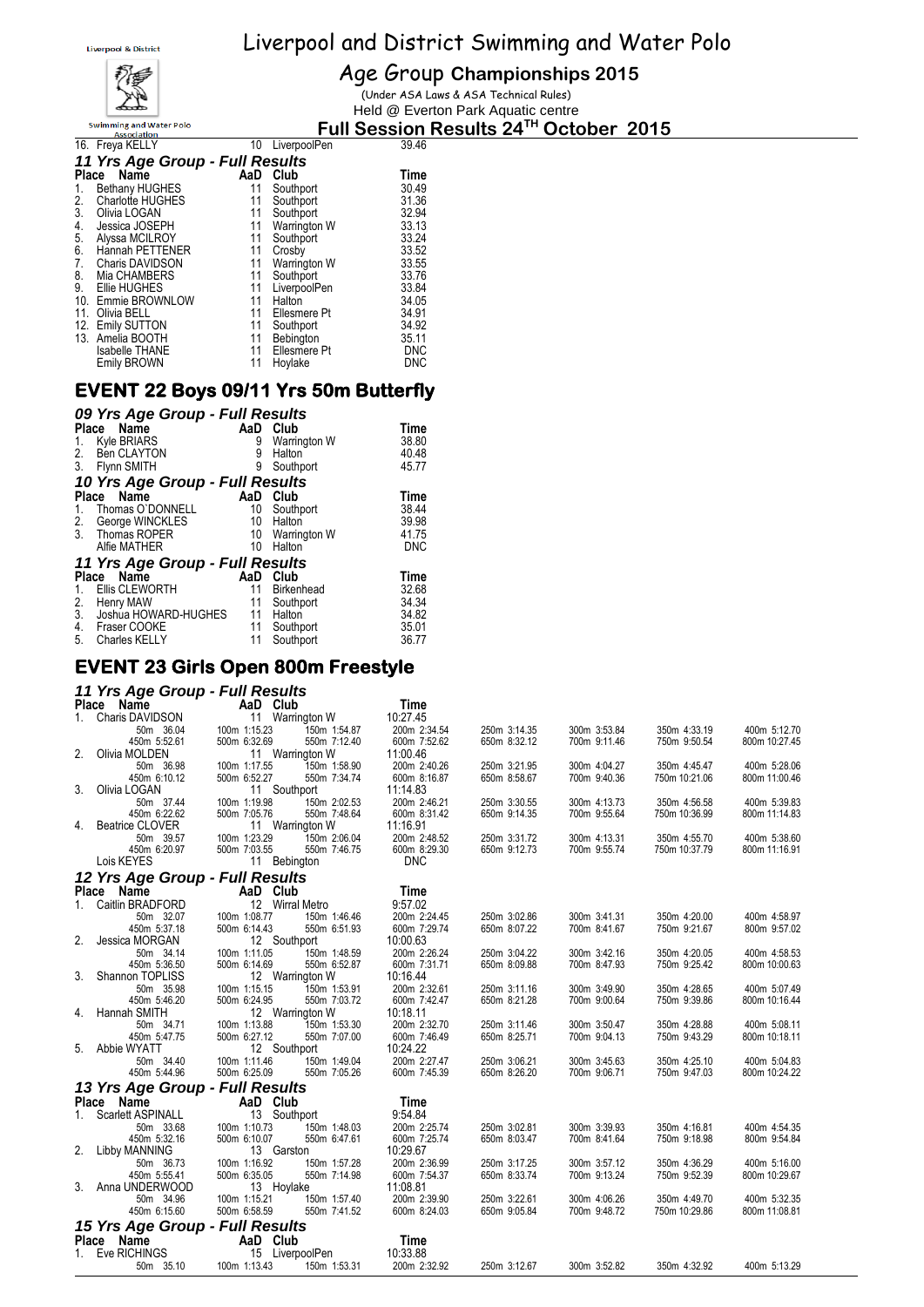

#### Age Group **Championships 2015**

(Under ASA Laws & ASA Technical Rules) Held @ Everton Park Aquatic centre

#### **Full Session Results 24TH October 2015**

|                | 450m 5:53.46                         | 500m 6:34.32                      | 550m 7:14.97                 | 600m 7:56.44                 | 650m 8:36.43                 | 700m 9:16.73                 | 750m 9:56.20                 | 800m 10:33.88 |  |
|----------------|--------------------------------------|-----------------------------------|------------------------------|------------------------------|------------------------------|------------------------------|------------------------------|---------------|--|
|                | 16 Yrs Age Group - Full Results      |                                   |                              |                              |                              |                              |                              |               |  |
|                |                                      |                                   |                              |                              |                              |                              |                              |               |  |
|                | Place Name<br>1. Charlotte CASSELTON | AaD Club                          |                              | Time                         |                              |                              |                              |               |  |
|                |                                      |                                   | 16 Southport                 | 10:21.08                     |                              |                              |                              |               |  |
|                | 50m 32.38<br>450m 5:38.37            | 100m 1:08.77<br>500m 6:18.45      | 150m 1:46.51<br>550m 6:58.97 | 200m 2:24.36<br>600m 7:39.61 | 250m 3:02.82<br>650m 8:19.53 | 300m 3:41.20<br>700m 9:00.76 | 350m 4:20.20<br>750m 9:41.21 | 400m 5:00.05  |  |
|                | Lauren GODDARD                       |                                   |                              | <b>DNC</b>                   |                              |                              |                              | 800m 10:21.08 |  |
|                |                                      |                                   | 16 Warrington W              |                              |                              |                              |                              |               |  |
|                | <b>Open Age Group - Full Results</b> |                                   |                              |                              |                              |                              |                              |               |  |
|                | Place Name                           | AaD Club                          |                              | Time                         |                              |                              |                              |               |  |
| 1 <sup>1</sup> | Scarlett ASPINALL                    | 13 Southport                      |                              | 9:54.84                      |                              |                              |                              |               |  |
|                | 50m 33.68                            | 100m 1:10.73                      | 150m 1:48.03<br>550m 6:47.61 | 200m 2:25.74                 | 250m 3:02.81                 | 300m 3:39.93                 | 350m 4:16.81                 | 400m 4:54.35  |  |
|                | 450m 5:32.16                         | 500m 6:10.07                      |                              | 600m 7:25.74                 | 650m 8:03.47                 | 700m 8:41.64                 | 750m 9:18.98                 | 800m 9:54.84  |  |
|                | 2. Caitlin BRADFORD                  |                                   | 12 Wirral Metro              | 9:57.02                      |                              |                              |                              |               |  |
|                | 50m 32.07                            | 100m 1:08.77                      | 150m 1:46.46                 | 200m 2:24.45                 | 250m 3:02.86                 | 300m 3:41.31                 | 350m 4:20.00                 | 400m 4:58.97  |  |
|                | 450m 5:37.18                         | 500m 6:14.43                      | 550m 6:51.93                 | 600m 7:29.74                 | 650m 8:07.22                 | 700m 8:41.67                 | 750m 9:21.67                 | 800m 9:57.02  |  |
|                | 3. Jessica MORGAN                    |                                   | 12 Southport                 | 10:00.63                     |                              |                              |                              |               |  |
|                | 50m 34.14<br>450m 5:36.50            | 100m 1:11.05                      | 150m 1:48.59<br>550m 6:52.87 | 200m 2:26.24<br>600m 7:31.71 | 250m 3:04.22                 | 300m 3:42.16                 | 350m 4:20.05                 | 400m 4:58.53  |  |
|                | 4. Shannon TOPLISS                   | 500m 6:14.69                      | 12 Warrington W              | 10:16.44                     | 650m 8:09.88                 | 700m 8:47.93                 | 750m 9:25.42                 | 800m 10:00.63 |  |
|                | 50m 35.98                            | 100m 1:15.15                      |                              | 200m 2:32.61                 | 250m 3:11.16                 | 300m 3:49.90                 | 350m 4:28.65                 | 400m 5:07.49  |  |
|                | 450m 5:46.20                         | 500m 6:24.95                      | 150m 1:53.91<br>550m 7:03.72 | 600m 7:42.47                 | 650m 8:21.28                 | 700m 9:00.64                 | 750m 9:39.86                 | 800m 10:16.44 |  |
|                | 5. Hannah SMITH                      |                                   | 12 Warrington W              | 10:18.11                     |                              |                              |                              |               |  |
|                | 50m 34.71                            | 100m 1:13.88                      |                              | 200m 2:32.70                 | 250m 3:11.46                 | 300m 3:50.47                 | 350m 4:28.88                 | 400m 5:08.11  |  |
|                | 450m 5:47.75                         |                                   | 150m 1:53.30<br>550m 7:07.00 | 600m 7:46.49                 | 650m 8:25.71                 | 700m 9:04.13                 | 750m 9:43.29                 | 800m 10:18.11 |  |
|                | 6. Charlotte CASSELTON               | 500m 6:27.12 550m<br>16 Southport |                              | 10:21.08                     |                              |                              |                              |               |  |
|                | 50m 32.38                            | 100m 1:08.77                      | 150m 1:46.51                 | 200m 2:24.36                 | 250m 3:02.82                 | 300m 3:41.20                 | 350m 4:20.20                 | 400m 5:00.05  |  |
|                | 450m 5:38.37                         | 500m 6:18.45                      | 550m 6:58.97                 | 600m 7:39.61                 | 650m 8:19.53                 | 700m 9:00.76                 | 750m 9:41.21                 | 800m 10:21.08 |  |
|                | 7. Abbie WYATT                       | 12 Southport                      |                              | 10:24.22                     |                              |                              |                              |               |  |
|                | 50m 34.40                            | 100m 1:11.46                      | 150m 1:49.04<br>550m 7:05.26 | 200m 2:27.47                 | 250m 3:06.21                 | 300m 3:45.63                 | 350m 4:25.10                 | 400m 5:04.83  |  |
|                | 450m 5:44.96                         | 500m 6:25.09                      |                              | 600m 7:45.39                 | 650m 8:26.20                 | 700m 9:06.71                 | 750m 9:47.03                 | 800m 10:24.22 |  |
|                | 8. Charis DAVIDSON                   |                                   | 11 Warrington W              | 10:27.45                     |                              |                              |                              |               |  |
|                | 50m 36.04                            | 100m 1:15.23                      | 150m 1:54.87                 | 200m 2:34.54                 | 250m 3:14.35                 | 300m 3:53.84                 | 350m 4:33.19                 | 400m 5:12.70  |  |
|                | 450m 5:52.61                         | 500m 6:32.69                      | 550m 7:12.40                 | 600m 7:52.62                 | 650m 8:32.12                 | 700m 9:11.46                 | 750m 9:50.54                 | 800m 10:27.45 |  |
|                | 9. Libby MANNING                     | 13 Garston                        |                              | 10:29.67                     |                              |                              |                              |               |  |
|                | 50m 36.73                            | 100m 1:16.92                      | 150m 1:57.28<br>550m 7:14.98 | 200m 2:36.99                 | 250m 3:17.25                 | 300m 3:57.12                 | 350m 4:36.29                 | 400m 5:16.00  |  |
|                | 450m 5:55.41<br>10. Eve RICHINGS     | 500m 6:35.05                      | 15 LiverpoolPen              | 600m 7:54.37<br>10:33.88     | 650m 8:33.74                 | 700m 9:13.24                 | 750m 9:52.39                 | 800m 10:29.67 |  |
|                | 50m 35.10                            | 100m 1:13.43                      |                              | 200m 2:32.92                 | 250m 3:12.67                 | 300m 3:52.82                 | 350m 4:32.92                 | 400m 5:13.29  |  |
|                | 450m 5:53.46                         | 500m 6:34.32                      | 150m 1:53.31<br>550m 7:14.97 | 600m 7:56.44                 | 650m 8:36.43                 | 700m 9:16.73                 | 750m 9:56.20                 | 800m 10:33.88 |  |
|                | 11. Olivia MOLDEN                    |                                   | 11 Warrington W              | 11:00.46                     |                              |                              |                              |               |  |
|                | 50m 36.98                            | 100m 1:17.55                      | 150m 1:58.90                 | 200m 2:40.26                 | 250m 3:21.95                 | 300m 4:04.27                 | 350m 4:45.47                 | 400m 5:28.06  |  |
|                | 450m 6:10.12                         | 500m 6:52.27                      | 550m 7:34.74                 | 600m 8:16.87                 | 650m 8:58.67                 | 700m 9:40.36                 | 750m 10:21.06                | 800m 11:00.46 |  |
|                | 12. Anna UNDERWOOD                   | 13 Hoylake                        |                              | 11:08.81                     |                              |                              |                              |               |  |
|                | 50m 34.96                            | 100m 1:15.21                      | 150m 1:57.40                 | 200m 2:39.90                 | 250m 3:22.61                 | 300m 4:06.26                 | 350m 4:49.70                 | 400m 5:32.35  |  |
|                | 450m 6:15.60                         | 500m 6:58.59                      | 550m 7:41.52                 | 600m 8:24.03                 | 650m 9:05.84                 | 700m 9:48.72                 | 750m 10:29.86                | 800m 11:08.81 |  |
|                | 13. Olivia LOGAN                     | 11 Southport                      |                              | 11:14.83                     |                              |                              |                              |               |  |
|                | 50m 37.44                            | 100m 1:19.98                      | 150m 2:02.53<br>550m 7:48.64 | 200m 2:46.21                 | 250m 3:30.55                 | 300m 4:13.73                 | 350m 4:56.58                 | 400m 5:39.83  |  |
|                | 450m 6:22.62                         | 500m 7:05.76                      |                              | 600m 8:31.42                 | 650m 9:14.35                 | 700m 9:55.64                 | 750m 10:36.99                | 800m 11:14.83 |  |
|                | 14. Beatrice CLOVER                  |                                   | 11 Warrington W              | 11:16.91                     |                              |                              |                              |               |  |
|                | 50m 39.57                            | 100m 1:23.29                      | 150m 2:06.04                 | 200m 2:48.52                 | 250m 3:31.72                 | 300m 4:13.31                 | 350m 4:55.70                 | 400m 5:38.60  |  |
|                | 450m 6:20.97                         | 500m 7:03.55                      | 550m 7:46.75                 | 600m 8:29.30                 | 650m 9:12.73                 | 700m 9:55.74                 | 750m 10:37.79                | 800m 11:16.91 |  |
|                | Lauren GODDARD                       |                                   | 16 Warrington W              | <b>DNC</b>                   |                              |                              |                              |               |  |
|                | Lois KEYES                           |                                   | 11 Bebington                 | <b>DNC</b>                   |                              |                              |                              |               |  |

#### **EVENT 401 FINAL OF EVENT 20 Boys Open 100m Freestyle**   $F \cdot R$

| Name             | AaD          | Club                | Time      | 50    |
|------------------|--------------|---------------------|-----------|-------|
| James ROSS       | 18           | Warrington W        | 53.12     | 25.70 |
| Joshua MONIZ     | 18           | Southport           | 54.12     | 26.44 |
| Jordan MACDONALD | 18           | Southport           | 54.14     | 25.85 |
| Matthew POMFORD  |              |                     | 54.64     | 26.31 |
| Jacob LEA        |              | Southport           | 55.00     | 26.69 |
| Ethan RYLAND     | 15           | Crosby              | 56.76     | 27.53 |
| Matthew SAYLE    | 15           | Halton              | 57.13     | 27.59 |
| William WOODWARD | 14           | Halton              | 57.88     | 28.21 |
|                  | <b>Place</b> | <b>FUIL RESUILS</b> | 15 Crosby |       |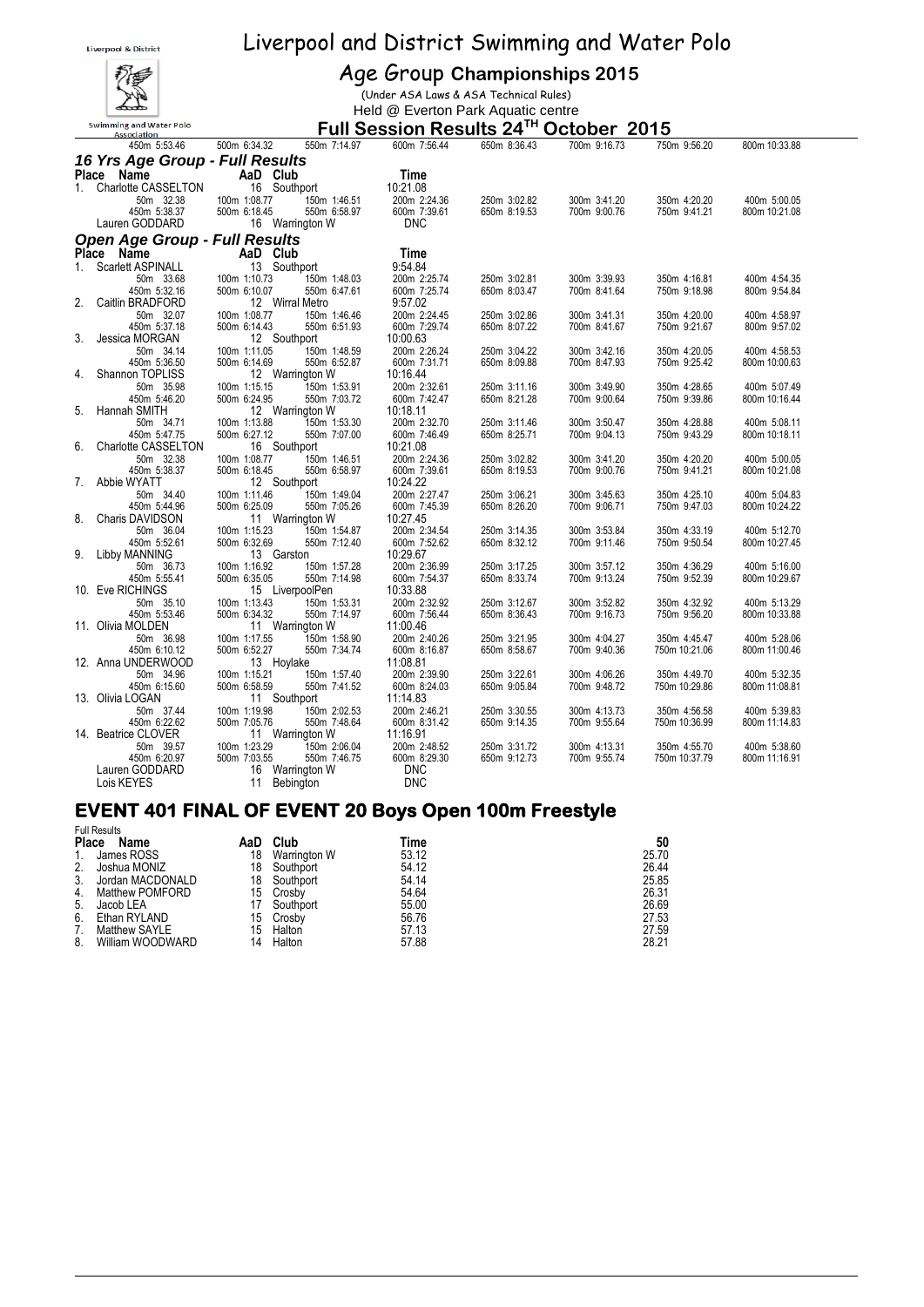

Age Group **Championships 2015**

(Under ASA Laws & ASA Technical Rules) Held @ Everton Park Aquatic centre

**Full Session Results 24TH October 2015**

 **Session 5** 

## **EVENT 24 Girls Open 100m Butterfly**

| <b>Open Age Group - Full Results</b>               |                                       |                    |                |
|----------------------------------------------------|---------------------------------------|--------------------|----------------|
| Place Name                                         | AaD Club                              | Time               | 50             |
| 1.<br>Holly WHITE                                  | 13<br>Everton                         | 1:06.32            | 30.73          |
| 2.<br>Anna NIVEN                                   | 16<br>Southport                       | 1:06.91            | 31.49          |
| 3.<br>Charlotte DODSON                             | 15<br>Prescot                         | 1:07.73            | 32.22          |
| 4.<br><b>Emily SPENCER</b>                         | 15 Crosby                             | 1:07.82            | 31.46          |
| 5.<br>Emma WHITTINGHAM<br>6.<br>Mattea-Jay OLIVER  | 15 Southport<br>15 Bootle             | 1:08.47<br>1:09.38 | 32.01<br>31.94 |
| 7.<br>Abby JONES                                   | 13 Southport                          | 1:09.73            | 32.28          |
| 8.<br><b>Charlotte RENS</b>                        | 12 Crosby                             | 1:09.88            | 32.63          |
| 9.<br>India GOULD                                  | 14<br>Crosby                          | 1:10.40            | 33.06          |
| 10. Catherine ROSS                                 | 16<br>Warrington W                    | 1:11.21            | 32.84          |
| 11. Jessica MCDONOUGH                              | 13 Southport                          | 1:11.33            | 33.14          |
| 12. Rachel BATE<br>13. Caitlin BRADFORD            | 16<br>Halton<br>12 Wirral Metro       | 1:12.87<br>1:13.51 | 33.73<br>34.28 |
| 14. Jessica LAW                                    | 12<br>Southport                       | 1:16.79            | 35.46          |
| 15. Shannon TOPLISS                                | 12 Warrington W                       | 1:20.37            | 38.06          |
| 16. Elena PRIESTNER                                | 12 Southport                          | 1:20.64            | 36.35          |
| 17. Olivia LOGAN                                   | 11 Southport                          | 1:21.55            | 37.89          |
| 18. Abby SMELTZER                                  | 11<br>Warrington W                    | 1:22.94            | 39.39          |
| 19. Millie RAVENSCROFT<br>20. Sofie JONES          | 10 Warrington W<br>10 Southport       | 1:27.09<br>1:29.96 | 40.51<br>40.46 |
| 21. Emily MORRIS                                   | 11<br>Garston                         | 1:30.97            | 40.43          |
| 22.   Ella FALKINGHAM                              | 10 Southport                          | 1.36.44            | 44.09          |
| Lois KEYES                                         | 11 Bebington                          | <b>DNC</b>         |                |
| <b>Bethany HUGHES</b>                              | 11<br>Southport                       | <b>DNC</b>         |                |
| <b>Emily BROWN</b>                                 | 11 Hoylake                            | <b>DNC</b>         |                |
| 10 Yrs Age Group - Full Results                    |                                       |                    |                |
| Place Name                                         | AaD Club                              | Time               | 50             |
| Millie RAVENSCROFT<br>1.                           | 10<br>Warrington W                    | 1:27.09            | 40.51          |
| 2.<br>Sofie JONES<br>3.<br>Ella FALKINGHAM         | 10 Southport<br>10 Southport          | 1:29.96<br>1:36.44 | 40.46<br>44.09 |
|                                                    |                                       |                    |                |
| 11 Yrs Age Group - Full Results<br>Name            |                                       |                    |                |
| <b>Place</b><br>1.<br>Olivia LOGAN                 | AaD Club<br>11<br>Southport           | Time<br>1.21.55    | 50<br>37.89    |
| 2.<br>Abby SMELTZER                                | 11<br>Warrington W                    | 1:22.94            | 39.39          |
| 3.<br><b>Emily MORRIS</b>                          | 11<br>Garston                         | 1:30.97            | 40.43          |
| Lois KEYES                                         | 11 Bebington                          | <b>DNC</b>         |                |
| Bethany HUGHES                                     | 11<br>Southport                       | <b>DNC</b>         |                |
| Emily BROWN                                        | 11 Hoylake                            | <b>DNC</b>         |                |
| 12 Yrs Age Group - Full Results                    |                                       |                    |                |
|                                                    |                                       |                    |                |
| <b>Place</b><br>Name                               | AaD Club                              | Time               | 50             |
| 1.<br><b>Charlotte RENS</b>                        | 12 Crosby                             | 1:09.88            | 32.63          |
| 2.<br>Caitlin BRADFORD                             | 12 Wirral Metro                       | 1:13.51            | 34.28          |
| 3.<br>Jessica LAW                                  | 12<br>Southport                       | 1:16.79            | 35.46          |
| 4.<br>Shannon TOPLISS                              | 12 Warrington W                       | 1:20.37<br>1:20.64 | 38.06<br>36.35 |
| 5.<br>Elena PRIESTNER                              | 12 Southport                          |                    |                |
| 13 Yrs Age Group - Full Results                    |                                       |                    |                |
| Place Name<br>1.                                   | AaD Club<br>13 Everton                | Time<br>1:06.32    | 50<br>30.73    |
| <b>Holly WHITE</b><br>2.<br>Abby JONES             | 13 Southport                          | 1:09.73            | 32.28          |
| Jessica MCDONOUGH 13 Southport<br>3.               |                                       | 1:11.33            | 33.14          |
| 14 Yrs Age Group - Full Results                    |                                       |                    |                |
| Place<br>Name                                      | AaD Club                              | Time               | 50             |
| 1.<br>India GOULD                                  | 14 Crosby                             | 1:10.40            | 33.06          |
| 15 Yrs Age Group - Full Results                    |                                       |                    |                |
| Place<br>Name                                      | AaD Club                              | Time               | 50             |
| 1.<br>Charlotte DODSON                             | 15<br>Prescot                         | 1:07.73            | 32.22          |
| 2.<br><b>Emily SPENCER</b>                         | 15<br>Crosby                          | 1:07.82            | 31.46          |
| 3.<br>Emma WHITTINGHAM                             | 15 Southport                          | 1:08.47            | 32.01          |
| 4.<br>Mattea-Jay OLIVER                            | 15 Bootle                             | 1:09.38            | 31.94          |
| 16 Yrs Age Group - Full Results                    |                                       |                    |                |
| Place Name                                         | AaD Club                              | Time               | 50             |
| 1.<br>Anna NIVEN<br>2.<br>Catherine ROSS           | 16<br>Southport<br>16<br>Warrington W | 1:06.91<br>1:11.21 | 31.49<br>32.84 |
| 3.<br><b>Rachel BATE</b>                           | 16 Halton                             | 1:12.87            | 33.73          |
|                                                    |                                       |                    |                |
| <b>Open Age Group - Full Results</b><br>Place Name | AaD Club                              | Time               | 50             |
| 1.<br><b>Holly WHITE</b>                           | 13<br>Everton                         | 1:06.32            | 30.73          |
| 2.<br>Anna NIVEN                                   | 16<br>Southport                       | 1:06.91            | 31.49          |
| 3.<br><b>Charlotte DODSON</b>                      | 15<br>Prescot                         | 1:07.73            | 32.22          |
| 4.<br><b>Emily SPENCER</b><br>5.                   | 15<br>Crosby<br>15                    | 1:07.82            | 31.46          |
| Emma WHITTINGHAM<br>6.<br>Mattea-Jay OLIVER        | Southport<br>15 Bootle                | 1:08.47<br>1:09.38 | 32.01<br>31.94 |
| 7.<br>Abby JONES                                   | 13 Southport                          | 1:09.73            | 32.28          |
| 8.<br><b>Charlotte RENS</b>                        | 12<br>Crosby                          | 1:09.88            | 32.63          |
| 9.<br>India GOULD                                  | 14<br>Crosby                          | 1:10.40            | 33.06          |
| 10. Catherine ROSS                                 | 16<br>Warrington W                    | 1:11.21            | 32.84          |
| 11.<br>Jessica MCDONOUGH<br>12. Rachel BATE        | 13<br>Southport<br>Halton<br>16       | 1.11.33<br>1:12.87 | 33.14<br>33.73 |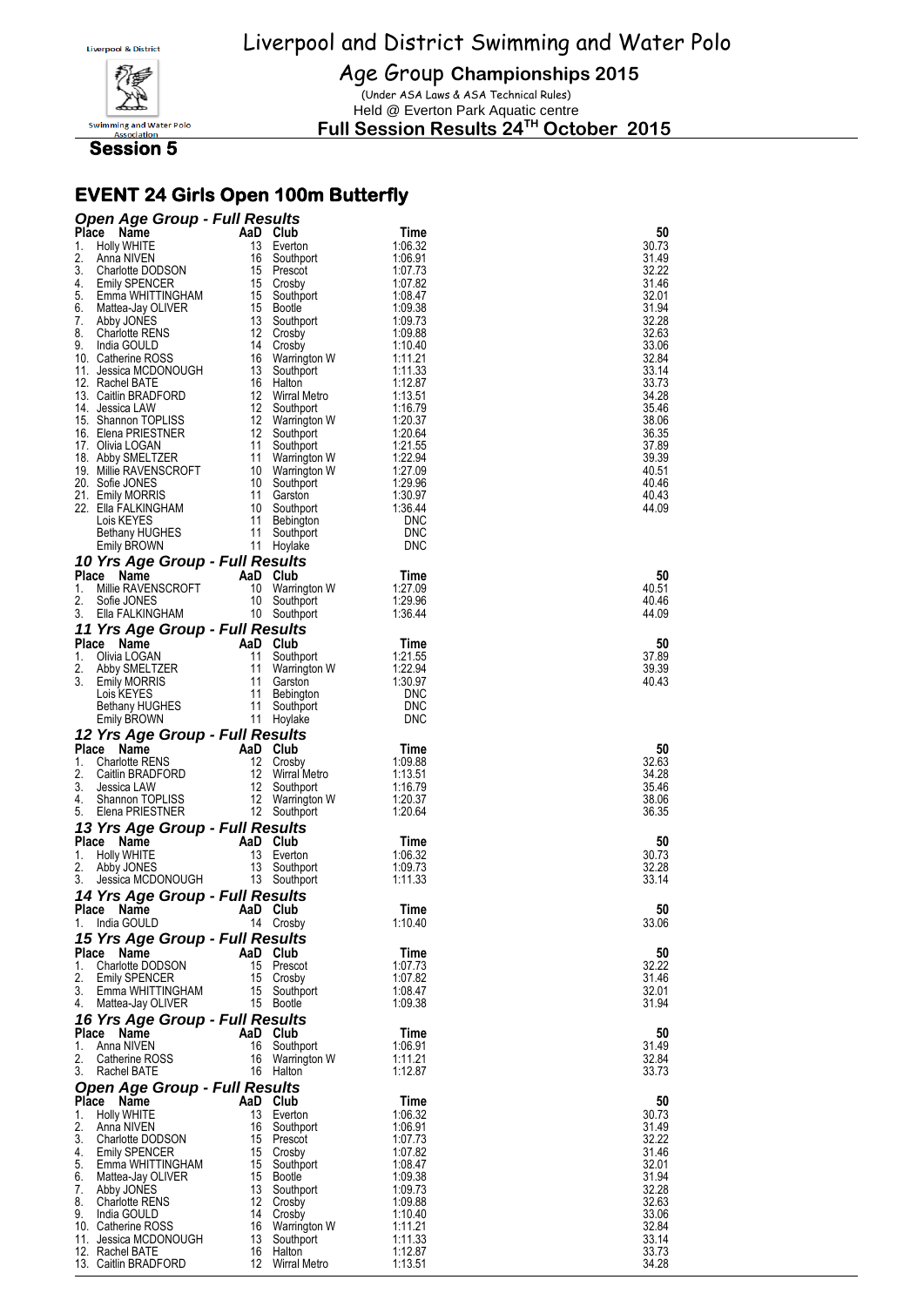

# Age Group **Championships 2015**

(Under ASA Laws & ASA Technical Rules) Held @ Everton Park Aquatic centre

| <b>Swimming and Water Polo</b><br><b>Association</b> |    |                  | Full Session Results 24™ October 2015 |       |
|------------------------------------------------------|----|------------------|---------------------------------------|-------|
| 14.<br>Jessica LAW                                   | 12 | Southport        | 1:16.79                               | 35.46 |
| <b>Shannon TOPLISS</b><br>15.                        |    | Warrington W     | 1:20.37                               | 38.06 |
| Elena PRIESTNER<br>16.                               | 12 | Southport        | 1:20.64                               | 36.35 |
| 17. Olivia LOGAN                                     |    | Southport        | 1:21.55                               | 37.89 |
| 18. Abby SMELTZER                                    |    | Warrington W     | 1:22.94                               | 39.39 |
| 19. Millie RAVENSCROFT                               | 10 | Warrington W     | 1:27.09                               | 40.51 |
| Sofie JONES<br>20.                                   | 10 | Southport        | 1:29.96                               | 40.46 |
| <b>Emily MORRIS</b><br>21.                           |    | Garston          | 1:30.97                               | 40.43 |
| 22.<br>Ella FALKINGHAM                               | 10 | Southport        | 1:36.44                               | 44.09 |
| Lois KEYES                                           |    | <b>Bebington</b> | <b>DNC</b>                            |       |
| <b>Bethany HUGHES</b>                                |    | Southport        | <b>DNC</b>                            |       |
| Emily BROWN                                          |    | Hovlake          | <b>DNC</b>                            |       |

#### **EVENT 25 Boys Open 400m Freestyle**

| 10 Yrs Age Group - Full Results                   |                                                 |                         |              |              |              |              |
|---------------------------------------------------|-------------------------------------------------|-------------------------|--------------|--------------|--------------|--------------|
| Place Name<br>Thomas ROPER<br>1.                  | AaD Club<br>10 Warrington W                     | Time<br>5:42.16         |              |              |              |              |
| 50m 41.01                                         | 100m 1:25.62<br>150m 2:10.20                    | 200m 2:55.08            | 250m 3:37.46 | 300m 4:20.76 | 350m 5:02.66 | 400m 5:42.16 |
| 11 Yrs Age Group - Full Results<br>Place Name     | AaD Club                                        | Time                    |              |              |              |              |
| 1.<br>Joshua HOWARD-HUGHES                        | 11 Halton                                       | 5:01.59                 |              |              |              |              |
| 50m 34.81<br>2.<br>Fraser COOKE                   | 100m 1:13.15<br>150m 1:52.46<br>11 Southport    | 200m 2:31.48<br>5:15.36 | 250m 3:09.70 | 300m 3:48.37 | 350m 4:26.62 | 400m 5:01.59 |
| 50m 35.04<br>3.<br>Joshua PRINCE                  | 100m 1:14.55<br>150m 1:54.04<br>11 Garston      | 200m 2:34.06<br>5:28.44 | 250m 3:13.93 | 300m 3:54.29 | 350m 4:34.75 | 400m 5:15.36 |
| 50m 37.10                                         | 100m 1:18.00<br>150m 1:59.44<br>11 Southport    | 200m 2:42.49<br>5:51.70 | 250m 3:24.19 | 300m 4:06.38 | 350m 4:47.83 | 400m 5:28.44 |
| Thomas MORGAN<br>4.<br>50m 39.93                  | 100m 1:24.14<br>150m 2:08.70                    | 200m 2:53.57            | 250m 3:39.00 | 300m 4:23.28 | 350m 5:07.99 | 400m 5:51.70 |
| 12 Yrs Age Group - Full Results<br>Place Name     | AaD Club                                        | Time                    |              |              |              |              |
| 1.<br>William WHITTINGHAM                         | 12 Southport                                    | 4:44.17                 |              |              |              |              |
| 50m 32.91<br>2.<br>Joseph BURNS                   | 100m 1:08.67<br>150m 1:45.20<br>12 Prescot      | 200m 2:21.84<br>4:59.63 | 250m 2:58.17 | 300m 3:34.25 | 350m 4:10.66 | 400m 4:44.17 |
| 50m 33.58<br>3.<br>Alexander DILLON               | 100m 1:10.97<br>150m 1:49.38<br>12 Southport    | 200m 2:28.12<br>5:04.20 | 250m 3:06.48 | 300m 3:44.75 | 350m 4:22.75 | 400m 4:59.63 |
| 50m 34.76                                         | 100m 1:12.98<br>150m 1:51.99                    | 200m 2:31.04            | 250m 3:09.87 | 300m 3:48.32 | 350m 4:27.10 | 400m 5:04.20 |
| Samuel WRIGHT -PURDEY<br>4.<br>50m 38.16          | 12 Garston<br>100m 1:20.35<br>150m 2:02.29      | 5:35.72<br>200m 2:45.30 | 250m 3:28.31 | 300m 4:11.86 | 350m 4:54.73 | 400m 5:35.72 |
| 5.<br>Liam HORGAN<br>50m 36.70                    | 12 LiverpoolPen<br>100m 1:19.18<br>150m 2:02.78 | 5:36.03<br>200m 2:46.57 | 250m 3:30.18 | 300m 4:14.03 | 350m 4:55.86 | 400m 5:36.03 |
| 13 Yrs Age Group - Full Results                   |                                                 |                         |              |              |              |              |
| Place Name<br>Leevi GUMBS<br>1.                   | AaD Club<br>13 Halton                           | Time<br>4:36.83         |              |              |              |              |
| 50m 31.59<br>2.<br>Thomas SILK                    | 100m 1:06.35<br>150m 1:41.56<br>13 Crosby       | 200m 2:17.02<br>4:48.38 | 250m 2:52.09 | 300m 3:27.47 | 350m 4:02.53 | 400m 4:36.83 |
| 50m 32.10                                         | 100m 1:07.95<br>150m 1:44.63                    | 200m 2:22.06            | 250m 2:58.99 | 300m 3:35.89 | 350m 4:13.36 | 400m 4:48.38 |
| 3.<br><b>Elliot WARWICK</b><br>50m 33.37          | 13 LiverpoolPen<br>100m 1:10.04<br>150m 1:47.61 | 4:56.14<br>200m 2:25.49 | 250m 3:03.94 | 300m 3:42.25 | 350m 4:19.56 | 400m 4:56.14 |
| Michael PICKSTOCK<br>4.<br>50m 33.64              | 13 Everton<br>100m 1:10.83<br>150m 1:49.13      | 4:56.37<br>200m 2:27.49 | 250m 3:05.60 | 300m 3:43.77 | 350m 4:20.95 | 400m 4:56.37 |
| 5.<br>Thomas HILL<br>50m 34.30                    | 13 Southport<br>100m 1:12.88<br>150m 1:51.99    | 5:03.02<br>200m 2:30.74 | 250m 3:09.62 | 300m 3:48.26 | 350m 4:26.39 | 400m 5:03.02 |
| 6.<br>Andrew TREVOR<br>50m 33.08                  | 13 Warrington W<br>150m 1:49.53<br>100m 1:10.47 | 5:15.33<br>200m 2:30.00 | 250m 3:10.70 | 300m 3:52.16 | 350m 4:33.98 | 400m 5:15.33 |
| Steven GRIST                                      | 13 Wirral Metro                                 | <b>DNC</b>              |              |              |              |              |
| 14 Yrs Age Group - Full Results<br>Place Name     | AaD Club                                        | Time                    |              |              |              |              |
| William WOODWARD<br>1.                            | 14 Halton                                       | 4:23.00                 |              |              |              |              |
| 50m 29.04<br>2.<br>Joseph NIVEN                   | 100m 1:01.14<br>150m 1:34.58<br>14 Southport    | 200m 2:08.02<br>4:36.53 | 250m 2:41.89 | 300m 3:16.03 | 350m 3:50.15 | 400m 4:23.00 |
| 50m 31.75<br>3.<br>Patrick MORAN                  | 100m 1:07.09<br>150m 1:42.72<br>14 Everton      | 200m 2:18.20<br>4:48.87 | 250m 2:53.00 | 300m 3:28.11 | 350m 4:03.23 | 400m 4:36.53 |
| 50m 32.40<br>Daniel JOHNSON<br>4.                 | 100m 1:09.24<br>150m 1:46.11<br>14 Prescot      | 200m 2:23.78<br>4:55.94 | 250m 3:00.75 | 300m 3:37.35 | 350m 4:13.81 | 400m 4:48.87 |
| 50m 33.03<br>5.<br>Joshua HUGHES                  | 100m 1:09.93<br>150m 1:47.35<br>14 Everton      | 200m 2:25.42<br>5:08.12 | 250m 3:03.77 | 300m 3:41.82 | 350m 4:19.84 | 400m 4:55.94 |
| 50m 34.32                                         | 100m 1:11.93<br>150m 1:50.62                    | 200m 2:29.67            | 250m 3:09.54 | 300m 3:49.12 | 350m 4:28.94 | 400m 5:08.12 |
| 15 Yrs Age Group - Full Results                   |                                                 | <b>Time</b>             |              |              |              |              |
| Place Name<br>1.<br>Paolo MONIZ                   | AaD Club<br>15 Southport                        | 4:18.59                 |              |              |              |              |
| 50m 30.02<br>2.<br>Daniel CLARK                   | 100m 1:02.81<br>150m 1:35.92<br>15 Prescot      | 200m 2:09.01<br>4:29.46 | 250m 2:42.07 | 300m 3:14.86 | 350m 3:47.48 | 400m 4:18.59 |
| 50m 30.18<br>3. Finlay SUTTON                     | 100m 1:03.95<br>150m 1:38.19<br>15 Hoylake      | 200m 2:12.60<br>4:44.24 | 250m 2:47.16 | 300m 3:21.50 | 350m 3:55.93 | 400m 4:29.46 |
| 50m 31.56                                         | 100m 1:07.16<br>150m 1:43.25                    | 200m 2:19.88            | 250m 2:56.56 | 300m 3:33.52 | 350m 4:09.94 | 400m 4:44.24 |
| 17 Yrs Age Group - Full Results<br>Place Name     | AaD Club                                        | Time                    |              |              |              |              |
| Thomas ROBERTS<br>1.                              | 17 Halton                                       | 4:15.95                 |              |              |              |              |
| 50m 30.85<br><b>Open Age Group - Full Results</b> | 100m 1:04.15<br>150m 1:36.91                    | 200m 2:09.55            | 250m 2:42.03 | 300m 3:13.47 | 350m 3:44.58 | 400m 4:15.95 |
| Place Name                                        | AaD Club                                        | Time                    |              |              |              |              |
| Joshua MONIZ<br>1.<br>50m 28.27                   | 18 Southport<br>100m 58.66<br>150m 1:29.87      | 4:04.45<br>200m 2:01.29 | 250m 2:32.82 | 300m 3:04.29 | 350m 3:35.12 | 400m 4:04.45 |
| 2.<br>James ROSS<br>50m 28.36                     | 18 Warrington W<br>100m 59.00<br>150m 1:30.29   | 4:08.30<br>200m 2:01.91 | 250m 2:33.21 | 300m 3:05.15 | 350m 3:36.99 | 400m 4:08.30 |
| 3.<br>Thomas ROBERTS<br>50m 30.85                 | 17 Halton<br>100m 1:04.15<br>150m 1:36.91       | 4:15.95<br>200m 2:09.55 | 250m 2:42.03 | 300m 3:13.47 | 350m 3:44.58 | 400m 4:15.95 |
| Paolo MONIZ<br>4.                                 | 15 Southport                                    | 4:18.59                 |              |              |              |              |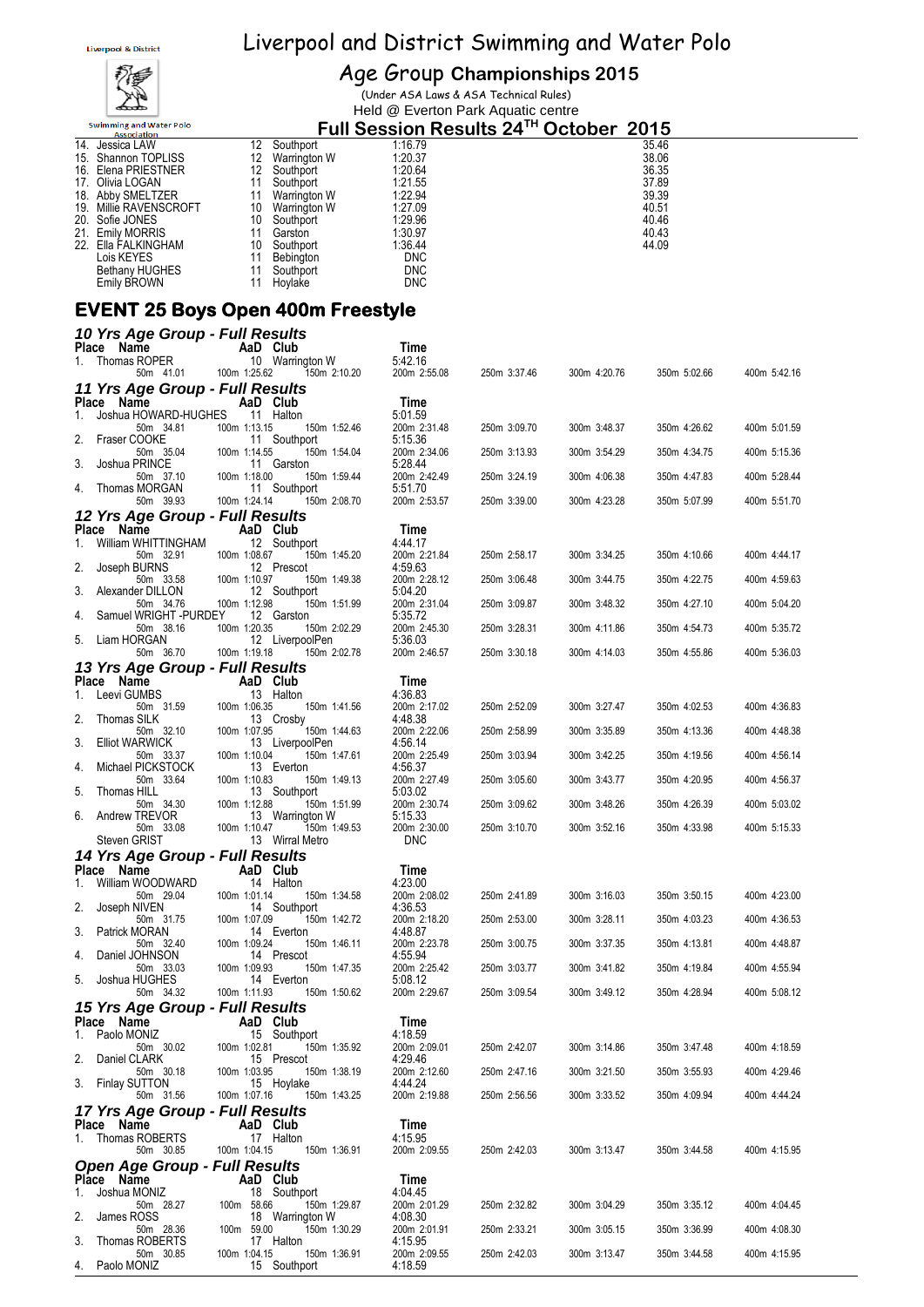

#### Age Group **Championships 2015**

(Under ASA Laws & ASA Technical Rules) Held @ Everton Park Aquatic centre

#### **Full Session Results 24TH October 2015**

|                 | <b>Association</b>                     |                                              | $\frac{1}{2}$ an ocoolon results $2\pi$ |              | ししいいしい       | 20 I V       |              |  |
|-----------------|----------------------------------------|----------------------------------------------|-----------------------------------------|--------------|--------------|--------------|--------------|--|
|                 | 50m 30.02                              | 100m 1:02.81<br>150m 1:35.92                 | 200m 2:09.01                            | 250m 2:42.07 | 300m 3:14.86 | 350m 3:47.48 | 400m 4:18.59 |  |
| 5.              | William WOODWARD                       | 14 Halton                                    | 4:23.00                                 |              |              |              |              |  |
| 6.              | 50m 29.04<br>Daniel CLARK              | 100m 1:01.14<br>150m 1:34.58<br>15 Prescot   | 200m 2:08.02<br>4:29.46                 | 250m 2:41.89 | 300m 3:16.03 | 350m 3:50.15 | 400m 4:23.00 |  |
|                 | 50m 30.18                              | 100m 1:03.95<br>150m 1:38.19                 | 200m 2:12.60                            | 250m 2:47.16 | 300m 3:21.50 | 350m 3:55.93 | 400m 4:29.46 |  |
| $\mathcal{L}$ . | Aaron KIRCHIN BROWN                    | 18 Warrington W                              | 4:32.98                                 |              |              |              |              |  |
|                 | 50m 29.46                              | 150m 1:35.33<br>100m 1:02.04                 | 200m 2:08.83                            | 250m 2:41.63 | 300m 3:15.45 | 350m 3:53.20 | 400m 4:32.98 |  |
| 8.              | Joseph NIVEN                           | 14 Southport                                 | 4:36.53                                 |              |              |              |              |  |
|                 | 50m 31.75                              | 100m 1:07.09<br>150m 1:42.72                 | 200m 2:18.20                            | 250m 2:53.00 | 300m 3:28.11 | 350m 4:03.23 | 400m 4:36.53 |  |
| 9.              | Leevi GUMBS                            | 13 Halton                                    | 4:36.83                                 |              |              |              |              |  |
|                 | 50m 31.59                              | 100m 1:06.35<br>150m 1:41.56                 | 200m 2:17.02                            | 250m 2:52.09 | 300m 3:27.47 | 350m 4:02.53 | 400m 4:36.83 |  |
|                 | 10. William WHITTINGHAM                | 12 Southport                                 | 4:44.17                                 |              |              |              |              |  |
|                 | 50m 32.91<br>11. Finlay SUTTON         | 150m 1:45.20<br>100m 1:08.67<br>15 Hoylake   | 200m 2:21.84<br>4:44.24                 | 250m 2:58.17 | 300m 3:34.25 | 350m 4:10.66 | 400m 4:44.17 |  |
|                 | 50m 31.56                              | 100m 1:07.16<br>150m 1:43.25                 | 200m 2:19.88                            | 250m 2:56.56 | 300m 3:33.52 | 350m 4:09.94 | 400m 4:44.24 |  |
|                 | 12. Thomas SILK                        | 13 Crosby                                    | 4:48.38                                 |              |              |              |              |  |
|                 | 50m 32.10                              | 150m 1:44.63<br>100m 1:07.95                 | 200m 2:22.06                            | 250m 2:58.99 | 300m 3:35.89 | 350m 4:13.36 | 400m 4:48.38 |  |
|                 | 13. Patrick MORAN                      | 14 Everton                                   | 4:48.87                                 |              |              |              |              |  |
|                 | 50m 32.40                              | 150m 1:46.11<br>100m 1:09.24                 | 200m 2:23.78                            | 250m 3:00.75 | 300m 3:37.35 | 350m 4:13.81 | 400m 4:48.87 |  |
|                 | 14. Daniel JOHNSON                     | 14 Prescot                                   | 4:55.94                                 |              |              |              |              |  |
|                 | 50m 33.03                              | 100m 1:09.93<br>150m 1:47.35                 | 200m 2:25.42                            | 250m 3:03.77 | 300m 3:41.82 | 350m 4:19.84 | 400m 4:55.94 |  |
|                 | 15. Elliot WARWICK                     | 13 LiverpoolPen                              | 4:56.14                                 |              |              |              |              |  |
|                 | 50m 33.37<br>16. Michael PICKSTOCK     | 150m 1:47.61<br>100m 1:10.04<br>13 Everton   | 200m 2:25.49<br>4:56.37                 | 250m 3:03.94 | 300m 3:42.25 | 350m 4:19.56 | 400m 4:56.14 |  |
|                 | 50m 33.64                              | 100m 1:10.83<br>150m 1:49.13                 | 200m 2:27.49                            | 250m 3:05.60 | 300m 3:43.77 | 350m 4:20.95 | 400m 4:56.37 |  |
|                 | 17. Joseph BURNS                       | 12 Prescot                                   | 4:59.63                                 |              |              |              |              |  |
|                 | 50m 33.58                              | 100m 1:10.97<br>150m 1:49.38                 | 200m 2:28.12                            | 250m 3:06.48 | 300m 3:44.75 | 350m 4:22.75 | 400m 4:59.63 |  |
|                 | 18. Joshua HOWARD-HUGHES               | 11 Halton                                    | 5:01.59                                 |              |              |              |              |  |
|                 | 50m 34.81                              | 100m 1:13.15<br>150m 1:52.46                 | 200m 2:31.48                            | 250m 3:09.70 | 300m 3:48.37 | 350m 4:26.62 | 400m 5:01.59 |  |
|                 | 19. Thomas HILL                        | 13 Southport                                 | 5:03.02                                 |              |              |              |              |  |
|                 | 50m 34.30                              | 100m 1:12.88<br>150m 1:51.99                 | 200m 2:30.74                            | 250m 3:09.62 | 300m 3:48.26 | 350m 4:26.39 | 400m 5:03.02 |  |
|                 | 20. Alexander DILLON<br>50m 34.76      | 12 Southport<br>100m 1:12.98<br>150m 1:51.99 | 5:04.20<br>200m 2:31.04                 | 250m 3:09.87 | 300m 3:48.32 | 350m 4:27.10 | 400m 5:04.20 |  |
|                 | 21. Joshua HUGHES                      | 14 Everton                                   | 5:08.12                                 |              |              |              |              |  |
|                 | 50m 34.32                              | 100m 1:11.93<br>150m 1:50.62                 | 200m 2:29.67                            | 250m 3:09.54 | 300m 3:49.12 | 350m 4:28.94 | 400m 5:08.12 |  |
|                 | 22. Andrew TREVOR                      | 13 Warrington W                              | 5:15.33                                 |              |              |              |              |  |
|                 | 50m 33.08                              | 100m 1:10.47<br>150m 1:49.53                 | 200m 2:30.00                            | 250m 3:10.70 | 300m 3:52.16 | 350m 4:33.98 | 400m 5:15.33 |  |
|                 | 23. Fraser COOKE                       | 11 Southport                                 | 5:15.36                                 |              |              |              |              |  |
|                 | 50m 35.04                              | 100m 1:14.55<br>150m 1:54.04                 | 200m 2:34.06                            | 250m 3:13.93 | 300m 3:54.29 | 350m 4:34.75 | 400m 5:15.36 |  |
|                 | 24. Joshua PRINCE                      | 11 Garston                                   | 5:28.44                                 |              |              |              |              |  |
|                 | 50m 37.10<br>25. Samuel WRIGHT -PURDEY | 100m 1:18.00<br>150m 1:59.44<br>12 Garston   | 200m 2:42.49                            | 250m 3:24.19 | 300m 4:06.38 | 350m 4:47.83 | 400m 5:28.44 |  |
|                 | 50m 38.16                              | 100m 1:20.35<br>150m 2:02.29                 | 5:35.72<br>200m 2:45.30                 | 250m 3:28.31 | 300m 4:11.86 | 350m 4:54.73 | 400m 5:35.72 |  |
|                 | 26. Liam HORGAN                        | 12 LiverpoolPen                              | 5:36.03                                 |              |              |              |              |  |
|                 | 50m 36.70                              | 150m 2:02.78<br>100m 1:19.18                 | 200m 2:46.57                            | 250m 3:30.18 | 300m 4:14.03 | 350m 4:55.86 | 400m 5:36.03 |  |
|                 | 27. Thomas ROPER                       | 10 Warrington W                              | 5:42.16                                 |              |              |              |              |  |
|                 | 50m 41.01                              | 100m 1:25.62<br>150m 2:10.20                 | 200m 2:55.08                            | 250m 3:37.46 | 300m 4:20.76 | 350m 5:02.66 | 400m 5:42.16 |  |
|                 | 28. Thomas MORGAN                      | 11 Southport                                 | 5:51.70                                 |              |              |              |              |  |
|                 | 50m 39.93                              | 150m 2:08.70<br>100m 1:24.14                 | 200m 2:53.57                            | 250m 3:39.00 | 300m 4:23.28 | 350m 5:07.99 | 400m 5:51.70 |  |
|                 | Steven GRIST                           | 13 Wirral Metro                              | <b>DNC</b>                              |              |              |              |              |  |

#### **EVENT 26 Girls 09/11 Yrs 50m Backstroke**

|       | 09 Yrs Age Group - Full Results |                 |              |            |
|-------|---------------------------------|-----------------|--------------|------------|
| Place | Name                            |                 | AaD Club     | Time       |
| 1.    | Elise BRUNS                     | 9               | LiverpoolPen | 44.54      |
|       | 2. Zara BORLAND                 | 9               | Southport    | 44.58      |
|       | 3. Anna SWINDELL                | 9               | Warrington W | 44.71      |
|       | 4. Mia CHAN                     | 9               | Bebington    | 45.25      |
|       | 10 Yrs Age Group - Full Results |                 |              |            |
|       | Place<br>Name                   |                 | AaD Club     | Time       |
| 1.    | Sofie JONES                     | 10              | Southport    | 38.48      |
| 2.    | Ella ROBERTS                    | 10              | Prescot      | 38.55      |
| 3.    | Aimee WHITE                     | 10              | Everton      | 39.46      |
| 4.    | Sophie BUCKLEY                  | 10              | Halton       | 39.94      |
| 5.    | Katie RAWNSLEY                  | 10              | Prescot      | 40.15      |
|       | 6. Hannah MAHER                 | 10 <sup>°</sup> | Bebington    | 40.98      |
| 7.    | Millie RAVENSCROFT              | 10 <sup>°</sup> | Warrington W | 41.24      |
|       | 8. Lehna DAVIES                 | 10              | Hoylake      | 42.01      |
|       | 9. Isobel DOWD                  | 10 <sup>°</sup> | Everton      | 42.25      |
|       | 10. Josephine FLANAGAN          | 10              | Everton      | 42.39      |
|       | 11. Freya KELLY                 | 10              | LiverpoolPen | 43.10      |
|       | 12. Ella FALKINGHAM             | 10              | Southport    | 43.24      |
|       | 13. Natasha GAYTER              | 10              | Warrington W | 43.40      |
|       | 14. Leah ELDER                  | 10              | LiverpoolPen | 44.00      |
|       | 15. Isabella FOX                | 10              | Crosby       | 44.05      |
|       | Eve CATTERALL                   | 10              | Everton      | <b>DNC</b> |
|       | 11 Yrs Age Group - Full Results |                 |              |            |
|       | Place<br>Name                   |                 | AaD Club     | Time       |
| 1.    | <b>Bethany HUGHES</b>           | 11              | Southport    | 34.58      |
| 2.    | Jessica BERRY                   | 11              | Prescot      | 36.46      |
| 3.    | Mia CHAMBERS                    | 11              | Southport    | 36.52      |
| 4.    | Charlotte HUGHES                | 11              | Southport    | 37.26      |
| 5.    | Hannah PETTENER                 | 11              | Crosby       | 37.39      |
| 6.    | Jessica JOSEPH                  | 11              | Warrington W | 37.76      |
| 7.    | Alyssa MCILROY                  | 11              | Southport    | 39.33      |
| 8.    | Abby SMELTZER                   | 11              | Warrington W | 39.53      |
| 9.    | Emmie BROWNLOW                  | 11              | Halton       | 39.61      |
|       | 10. Ellie HUGHES                | 11              | LiverpoolPen | 42.08      |
|       | Emily BROWN                     | 11              | Hoylake      | <b>DNC</b> |
|       | Lois KEYES                      | 11              | Bebington    | DNC        |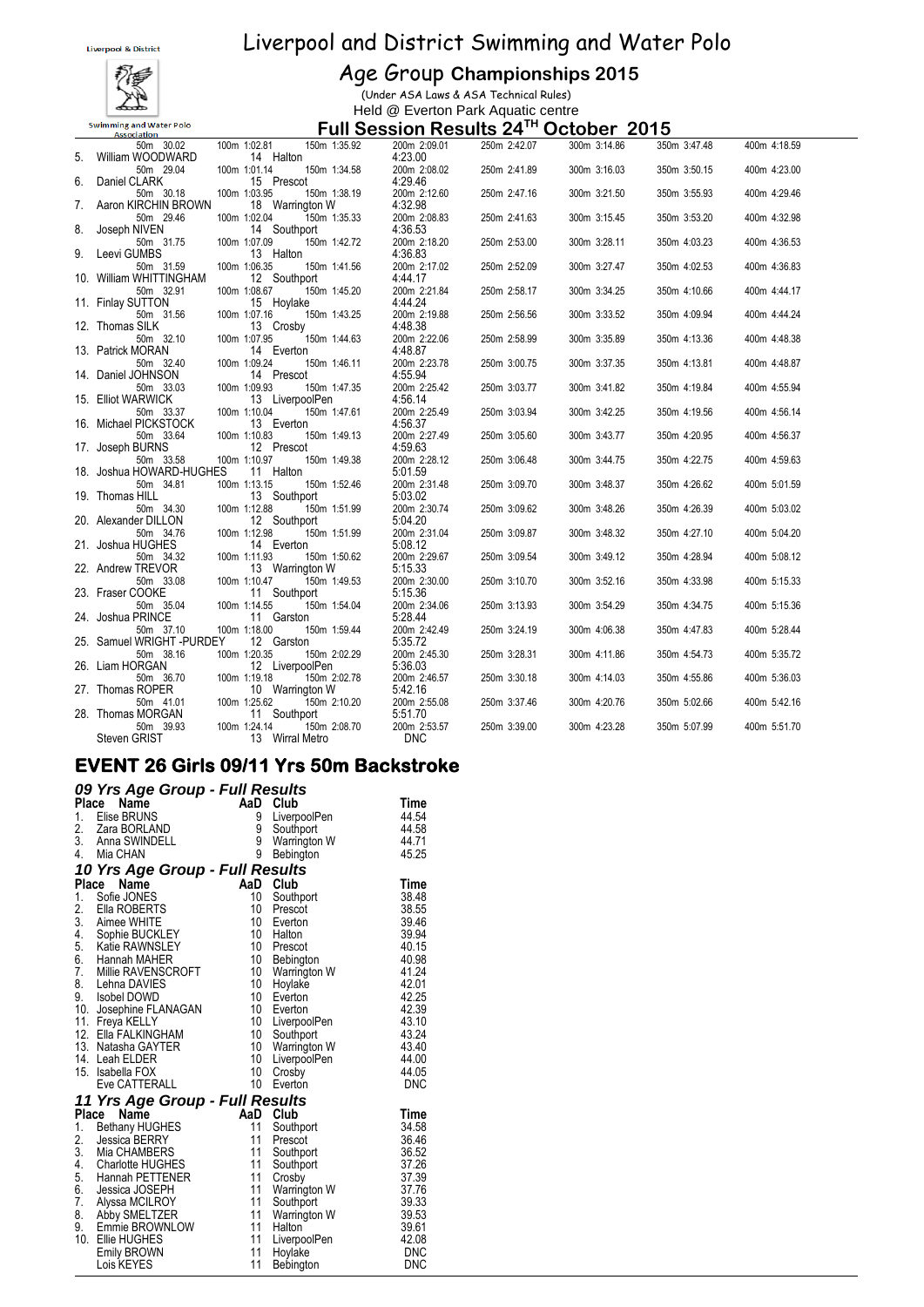

Age Group **Championships 2015**

(Under ASA Laws & ASA Technical Rules) Held @ Everton Park Aquatic centre

**Full Session Results 24TH October 2015**

### **EVENT 27 Boys 09/11 Yrs 50m Breaststroke**

|                | 09 Yrs Age Group - Full Results              |                |                        |                          |
|----------------|----------------------------------------------|----------------|------------------------|--------------------------|
|                | Place<br>Name                                |                | AaD Club               | Time                     |
|                | 1. Kyle BRIARS                               | 9              | Warrington W           | 45.98                    |
|                | 2. Ben CLAYTON<br>3. Benjamin YOUNIS         | 9              | Halton                 | 49.30                    |
|                |                                              | 9              | Southport              | 50.32                    |
|                | 10 Yrs Age Group - Full Results              |                |                        |                          |
|                | Place<br>Name                                | AaD            | Club                   | Time                     |
| 1.             | <b>Jack CORDEN</b>                           | 10             | Everton                | 46.89                    |
| 2.             | Thomas BOYLETT                               | 10             | Southport              | 47.20                    |
| 4.             | 3. George WINCKLES<br>Connor O'BOYLE         | 10<br>10       | Halton<br>Everton      | 48.27<br>48.41           |
|                | <b>Patrick GREALIS</b>                       | 10             | Everton                | <b>DNC</b>               |
|                |                                              |                |                        |                          |
|                | 11 Yrs Age Group - Full Results              |                |                        |                          |
|                | Place<br>Name                                | AaD Club<br>11 |                        | Time                     |
| 1.             | Ellis CLEWORTH<br>2. Charles KELLY           | 11             | <b>Birkenhead</b>      | 40.09<br>42.37           |
|                | 3. Thomas MORGAN                             | 11             | Southport<br>Southport | 47.39                    |
|                | Fraser COOKE                                 | 11             | Southport              | <b>DNC</b>               |
|                |                                              |                |                        |                          |
| Place          | <b>Open Age Group - Full Results</b><br>Name | AaD            | Club                   | Time                     |
| 1.             | Ellis CLEWORTH                               | 11             | <b>Birkenhead</b>      | 40.09                    |
|                | Charles KELLY                                | 11             | Southport              | 42.37                    |
|                | Kyle BRIARS                                  | 9              | Warrington W           | 45.98                    |
| 2.<br>3.<br>4. | Jack CORDEN                                  | 10             | Everton                | 46.89                    |
| 5.<br>6.       | Thomas BOYLETT                               | 10             | Southport              | 47.20                    |
|                | Thomas MORGAN                                | 11             | Southport              | 47.39                    |
| 7.             | George WINCKLES                              | 10             | Halton                 | 48.27                    |
| 8.             | Connor O'BOYLE                               | 10             | Everton                | 48.41                    |
| 9.             | <b>Ben CLAYTON</b>                           | 9              | Halton                 | 49.30                    |
| 10.            | Benjamin YOUNIS                              | 9              | Southport              | 50.32                    |
|                | <b>Patrick GREALIS</b><br>Fraser COOKE       | 10<br>11       | Everton                | <b>DNC</b><br><b>DNC</b> |
|                |                                              |                | Southport              |                          |

#### **EVENT 28 Girls Open 200m Freestyle**

|              | 09 Yrs Age Group - Full Results |                   |                     |         |       |         |         |
|--------------|---------------------------------|-------------------|---------------------|---------|-------|---------|---------|
| Place        | Name                            |                   | AaD Club            | Time    | 50    | 100     | 150     |
| 1.           | Anna SWINDELL                   | 9                 | Warrington W        | 3:04.65 | 41.10 | 1:29.25 | 2:17.66 |
| 2.           | Elise BRUNS                     | 9                 | LiverpoolPen        | 3:14.97 | 43.85 | 1:35.07 | 2:25.46 |
|              | 10 Yrs Age Group - Full Results |                   |                     |         |       |         |         |
| Place        | Name                            | AaD               | Club                | Time    | 50    | 100     | 150     |
| 1.           | Millie RAVENSCROFT              | 10                | Warrington W        | 2:43.40 | 38.85 | 1:21.27 | 2:04.61 |
| 2.           | Aimee WHITE                     | 10                | Everton             | 2:43.54 | 37.65 | 1:19.49 | 2:02.04 |
| 3.           | Sofie JONES                     | 10                | Southport           | 2:46.06 | 38.99 | 1:21.98 | 2:05.44 |
| 4.           | Hannah MAHER                    | 10                | <b>Bebington</b>    | 2:49.78 | 38.80 | 1:22.05 | 2:07.19 |
| 5.           | Sophie BUCKLEY                  | 10                | Halton              | 2:50.82 | 39.32 | 1:23.07 | 2:07.64 |
| 6.           | Natasha GAYTER                  | 10                | Warrington W        | 2:51.49 | 39.90 | 1:24.03 | 2:09.09 |
| 7.           | Lauren JONES                    | 10                | Warrington W        | 2:52.16 | 40.83 | 1:25.60 | 2:09.34 |
| 8.           | <b>Katie RAWNSLEY</b>           | 10                | Prescot             | 2:54.28 | 40.65 | 1:25.96 | 2:11.83 |
| 9.           | Ella FALKINGHAM                 | 10                | Southport           | 2:58.08 | 41.07 | 1:27.15 | 2:13.29 |
|              | 10. Lehna DAVIES                | 10                | Hoylake             | 3:10.41 | 44.61 | 1:34.30 | 2:23.11 |
|              | 11 Yrs Age Group - Full Results |                   |                     |         |       |         |         |
| Place        | Name                            | AaD               | Club                | Time    | 50    | 100     | 150     |
| 1.           | <b>Bethany HUGHES</b>           | 11                | Southport           | 2:27.46 | 33.70 | 1:11.62 | 1:50.40 |
| 2.           | <b>Charis DAVIDSON</b>          | 11                | Warrington W        | 2:29.48 | 36.02 | 1:14.78 | 1:53.24 |
| 3.           | Olivia MOLDEN                   | 11                | Warrington W        | 2:33.31 | 35.79 | 1:14.79 | 1:54.93 |
| 4.           | <b>Jessica BERRY</b>            | 11                | Prescot             | 2:36.54 | 37.90 | 1:18.31 | 1:58.57 |
| 5.           | Alyssa MCILROY                  | 11                | Southport           | 2:36.73 | 35.73 | 1:15.45 | 1:56.16 |
| 6.           | <b>Beatrice CLOVER</b>          | 11                | Warrington W        | 2:37.93 | 36.34 | 1:16.28 | 1:57.71 |
| 7.           | Abby SMELTZER                   | 11                | Warrington W        | 2:40.51 | 37.89 | 1:18.59 | 2:00.31 |
| 8.           | Olivia BELL                     | 11                | Ellesmere Pt        | 2:44.14 | 36.72 | 1:18.25 | 2:01.52 |
| 9.           | <b>Emily MORRIS</b>             | 11                | Garston             | 2:44.60 | 36.51 | 1:18.76 | 2:02.76 |
|              | 10. Ellie HUGHES                | 11                | LiverpoolPen        | 2:45.55 | 39.34 | 1:23.57 | 2:05.71 |
|              | Emily BROWN                     | 11                | Hoylake             | DNC     |       |         |         |
|              | 12 Yrs Age Group - Full Results |                   |                     |         |       |         |         |
| Place        | Name                            | AaD               | Club                | Time    | 50    | 100     | 150     |
| 1.           | Caitlin BRADFORD                | 12                | <b>Wirral Metro</b> | 2:15.28 | 30.96 | 1:06.36 | 1:41.72 |
| 2.           | <b>Charlotte RENS</b>           | 12                | Crosby              | 2:16.30 | 31.28 | 1:05.63 | 1:41.20 |
| 3.           | Amy TEEBAY                      | 12                | Southport           | 2:22.23 | 32.25 | 1:08.22 | 1:45.61 |
| 4.           | Hannah SMITH                    | 12                | Warrington W        | 2:23.62 | 33.17 | 1:09.99 | 1:47.59 |
| 5.           | Jessica MORGAN                  | 12                | Southport           | 2:24.06 | 33.04 | 1:10.16 | 1:47.78 |
| 6.           | Emma FARRUGIA                   | $12 \overline{ }$ | Prescot             | 2:26.19 | 34.27 | 1:12.01 | 1:49.94 |
| 7.           | Jessica LAW                     | 12                | Southport           | 2:26.93 | 34.24 | 1:12.30 | 1:50.56 |
| 8.           | Shannon TOPLISS                 | 12                | Warrington W        | 2:27.52 | 34.77 | 1:12.61 | 1:50.66 |
| 9.           | Abbie WYATT                     | 12                | Southport           | 2:27.90 | 34.74 | 1:12.91 | 1:51.55 |
|              | 10. Lilly WALLWORK              | 12                | Southport           | 2:28.87 | 33.19 | 1:11.70 | 1:50.84 |
|              | 11. Lily-Anna IRELAND           | 12                | Garston             | 2:30.26 | 34.91 | 1:13.08 | 1:52.31 |
|              | 12. Faith BRYANT                | 12                | Everton             | 2:31.07 | 35.09 | 1:14.43 | 1:54.23 |
|              | 13. Elena PRIESTNER             | 12                | Southport           | 2:32.78 | 35.42 | 1:14.53 | 1:55.16 |
|              | 14. Lauren TEEBAY               | 12                | Southport           | 2:33.43 | 34.39 | 1:13.97 | 1:54.39 |
|              | 15. Chloe JAMES                 | 12                | Birkenhead          | 2:33.81 | 35.27 | 1:14.51 | 1:55.10 |
|              | 16. Ella SMITH                  | 12                | Southport           | 2:34.93 | 36.03 | 1:15.60 | 1:55.83 |
|              | 13 Yrs Age Group - Full Results |                   |                     |         |       |         |         |
| <b>Place</b> | Name                            |                   | AaD Club            | Time    | 50    | 100     | 150     |
|              |                                 |                   |                     |         |       |         |         |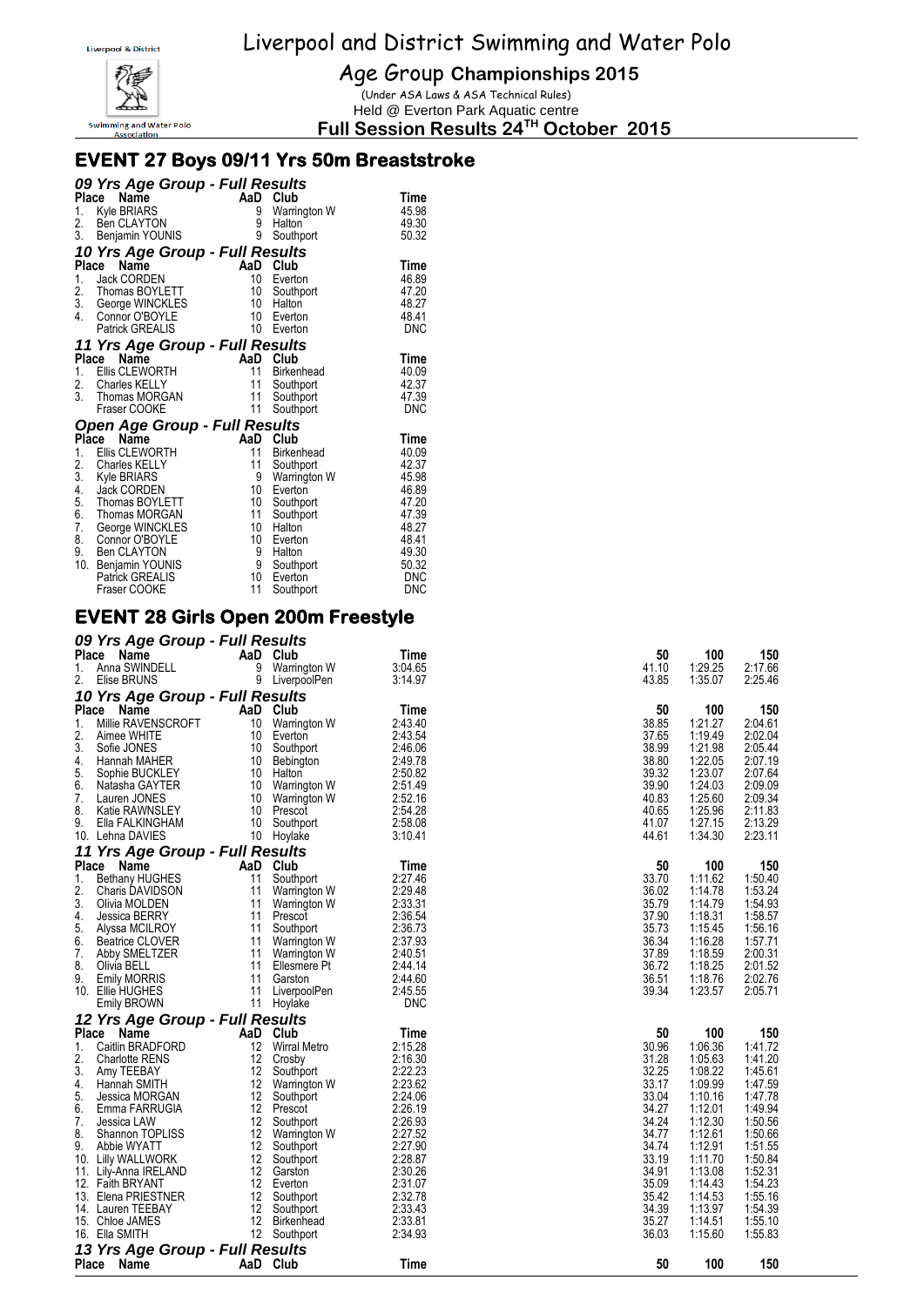# Eiverpool and District Swimming and Water Polo<br>Age Group Championships 2015



## Age Group **Championships 2015**

(Under ASA Laws & ASA Technical Rules) Held @ Everton Park Aquatic centre

|          | <b>Swimming and Water Polo</b><br>Association |          |                               |                    | Full Session Results 24 <sup>™</sup> October_2015 |                    |                    |
|----------|-----------------------------------------------|----------|-------------------------------|--------------------|---------------------------------------------------|--------------------|--------------------|
| 1.       | Holly WHITE                                   | 13       | Everton                       | 2:12.57            | 30.37                                             | 1:04.33            | 1:39.26            |
| 2.<br>3. | Josie CARROLL<br>Jessica MCDONOUGH            | 13<br>13 | Southport<br>Southport        | 2:13.40<br>2:14.00 | 30.47<br>31.17                                    | 1:04.01<br>1:05.31 | 1:39.49<br>1:40.43 |
| 4.       | Abby JONES                                    |          | 13 Southport                  | 2:16.51            | 31.27                                             | 1:05.76            | 1:41.35            |
| 5.       | Rebecca QUINN                                 |          | 13 LiverpoolPen               | 2:17.25            | 32.00                                             | 1:07.03            | 1:43.19            |
| 6.       | Victoria DAWSON                               | 13       | Southport                     | 2:22.73            | 33.08                                             | 1:08.99            | 1:46.21            |
| 7.<br>8. | Libby MANNING<br>Ellena DALY                  | 13       | 13 Garston<br>Prescot         | 2:24.84<br>2:30.46 | 34.05<br>35.37                                    | 1:11.16<br>1:13.89 | 1:48.67<br>1:53.11 |
| 9.       | Bethany MCTEGART                              |          | 13 Everton                    | 2:34.67            | 35.85                                             | 1:15.65            | 1:56.59            |
|          | 14 Yrs Age Group - Full Results               |          |                               |                    |                                                   |                    |                    |
|          | Place Name                                    | AaD Club |                               | Time               | 50                                                | 100                | 150                |
| 1.<br>2. | India GOULD<br>Mia SMITH                      | 14<br>14 | Crosby                        | 2:18.19<br>2:20.52 | 32.00<br>32.33                                    | 1:07.13<br>1:08.48 | 1:42.86<br>1:45.56 |
| 3.       | Amy FLANAGAN                                  |          | Southport<br>14 Everton       | 2:23.66            | 32.58                                             | 1:08.89            | 1:46.76            |
| 4.       | Abigail TOWLE                                 |          | 14 Crosby                     | 2:27.52            | 34.35                                             | 1:12.51            | 1:50.91            |
|          | 15 Yrs Age Group - Full Results               |          |                               |                    |                                                   |                    |                    |
|          | Place Name                                    | AaD Club |                               | Time               | 50                                                | 100                | 150                |
| 1.<br>2. | Emma WHITTINGHAM<br>Mattea-Jay OLIVER         | 15<br>15 | Southport<br>Bootle           | 2:10.49<br>2:12.56 | 31.07<br>30.97                                    | 1:04.85<br>1:04.47 | 1:38.39<br>1:38.89 |
| 3.       | Charlotte DODSON                              |          | 15 Prescot                    | 2:15.87            | 31.40                                             | 1:05.36            | 1:40.82            |
| 4.       | Eleanor DONALD                                |          | 15 Halton                     | 2:18.82            | 30.66                                             | 1:05.38            | 1:42.27            |
| 5.       | Eve RICHINGS                                  |          | 15 LiverpoolPen               | 2:20.29            | 32.89                                             | 1:08.29            | 1:44.33            |
|          | 16 Yrs Age Group - Full Results<br>Place Name | AaD Club |                               | Time               | 50                                                | 100                | 150                |
| 1.       | Victoria HILL                                 | 16       | Southport                     | 2:17.50            | 31.75                                             | 1:06.59            | 1:42.34            |
| 2.       | Rachel BATE                                   | 16       | Halton                        | 2:21.65            | 33.22                                             | 1:08.61            | 1:44.97            |
|          | <b>Open Age Group - Full Results</b>          |          |                               |                    |                                                   |                    |                    |
|          | Place Name                                    |          | AaD Club                      | Time               | 50                                                | 100                | 150                |
| 1.<br>2. | Emma WHITTINGHAM<br>Mattea-Jay OLIVER         | 15       | 15 Southport<br>Bootle        | 2:10.49<br>2:12.56 | 31.07<br>30.97                                    | 1:04.85<br>1:04.47 | 1:38.39<br>1:38.89 |
| 3.       | Holly WHITE                                   |          | 13 Everton                    | 2:12.57            | 30.37                                             | 1:04.33            | 1:39.26            |
| 4.       | Josie CARROLL                                 |          | 13 Southport                  | 2:13.40            | 30.47                                             | 1:04.01            | 1:39.49            |
| 5.<br>6. | Jessica MCDONOUGH                             |          | 13 Southport                  | 2:14.00<br>2:15.28 | 31.17<br>30.96                                    | 1:05.31<br>1:06.36 | 1:40.43<br>1:41.72 |
| 7.       | Caitlin BRADFORD<br>Charlotte DODSON          |          | 12 Wirral Metro<br>15 Prescot | 2:15.87            | 31.40                                             | 1:05.36            | 1:40.82            |
| 8.       | Charlotte RENS                                | 12       | Crosby                        | 2:16.30            | 31.28                                             | 1:05.63            | 1:41.20            |
| 9.       | Abby JONES                                    | 13       | Southport                     | 2:16.51            | 31.27                                             | 1:05.76            | 1:41.35            |
| 11.      | 10. Rebecca QUINN<br>Victoria HILL            | 16       | 13 LiverpoolPen<br>Southport  | 2:17.25<br>2:17.50 | 32.00<br>31.75                                    | 1:07.03<br>1:06.59 | 1:43.19<br>1:42.34 |
|          | 12. India GOULD                               | 14       | Crosby                        | 2:18.19            | 32.00                                             | 1:07.13            | 1:42.86            |
|          | 13. Eleanor DONALD                            | 15       | Halton                        | 2:18.82            | 30.66                                             | 1:05.38            | 1:42.27            |
|          | 14. Eve RICHINGS<br>15. Mia SMITH             | 14       | 15 LiverpoolPen<br>Southport  | 2:20.29<br>2:20.52 | 32.89<br>32.33                                    | 1:08.29<br>1:08.48 | 1:44.33<br>1:45.56 |
|          | 16. Rachel BATE                               | 16       | Halton                        | 2:21.65            | 33.22                                             | 1:08.61            | 1:44.97            |
|          | 17. Amy TEEBAY                                | 12       | Southport                     | 2:22.23            | 32.25                                             | 1:08.22            | 1:45.61            |
|          | 18. Victoria DAWSON<br>19. Hannah SMITH       | 13       | Southport<br>12 Warrington W  | 2:22.73<br>2:23.62 | 33.08<br>33.17                                    | 1:08.99<br>1:09.99 | 1:46.21<br>1:47.59 |
|          | 20. Amy FLANAGAN                              |          | 14 Everton                    | 2:23.66            | 32.58                                             | 1:08.89            | 1:46.76            |
|          | 21. Jessica MORGAN                            | 12       | Southport                     | 2:24.06            | 33.04                                             | 1:10.16            | 1:47.78            |
|          | 22. Libby MANNING<br>23. Emma FARRUGIA        | 13<br>12 | Garston                       | 2:24.84<br>2:26.19 | 34.05<br>34.27                                    | 1:11.16            | 1:48.67<br>1:49.94 |
|          | 24. Jessica LAW                               | 12       | Prescot<br>Southport          | 2:26.93            | 34.24                                             | 1:12.01<br>1:12.30 | 1:50.56            |
|          | 25. Bethany HUGHES                            | 11       | Southport                     | 2:27.46            | 33.70                                             | 1:11.62            | 1:50.40            |
|          | 26. Abigail TOWLE                             |          | 14 Crosby                     | 2:27.52            | 34.35                                             | 1:12.51            | 1:50.91            |
|          | 26. Shannon TOPLISS<br>28. Abbie WYATT        | 12       | 12 Warrington W<br>Southport  | 2:27.52<br>2:27.90 | 34.77<br>34.74                                    | 1:12.61<br>1:12.91 | 1:50.66<br>1:51.55 |
|          | 29. Lilly WALLWORK                            | 12       | Southport                     | 2:28.87            | 33.19                                             | 1:11.70            | 1:50.84            |
|          | 30. Charis DAVIDSON                           | 11       | Warrington W                  | 2:29.48            | 36.02                                             | 1:14.78            | 1:53.24            |
|          | 31. Lily-Anna IRELAND<br>32. Ellena DALY      | 13       | 12 Garston<br>Prescot         | 2:30.26<br>2:30.46 | 34.91<br>35.37                                    | 1:13.08<br>1:13.89 | 1:52.31<br>1:53.11 |
|          | 33. Faith BRYANT                              |          | 12 Everton                    | 2:31.07            | 35.09                                             | 1:14.43            | 1:54.23            |
|          | 34. Elena PRIESTNER                           | 12       | Southport                     | 2:32.78            | 35.42                                             | 1:14.53            | 1:55.16            |
|          | 35. Olivia MOLDEN<br>36. Lauren TEEBAY        | 11<br>12 | Warrington W<br>Southport     | 2:33.31<br>2:33.43 | 35.79<br>34.39                                    | 1:14.79<br>1:13.97 | 1:54.93<br>1:54.39 |
|          | 37. Chloe JAMES                               | 12       | Birkenhead                    | 2:33.81            | 35.27                                             | 1:14.51            | 1:55.10            |
|          | 38. Bethany MCTEGART                          | 13       | Everton                       | 2:34.67            | 35.85                                             | 1:15.65            | 1:56.59            |
|          | 39. Ella SMITH<br>40. Jessica BERRY           | 12<br>11 | Southport<br>Prescot          | 2:34.93<br>2:36.54 | 36.03<br>37.90                                    | 1:15.60<br>1:18.31 | 1:55.83<br>1:58.57 |
|          | 41. Alyssa MCILROY                            | 11       | Southport                     | 2:36.73            | 35.73                                             | 1:15.45            | 1:56.16            |
|          | 42. Beatrice CLOVER                           | 11       | Warrington W                  | 2:37.93            | 36.34                                             | 1:16.28            | 1:57.71            |
|          | 43. Abby SMELTZER                             | 11       | Warrington W                  | 2:40.51            | 37.89                                             | 1:18.59            | 2:00.31            |
|          | 44. Millie RAVENSCROFT<br>45. Aimee WHITE     |          | 10 Warrington W<br>10 Everton | 2:43.40<br>2:43.54 | 38.85<br>37.65                                    | 1:21.27<br>1:19.49 | 2:04.61<br>2:02.04 |
|          | 46. Olivia BELL                               | 11       | Ellesmere Pt                  | 2:44.14            | 36.72                                             | 1:18.25            | 2:01.52            |
|          | 47. Emily MORRIS                              | 11       | Garston                       | 2:44.60            | 36.51                                             | 1:18.76            | 2:02.76            |
|          | 48. Ellie HUGHES<br>49. Sofie JONES           | 11<br>10 | LiverpoolPen<br>Southport     | 2:45.55<br>2:46.06 | 39.34<br>38.99                                    | 1:23.57<br>1:21.98 | 2:05.71<br>2:05.44 |
|          | 50. Hannah MAHER                              | 10       | Bebington                     | 2:49.78            | 38.80                                             | 1:22.05            | 2:07.19            |
|          | 51. Sophie BUCKLEY                            | 10       | Halton                        | 2:50.82            | 39.32                                             | 1:23.07            | 2:07.64            |
|          | 52. Natasha GAYTER                            | 10       | Warrington W                  | 2:51.49            | 39.90                                             | 1:24.03            | 2:09.09            |
|          | 53. Lauren JONES<br>54. Katie RAWNSLEY        | 10<br>10 | Warrington W<br>Prescot       | 2:52.16<br>2:54.28 | 40.83<br>40.65                                    | 1:25.60<br>1:25.96 | 2:09.34<br>2:11.83 |
|          | 55. Ella FALKINGHAM                           | 10       | Southport                     | 2:58.08            | 41.07                                             | 1:27.15            | 2:13.29            |
|          | 56. Anna SWINDELL                             | 9        | Warrington W                  | 3:04.65            | 41.10                                             | 1:29.25            | 2:17.66            |
|          | 57. Lehna DAVIES<br>58. Elise BRUNS           | 10<br>9  | Hoylake<br>LiverpoolPen       | 3:10.41<br>3:14.97 | 44.61<br>43.85                                    | 1:34.30<br>1:35.07 | 2:23.11<br>2:25.46 |
|          | <b>Emily BROWN</b>                            | 11       | Hoylake                       | DNC                |                                                   |                    |                    |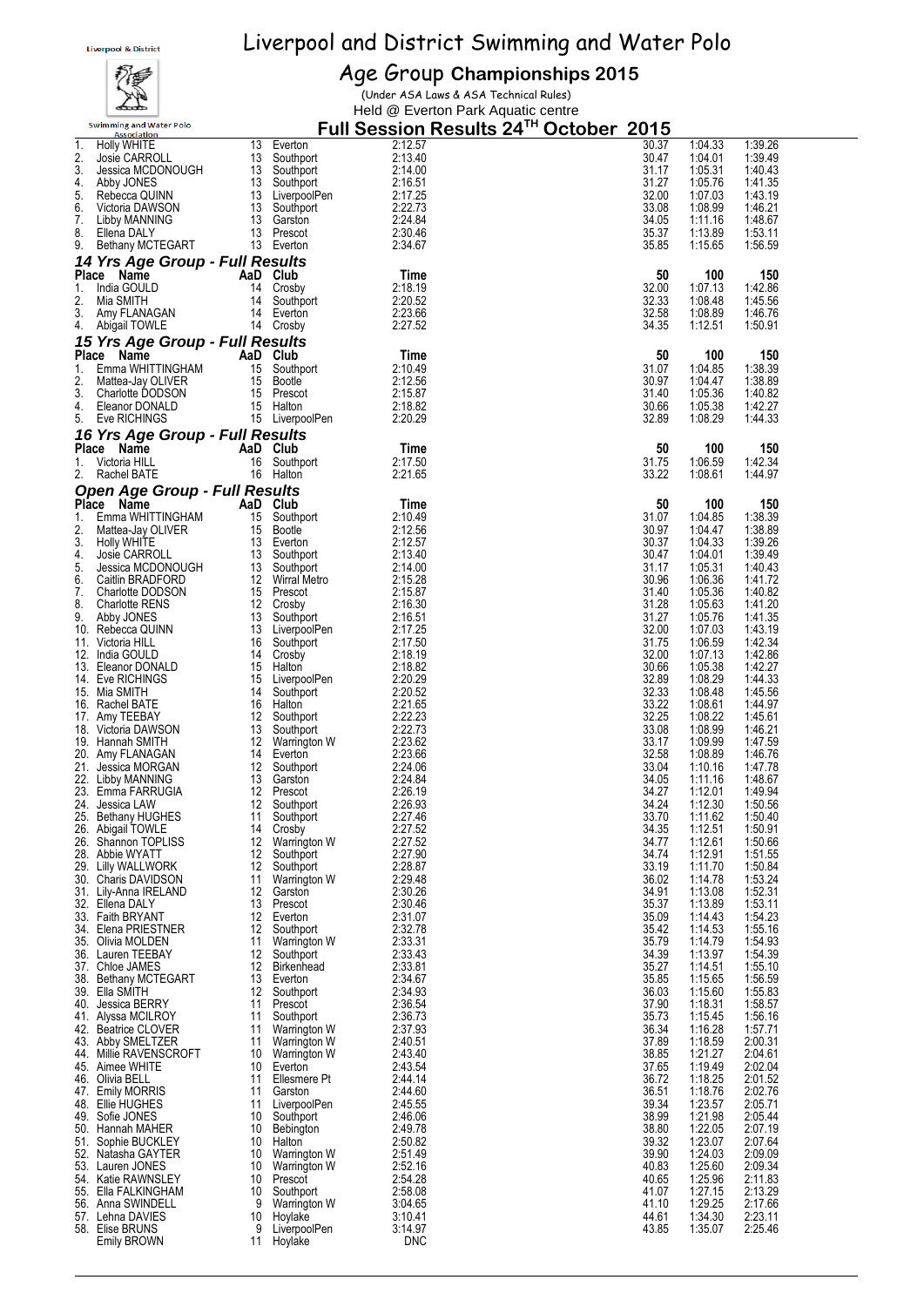

Age Group **Championships 2015**

(Under ASA Laws & ASA Technical Rules) Held @ Everton Park Aquatic centre

**Full Session Results 24TH October 2015**

#### **EVENT 29 Boys Open 200m Butterfly**

| 11 Yrs Age Group - Full Results         |    |                       |                 |       |         |         |
|-----------------------------------------|----|-----------------------|-----------------|-------|---------|---------|
| Place Name                              |    | AaD Club              | Time            | 50    | 100     | 150     |
| 1.<br>Henry MAW                         |    | 11 Southport          | 2:51.49         | 37.84 | 1:20.58 | 2:06.90 |
| 12 Yrs Age Group - Full Results         |    |                       |                 |       |         |         |
| Place Name                              |    | AaD Club              | Time            | 50    | 100     | 150     |
| 1.<br>Mason GALLEY                      |    | 12 Southport          | 2:39.58         | 34.60 | 1:14.20 | 1:57.48 |
| 13 Yrs Age Group - Full Results         |    |                       |                 |       |         |         |
|                                         |    |                       |                 | 50    | 100     | 150     |
| Place Name<br><b>Tobey RYLAND</b><br>1. |    | AaD Club<br>13 Crosby | Time<br>2:24.18 | 31.95 | 1:08.97 | 1:46.86 |
| Steven GRIST                            |    | 13 Wirral Metro       | <b>DNC</b>      |       |         |         |
|                                         |    |                       |                 |       |         |         |
| 14 Yrs Age Group - Full Results         |    |                       |                 |       |         |         |
| Place Name                              |    | AaD Club              | Time            | 50    | 100     | 150     |
| Alex WATKINSON<br>1.                    |    | 14 Warrington W       | 2:23.51         | 32.79 | 1:09.45 | 1:46.11 |
| 2.<br>Joseph NIVEN                      |    | 14 Southport          | 2:24.05         | 32.16 | 1:08.97 | 1:46.55 |
| 3.<br>Joshua HARVEY                     |    | 14 LiverpoolPen       | 2:35.60         | 33.95 | 1:14.03 | 1:55.76 |
| 15 Yrs Age Group - Full Results         |    |                       |                 |       |         |         |
| Place Name                              |    | AaD Club              | Time            | 50    | 100     | 150     |
| $1_{-}$<br>Paolo MONIZ                  |    | 15 Southport          | 2:17.51         | 31.09 | 1:06.38 | 1:41.98 |
| 2.<br>Jack RAVENSCROFT                  |    | 15 Warrington W       | 2:22.86         | 31.57 | 1:07.83 | 1:45.46 |
| Connor HARWOOD                          |    | 15 Wirral Metro       | <b>DNC</b>      |       |         |         |
| 16 Yrs Age Group - Full Results         |    |                       |                 |       |         |         |
| Place Name                              |    | AaD Club              | Time            | 50    | 100     | 150     |
| 1.<br>Sean DAVIES                       |    | 16 Crosby             | 2:30.04         | 32.14 | 1:09.24 | 1:48.41 |
| 17 Yrs Age Group - Full Results         |    |                       |                 |       |         |         |
| Place Name                              |    | AaD Club              | Time            | 50    | 100     | 150     |
| 1.<br>Sean QUINN                        |    | 17 LiverpoolPen       | 2:18.10         | 30.92 | 1:06.90 | 1:43.42 |
| 2.<br>Thomas ROBERTS                    |    | 17 Halton             | 2:19.67         | 32.32 | 1:08.61 | 1:44.85 |
| <b>Open Age Group - Full Results</b>    |    |                       |                 |       |         |         |
| Place Name                              |    | AaD Club              | Time            | 50    | 100     | 150     |
| 1.<br>Aaron KIRCHIN BROWN               |    | 18 Warrington W       | 2:16.47         | 30.49 | 1:04.55 | 1:40.17 |
| 2.<br>Paolo MONIZ                       |    | 15 Southport          | 2:17.51         | 31.09 | 1:06.38 | 1:41.98 |
| 3.<br>Sean QUINN                        |    | 17 LiverpoolPen       | 2:18.10         | 30.92 | 1:06.90 | 1:43.42 |
| 4.<br>Thomas ROBERTS                    |    | 17 Halton             | 2:19.67         | 32.32 | 1:08.61 | 1:44.85 |
| 5.<br>Jack RAVENSCROFT                  |    | 15 Warrington W       | 2:22.86         | 31.57 | 1:07.83 | 1:45.46 |
| 6.<br>Alex WATKINSON                    |    | 14 Warrington W       | 2:23.51         | 32.79 | 1:09.45 | 1:46.11 |
| 7.<br>Joseph NIVEN                      |    | 14 Southport          | 2:24.05         | 32.16 | 1:08.97 | 1:46.55 |
| 8.<br>Tobey RYLAND                      |    | 13 Crosby             | 2:24.18         | 31.95 | 1:08.97 | 1:46.86 |
| 9.<br>Sean DAVIES                       | 16 | Crosby                | 2:30.04         | 32.14 | 1:09.24 | 1:48.41 |
| 10. Joshua HARVEY                       |    | 14 LiverpoolPen       | 2:35.60         | 33.95 | 1:14.03 | 1:55.76 |
| 11. Mason GALLEY                        |    | 12 Southport          | 2:39.58         | 34.60 | 1:14.20 | 1:57.48 |
| 12. Henry MAW                           | 11 | Southport             | 2:51.49         | 37.84 | 1:20.58 | 2:06.90 |
| <b>Steven GRIST</b>                     | 13 | Wirral Metro          | <b>DNC</b>      |       |         |         |
| Connor HARWOOD                          | 15 | <b>Wirral Metro</b>   | <b>DNC</b>      |       |         |         |

#### **EVENT 501 FINAL OF EVENT 24 Girls Open 100m Butterfly**

| <b>Place</b> | <b>Full Results</b><br>Name |    | AaD Club  | Time    | 50    |
|--------------|-----------------------------|----|-----------|---------|-------|
| $1_{1}$      | Anna NIVEN                  | 16 | Southport | 1:06.81 | 31.36 |
| 2.           | <b>Holly WHITE</b>          | 13 | Everton   | 1:07.70 | 31.41 |
| 3.           | Charlotte DODSON            | 15 | Prescot   | 1:08.47 | 32.41 |
| 4.           | <b>Emily SPENCER</b>        | 15 | Crosby    | 1:08.56 | 31.96 |
| 5.           | Mattea-Jay OLIVER           | 15 | Bootle    | 1:09.22 | 32.40 |
| 6.           | Abby JONES                  | 13 | Southport | 1:09.73 | 32.53 |
| 7.           | Emma WHITTINGHAM            | 15 | Southport | 1:09.92 | 32.48 |
| 8.           | India GOULD                 | 14 | Crosby    | 1:10.30 | 32.95 |

#### **EVENT 30 Mens Open 400m Freestyle Team**  Full Results

|    | ull i wuulu              |      |              |              |          |              |              |              |              |              |
|----|--------------------------|------|--------------|--------------|----------|--------------|--------------|--------------|--------------|--------------|
|    | <b>Place</b><br>Name     |      | A.G          | Club         |          | Time         |              |              |              |              |
| 1. | Southport SC             |      |              | Southport    |          | 3:40.47      |              |              |              |              |
|    | 50m 25.74                | 100m | 54.24        | 150m 1:20.48 |          | 200m 1:48.26 | 250m 2:16.42 | 300m 2:46.78 | 350m 3:12.46 | 400m 3:40.47 |
|    | 2. Bebington SC          |      |              | Bebinaton    |          | 3:47.82      |              |              |              |              |
|    | 50m 27.50                | 100m | 57.22        | 150m 1:25.02 |          | 200m 1:55.61 | 250m 2:22.84 | 300m 2:52.79 | 350m 3:18.97 | 400m 3:47.82 |
|    | 3. Prescot Swimming Club |      |              | Prescot      |          | 3:48.76      |              |              |              |              |
|    | 50m 28.18                | 100m | 56.80        | 150m 1:24.87 |          | 200m 1:55.35 | 250m 2:23.08 | 300m 2:53.45 | 350m 3:19.27 | 400m 3:48.76 |
|    | 4. Halton SC             |      |              | Halton       |          | 3:50.64      |              |              |              |              |
|    | 27.17<br>50m             | 100m | 56.32        | 150m 1:25.29 |          | 200m 1:57.10 | 250m 2:24.93 | 300m 2:54.15 | 350m 3:20.80 | 400m 3:50.64 |
| 5. | Crosby SC                |      |              | Crosby       |          | 3:54.77      |              |              |              |              |
|    | $50m -$                  |      | $100m -$     |              | $150m -$ | $200m -$     | $250m -$     | $300m -$     | $350m -$     | 400m 3:54.77 |
| 6. | Liverpool Penguins SC    |      |              | LiverpoolPen |          | 4:33.96      |              |              |              |              |
|    | 50m 32.12                |      | 100m 1:06.82 | 150m 1:38.94 |          | 200m 2:15.32 | 250m 2:47.11 | 300m 3:22.16 | 350m 3:56.37 | 400m 4:33.96 |
|    | Everton Swimming Assoc   |      |              | Everton      |          | <b>DNC</b>   |              |              |              |              |
|    |                          |      |              |              |          |              |              |              |              |              |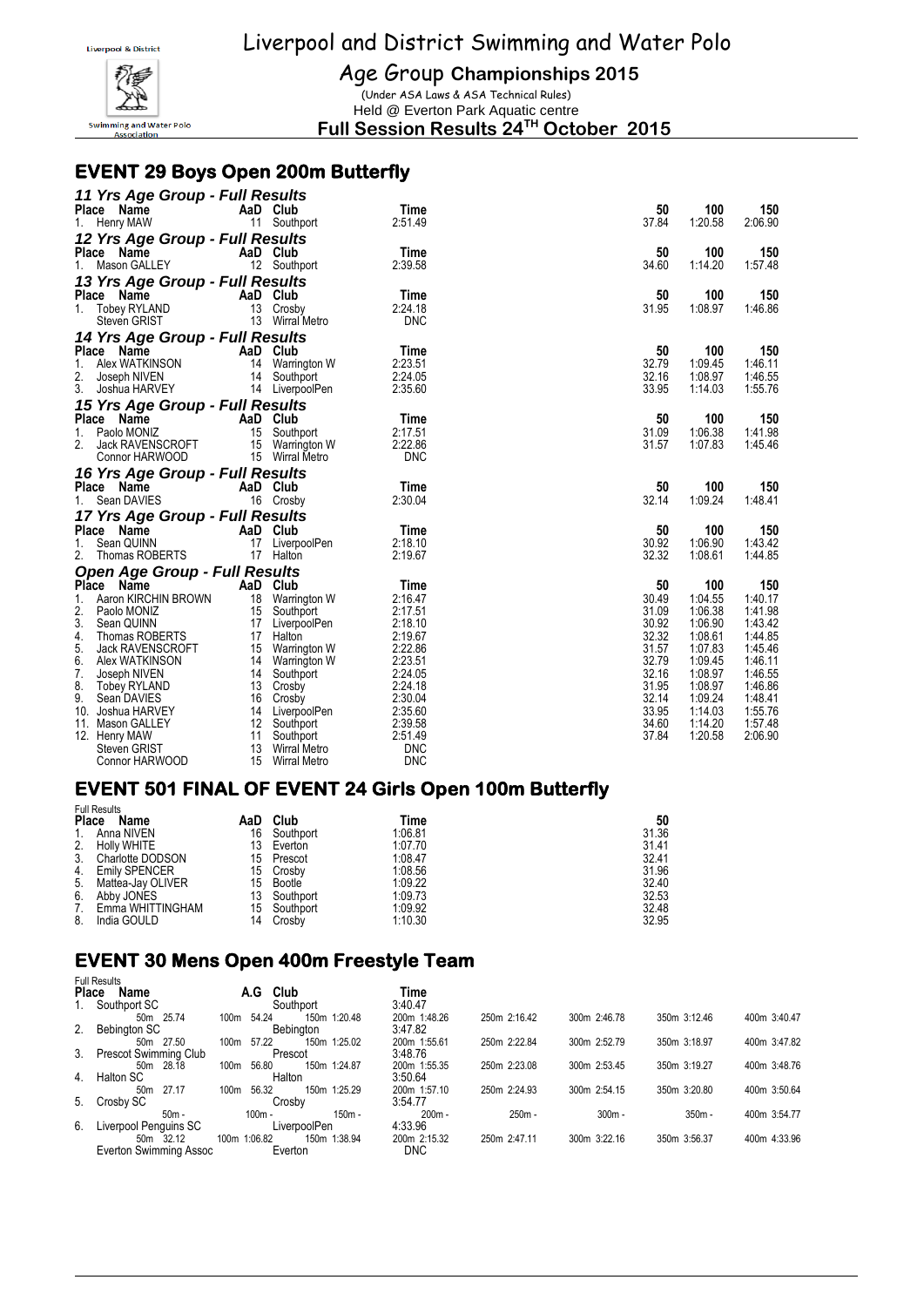

Age Group **Championships 2015**

(Under ASA Laws & ASA Technical Rules) Held @ Everton Park Aquatic centre

**Full Session Results 24TH October 2015**

#### **EVENT 31 Womens Open 400m Medley Team**

|              | <b>Full Results</b>    |              |              |              |              |              |              |              |
|--------------|------------------------|--------------|--------------|--------------|--------------|--------------|--------------|--------------|
| <b>Place</b> | Name                   | Club<br>A.G  |              | Time         |              |              |              |              |
| 1.           | Southport SC A         | Southport    |              | 4:35.82      |              |              |              |              |
|              | 50m 33.31              | 100m 1:08.97 | 150m 1:46.92 | 200m 2:29.36 | 250m 3:01.16 | 300m 3:37.98 | 350m 4:06.30 | 400m 4:35.82 |
|              | 2. Garston SC          | Garston      |              | 4:36.40      |              |              |              |              |
|              | 50m 34.52              | 100m 1:11.57 | 150m 1:44.20 | 200m 2:20.86 | 250m 2:54.01 | 300m 3:33.72 | 350m 4:03.05 | 400m 4:36.40 |
| 3.           | Crosby SC A            | Crosby       |              | 4:43.83      |              |              |              |              |
|              | 50m 36.18              | 100m 1:13.67 | 150m 1:49.67 | 200m 2:31.55 | 250m 3:04.21 | 300m 3:41.59 | 350m 4:11.94 | 400m 4:43.83 |
|              | 4. Southport SC B      | Southport    |              | 4:50.49      |              |              |              |              |
|              | 50m 35.32              | 100m 1:12.75 | 150m 1:51.70 | 200m 2:36.93 | 250m 3:09.47 | 300m 3:47.01 | 350m 4:16.64 | 400m 4:50.49 |
| 5.           | Halton SC              | Halton       |              | 4:59.61      |              |              |              |              |
|              | 50m 36.15              | 100m 1:14.39 | 150m 1:55.81 | 200m 2:43.74 | 250m 3:16.65 | 300m 3:57.89 | 350m 4:27.67 | 400m 4:59.61 |
| 6.           | Everton Swimming Assoc | Everton      |              | 4:59.66      |              |              |              |              |
|              | 50m 36.57              | 100m 1:15.55 | 150m 1:56.04 | 200m 2:42.14 | 250m 3:13.27 | 300m 3:50.46 | 350m 4:23.93 | 400m 4:59.66 |
|              | Crosby SC B            | Crosby       |              | <b>DNC</b>   |              |              |              |              |
|              | Liverpool Penguins SC  | LiverpoolPen |              | <b>DNC</b>   |              |              |              |              |

#### **EVENT 32 Boys Open 100m Breaststroke**

| <b>Open Age Group - Full Results</b>                                                                                                                                                                                                                 |                                                                                                            |                                           |                               |                |
|------------------------------------------------------------------------------------------------------------------------------------------------------------------------------------------------------------------------------------------------------|------------------------------------------------------------------------------------------------------------|-------------------------------------------|-------------------------------|----------------|
| Place Name                                                                                                                                                                                                                                           |                                                                                                            | AaD Club                                  | Time                          | 50             |
| Alex FRY<br>1.                                                                                                                                                                                                                                       |                                                                                                            | 17 Prescot                                | 1:09.82                       | 32.25          |
| 2.<br>James ROSS<br>3.                                                                                                                                                                                                                               |                                                                                                            | 18 Warrington W                           | 1:11.03                       | 33.18          |
| Sean DAVIES<br>William WOODWARD<br>4.                                                                                                                                                                                                                |                                                                                                            | 16 Crosby                                 | 1:11.09<br>1:11.16            | 33.67<br>33.33 |
| 5.<br>Daniel BUCKLEY                                                                                                                                                                                                                                 | 16 $C$ ros <sub><math>\sim</math></sub> ,<br>14 Halton<br>13 Halton                                        |                                           | 1:12.16                       | 33.51          |
| 6.<br>Tommy JONES                                                                                                                                                                                                                                    |                                                                                                            | 14 Southport                              | 1:16.50                       | 35.66          |
| 7.<br>Samuel CATON                                                                                                                                                                                                                                   |                                                                                                            | 15 Garston                                | 1:16.63                       | 36.31          |
| 8.<br>Harvey MARTIN                                                                                                                                                                                                                                  |                                                                                                            | 14 Crosby                                 | 1:17.12                       | 35.97          |
| Jack ROBERTS<br>9.                                                                                                                                                                                                                                   |                                                                                                            | 14 LiverpoolPen                           | 1:18.72                       | 37.64          |
| 10. Samuel CLAYTON                                                                                                                                                                                                                                   |                                                                                                            | 13 Halton                                 | 1:22.53                       | 39.19          |
| 11. Thomas SILK                                                                                                                                                                                                                                      |                                                                                                            | 13 Crosby                                 | 1:22.77                       | 38.79<br>39.18 |
| 12. Andrew TREVOR<br>13. Adam BOND                                                                                                                                                                                                                   |                                                                                                            | 13 Warrington W<br>14 Prescot             | 1:22.99<br>1:23.78            | 38.63          |
| 14. Ellis CLEWORTH                                                                                                                                                                                                                                   |                                                                                                            | 11 Birkenhead                             | 1:26.04                       | 41.81          |
| 14. Ellis CLEWORTH<br>15. Dominic BELL<br>15. Edward WHITTINGHAM<br>17. Charles KELLY<br>17. Charles KELLY<br>17. Charles KELLY<br>18. Daniel DAVIES<br>19. Samuel WRIGHT -PURDEY<br>12. Gross MORGAN<br>21. Kyle BRIARS<br>21. Thomas MORGAN<br>21. |                                                                                                            |                                           | 1:28.77                       | 41.58          |
|                                                                                                                                                                                                                                                      |                                                                                                            |                                           | 1:29.98                       | 42.90          |
|                                                                                                                                                                                                                                                      |                                                                                                            |                                           | 1:31.55                       | 43.07          |
|                                                                                                                                                                                                                                                      |                                                                                                            |                                           | 1.31.99<br>1:32.53<br>1:33.63 | 43.07          |
|                                                                                                                                                                                                                                                      |                                                                                                            |                                           |                               | 43.51          |
|                                                                                                                                                                                                                                                      |                                                                                                            |                                           | 1:35.67                       | 45.29          |
|                                                                                                                                                                                                                                                      |                                                                                                            |                                           | 1:36.68<br>1:41.39            | 46.66<br>49.29 |
| 23. Connor O'BOYLE                                                                                                                                                                                                                                   |                                                                                                            |                                           | 1:42.57                       | 49.59          |
| 24. Jack CORDEN                                                                                                                                                                                                                                      | 11 Southpo<br>10 Everton<br>10 Everton<br>10 Everton<br>10 Everton<br>15 Crosby<br>19 Halton<br>11 Southpo |                                           | 1:43.35                       | 49.65          |
| 25. Thomas BOYLETT                                                                                                                                                                                                                                   |                                                                                                            | 10 Lyons<br>10 Southport                  | 1.43.51                       | 49.44          |
| Patrick GREALIS                                                                                                                                                                                                                                      |                                                                                                            |                                           | <b>DNC</b>                    |                |
| Ethan RYLAND                                                                                                                                                                                                                                         |                                                                                                            |                                           | DNC                           |                |
| Thomas HOUGH                                                                                                                                                                                                                                         |                                                                                                            |                                           | DNC                           |                |
| Fraser COOKE                                                                                                                                                                                                                                         |                                                                                                            | 11 Southport                              | <b>DNC</b>                    |                |
| 09 Yrs Age Group - Full Results                                                                                                                                                                                                                      |                                                                                                            |                                           |                               |                |
| Place Name                                                                                                                                                                                                                                           |                                                                                                            | AaD Club                                  | Time                          | 50             |
|                                                                                                                                                                                                                                                      |                                                                                                            |                                           |                               |                |
| 1.<br>Kyle BRIARS                                                                                                                                                                                                                                    |                                                                                                            | 9 Warrington W                            | 1:36.68                       | 46.66          |
| 10 Yrs Age Group - Full Results                                                                                                                                                                                                                      |                                                                                                            |                                           |                               |                |
| Place Name                                                                                                                                                                                                                                           |                                                                                                            |                                           | Time                          | 50             |
| 1.                                                                                                                                                                                                                                                   |                                                                                                            | 10 Everton                                | 1:42.57                       | 49.59          |
|                                                                                                                                                                                                                                                      |                                                                                                            | 10 Everton                                | 1.43.35                       | 49.65          |
|                                                                                                                                                                                                                                                      |                                                                                                            | 10 Southport                              | 1:43.51<br><b>DNC</b>         | 49.44          |
| CONTROLLER CONTRACT CONTRACT CONTRACT CONTRACT ON SUCH THE PAINT CONTRACT OF THE PAINT CONTRACT CONTRACT CONTRACT CONTRACT CONTRACT CONTRACT CONTRACT CONTRACT CONTRACT CONTRACT CONTRACT CONTRACT CONTRACT CONTRACT CONTRACT                        |                                                                                                            | 10 Everton                                |                               |                |
| 2.<br>3.<br>11 Yrs Age Group - Full Results                                                                                                                                                                                                          |                                                                                                            |                                           |                               |                |
| Place Name<br><b>Example 2018</b> AaD Club                                                                                                                                                                                                           |                                                                                                            |                                           | Time                          | 50             |
| 1.<br>Ellis CLEWORTH<br>2.                                                                                                                                                                                                                           |                                                                                                            | 11 Birkenhead                             | 1.26.04<br>1:31.55            | 41.81<br>43.07 |
| Charles KELLY<br>3.                                                                                                                                                                                                                                  |                                                                                                            |                                           | 1:41.39                       | 49.29          |
| Thomas MORGAN<br>Fraser COOKE                                                                                                                                                                                                                        |                                                                                                            |                                           | <b>DNC</b>                    |                |
|                                                                                                                                                                                                                                                      |                                                                                                            | 11 Souwre<br>11 Southport<br>11 Southport |                               |                |
| 12 Yrs Age Group - Full Results<br>Place Name                                                                                                                                                                                                        | AaD Club                                                                                                   |                                           | Time                          | 50             |
|                                                                                                                                                                                                                                                      |                                                                                                            |                                           | 1:29.98                       | 42.90          |
| <b>COMPLISION COMPLISION COMPLISION CONTRESS</b><br>Edward WHITTINGHAM 12 Southport<br>Daniel DAVIES 12 Crosby<br>Daniel DAVIES                                                                                                                      |                                                                                                            | 12 Crosby                                 | 1:32.53                       | 43.07          |
| 1.<br>2.<br>3.                                                                                                                                                                                                                                       |                                                                                                            |                                           | 1:33.63                       | 43.51          |
| Daniel DAVIES<br>Samuel WRIGHT -PURDEY 12 Garston<br>Declan SHERRINGTON 12 Southport<br>4. Declan SHERRINGTON                                                                                                                                        |                                                                                                            |                                           | 1.35.67                       | 45.29          |
| 13 Yrs Age Group - Full Results                                                                                                                                                                                                                      |                                                                                                            |                                           |                               |                |
| Place Name <b>AaD</b> Club                                                                                                                                                                                                                           |                                                                                                            |                                           | <b>Time</b>                   | $50\,$         |
| Daniel BUCKLEY<br>1.                                                                                                                                                                                                                                 |                                                                                                            | 13 Halton                                 | 1:12.16                       | 33.51          |
| 2.<br>Samuel CLAYTON                                                                                                                                                                                                                                 |                                                                                                            | 13 Halton                                 | 1:22.53                       | 39.19          |
| 3.<br>Thomas SILK<br>4.                                                                                                                                                                                                                              | 13                                                                                                         | Crosby<br>13 Warrington W                 | 1:22.77<br>1:22.99            | 38.79<br>39.18 |
| Andrew TREVOR<br>5.<br>Dominic BELL                                                                                                                                                                                                                  |                                                                                                            | 13 Wirral Metro                           | 1:28.77                       | 41.58          |
|                                                                                                                                                                                                                                                      |                                                                                                            |                                           |                               |                |
| 14 Yrs Age Group - Full Results<br>Place Name                                                                                                                                                                                                        |                                                                                                            | AaD Club                                  | Time                          | 50             |
| 1.<br>William WOODWARD                                                                                                                                                                                                                               |                                                                                                            | 14 Halton                                 | 1:11.16                       | 33.33          |
| 2.<br>Tommy JONES                                                                                                                                                                                                                                    |                                                                                                            | 14 Southport                              | 1:16.50                       | 35.66          |
| 3.<br>Harvey MARTIN                                                                                                                                                                                                                                  |                                                                                                            | 14 Crosby                                 | 1:17.12                       | 35.97          |
| 4.<br>Jack ROBERTS                                                                                                                                                                                                                                   |                                                                                                            | 14 LiverpoolPen                           | 1:18.72                       | 37.64          |
| 5.<br>Adam BOND<br>15 Yrs Age Group - Full Results                                                                                                                                                                                                   | 14                                                                                                         | Prescot                                   | 1:23.78                       | 38.63          |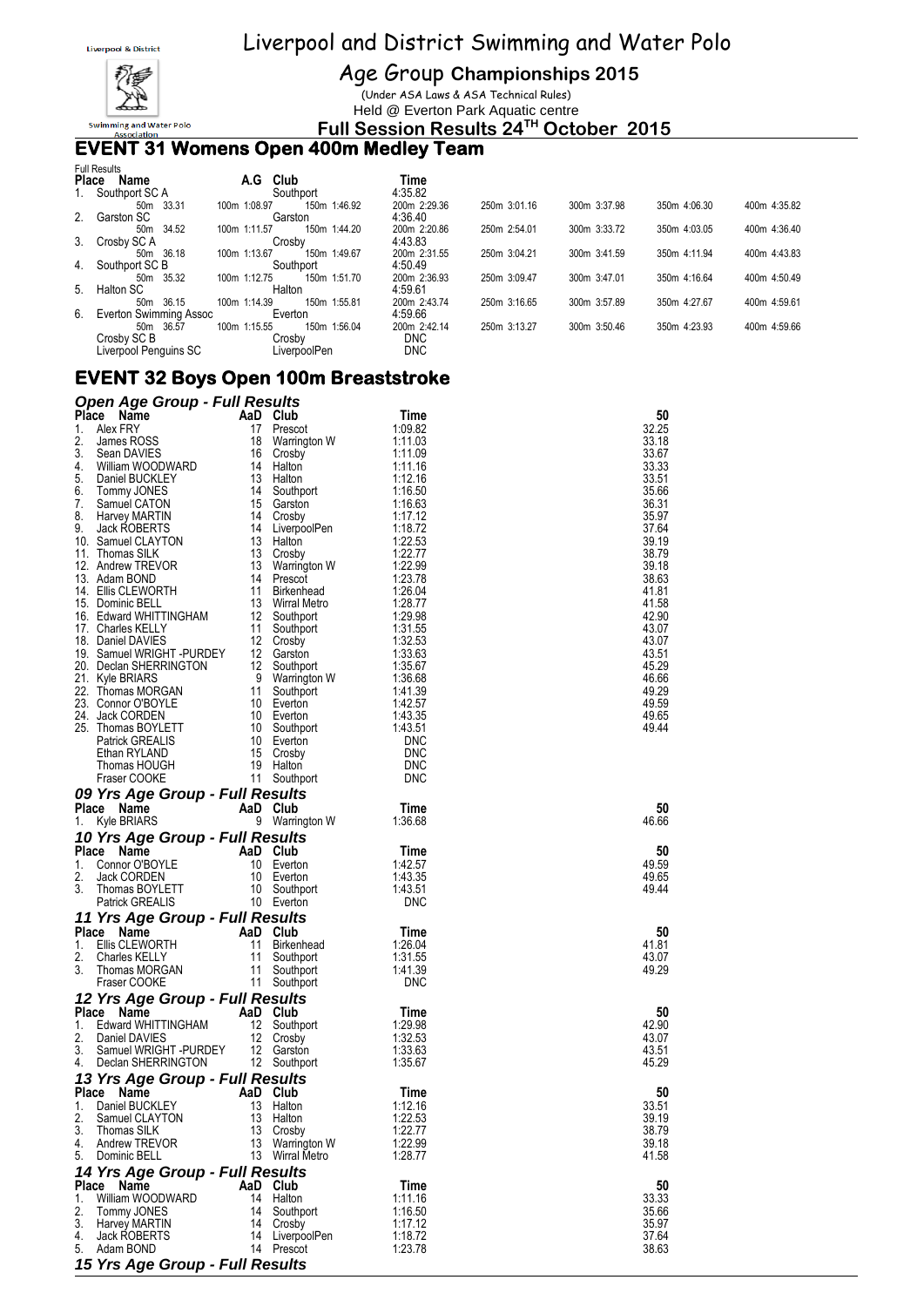

#### Age Group **Championships 2015**

(Under ASA Laws & ASA Technical Rules) Held @ Everton Park Aquatic centre

|     | <b>Swimming and Water Polo</b><br><b>Association</b> |    |              |            | Full Session Results 24TH October 2015 |  |
|-----|------------------------------------------------------|----|--------------|------------|----------------------------------------|--|
|     | Place<br>Name                                        |    | AaD Club     | Time       | 50                                     |  |
| 1.  | Samuel CATON                                         | 15 | Garston      | 1:16.63    | 36.31                                  |  |
|     | Ethan RYLAND                                         | 15 | Crosby       | <b>DNC</b> |                                        |  |
|     | 16 Yrs Age Group - Full Results                      |    |              |            |                                        |  |
|     | Place Name                                           |    | AaD Club     | Time       | 50                                     |  |
|     | 1. Sean DAVIES                                       |    | 16 Crosby    | 1:11.09    | 33.67                                  |  |
|     | 17 Yrs Age Group - Full Results                      |    |              |            |                                        |  |
|     | Place Name                                           |    | AaD Club     | Time       | 50                                     |  |
|     | 1. Alex FRY                                          |    | 17 Prescot   | 1:09.82    | 32.25                                  |  |
|     | <b>Open Age Group - Full Results</b>                 |    |              |            |                                        |  |
|     | Place Name                                           |    | AaD Club     | Time       | 50                                     |  |
| 1.  | Alex FRY                                             | 17 | Prescot      | 1:09.82    | 32.25                                  |  |
| 2.  | James ROSS                                           | 18 | Warrington W | 1:11.03    | 33.18                                  |  |
| 3.  | Sean DAVIES                                          | 16 | Crosby       | 1:11.09    | 33.67                                  |  |
| 4.  | William WOODWARD                                     | 14 | Halton       | 1:11.16    | 33.33                                  |  |
| 5.  | Daniel BUCKLEY                                       | 13 | Halton       | 1:12.16    | 33.51                                  |  |
| 6.  | Tommy JONES                                          | 14 | Southport    | 1:16.50    | 35.66                                  |  |
| 7.  | Samuel CATON                                         | 15 | Garston      | 1:16.63    | 36.31                                  |  |
| 8.  | <b>Harvey MARTIN</b>                                 | 14 | Crosby       | 1:17.12    | 35.97                                  |  |
| 9.  | <b>Jack ROBERTS</b>                                  | 14 | LiverpoolPen | 1:18.72    | 37.64                                  |  |
|     | 10. Samuel CLAYTON                                   | 13 | Halton       | 1:22.53    | 39.19                                  |  |
|     | 11. Thomas SILK                                      | 13 | Crosby       | 1:22.77    | 38.79                                  |  |
|     | 12. Andrew TREVOR                                    | 13 | Warrington W | 1:22.99    | 39.18                                  |  |
|     | 13. Adam BOND                                        | 14 | Prescot      | 1:23.78    | 38.63                                  |  |
|     | 14. Ellis CLEWORTH                                   | 11 | Birkenhead   | 1:26.04    | 41.81                                  |  |
|     | 15. Dominic BELL                                     | 13 | Wirral Metro | 1:28.77    | 41.58                                  |  |
|     | 16. Edward WHITTINGHAM                               | 12 | Southport    | 1:29.98    | 42.90                                  |  |
|     | 17. Charles KELLY                                    | 11 | Southport    | 1:31.55    | 43.07                                  |  |
|     | 18. Daniel DAVIES                                    | 12 | Crosby       | 1:32.53    | 43.07                                  |  |
|     | 19. Samuel WRIGHT -PURDEY                            | 12 | Garston      | 1:33.63    | 43.51                                  |  |
|     | 20. Declan SHERRINGTON                               | 12 | Southport    | 1:35.67    | 45.29                                  |  |
|     | 21. Kyle BRIARS                                      | 9  | Warrington W | 1:36.68    | 46.66                                  |  |
|     | 22. Thomas MORGAN                                    | 11 | Southport    | 1:41.39    | 49.29                                  |  |
|     | 23. Connor O'BOYLE                                   | 10 | Everton      | 1:42.57    | 49.59                                  |  |
| 24. | Jack CORDEN                                          | 10 | Everton      | 1:43.35    | 49.65                                  |  |
|     | 25. Thomas BOYLETT                                   | 10 | Southport    | 1:43.51    | 49.44                                  |  |
|     | Patrick GREALIS                                      | 10 | Everton      | <b>DNC</b> |                                        |  |
|     | Ethan RYLAND                                         | 15 | Crosby       | <b>DNC</b> |                                        |  |
|     | Thomas HOUGH                                         | 19 | Halton       | <b>DNC</b> |                                        |  |
|     | Fraser COOKE                                         | 11 | Southport    | <b>DNC</b> |                                        |  |

#### **EVENT 33 Girls Open 100m Backstroke**

#### *Open Age Group - Full Results*

| <b>Place</b> | Name                  | AaD | Club                | Time       | 50    |
|--------------|-----------------------|-----|---------------------|------------|-------|
| 1.           | Lucy HARDEY           | 13  | Crosby              | 1:07.36    | 32.54 |
| 2.           | Mattea-Jay OLIVER     | 15  | Bootle              | 1:08.28    | 33.57 |
| 3.           | Josie CARROLL         | 13  | Southport           | 1:09.10    | 33.39 |
| 4.           | Caitlin BRADFORD      | 12  | <b>Wirral Metro</b> | 1:11.29    | 34.91 |
| 5.           | Georgia BELL          | 13  | Ellesmere Pt        | 1:11.36    | 34.35 |
| 6.           | Victoria HILL         | 16  | Southport           | 1:11.86    | 34.91 |
| 7.           | Rebecca QUINN         | 13  | LiverpoolPen        | 1:12.17    | 35.30 |
| 8.           | Jessica MCDONOUGH     | 13  | Southport           | 1:12.21    | 35.69 |
| 9.           | Mia SMITH             | 14  | Southport           | 1:13.12    | 35.51 |
|              | 10. Amy FLANAGAN      | 14  | Everton             | 1:14.24    | 36.12 |
| 11.          | <b>Bethany HUGHES</b> | 11  | Southport           | 1:14.70    | 36.16 |
| 12.          | Jessica LAW           | 12  | Southport           | 1:15.15    | 36.34 |
|              | 13. Abigail TOWLE     | 14  | Crosby              | 1:15.36    | 36.69 |
|              | 14. Emma FARRUGIA     | 12  | Prescot             | 1:15.55    | 36.47 |
|              | 15. Faith BRYANT      | 12  | Everton             | 1:15.74    | 37.40 |
| 16.          | Amy TEEBAY            | 12  | Southport           | 1:15.84    | 36.95 |
| 17.          | Olivia WALSH          | 12  | Warrington W        | 1:16.50    | 37.69 |
|              | 18. Abbie WYATT       | 12  | Southport           | 1:17.02    | 37.54 |
|              | 19. Lilly WALLWORK    | 12  | Southport           | 1:17.25    | 37.22 |
|              | 20. Ellena DALY       | 13  | Prescot             | 1:17.46    | 37.87 |
| 21.          | <b>Jessica BERRY</b>  | 11  | Prescot             | 1:18.31    | 38.70 |
|              | 22. Elizabeth DOWDING | 13  | Prescot             | 1:19.04    | 38.98 |
|              | 23. Lauren TEEBAY     | 12  | Southport           | 1:19.09    | 38.63 |
|              | 24. Lydia KEELEY      | 10  | Warrington W        | 1:19.28    | 38.96 |
|              | 25. Alexandra PRINCE  | 12  | Garston             | 1:19.48    | 38.42 |
| 26.          | Mia CHAMBERS          | 11  | Southport           | 1:19.64    | 38.89 |
| 27.          | <b>Emily MORRIS</b>   | 11  | Garston             | 1:21.14    | 39.04 |
| 28.          | Ella SMITH            | 12  | Southport           | 1:21.69    | 40.69 |
| 29.          | Sofie JONES           | 10  | Southport           | 1:23.97    | 41.14 |
| 30.          | Aimee WHITE           | 10  | Everton             | 1:24.95    | 41.59 |
| 31.          | Sophie BUCKLEY        | 10  | Halton              | 1:25.43    | 41.48 |
| 32.          | Alyssa MCILROY        | 11  | Southport           | 1:26.45    | 42.16 |
|              | 33. Katie RAWNSLEY    | 10  | Prescot             | 1:27.52    | 43.73 |
|              | 34. Charis DAVIDSON   | 11  | Warrington W        | 1:28.38    | 43.46 |
|              | 35. Lehna DAVIES      | 10  | Hoylake             | 1:29.96    | 44.19 |
|              | 36. Ella ROBERTS      | 10  | Prescot             | 1:30.06    | 44.82 |
|              | 37. Hannah MAHER      | 10  | Bebington           | 1:30.54    | 44.49 |
| 38.          | Josephine FLANAGAN    | 10  | Everton             | 1:32.38    | 45.55 |
|              | 39. Isabella FOX      | 10  | Crosby              | 1:33.73    | 46.26 |
| 40.          | Natasha GAYTER        | 10  | Warrington W        | 1:35.89    | 47.14 |
| 41.          | Ella FALKINGHAM       | 10  | Southport           | 1:36.54    | 47.91 |
|              | 42. Anna SWINDELL     | 9   | Warrington W        | 1:36.62    | 46.90 |
|              | <b>Emily BROWN</b>    | 11  | Hoylake             | <b>DNC</b> |       |
|              | Rebecca KLEIN         | 17  | Bebington           | <b>DNC</b> |       |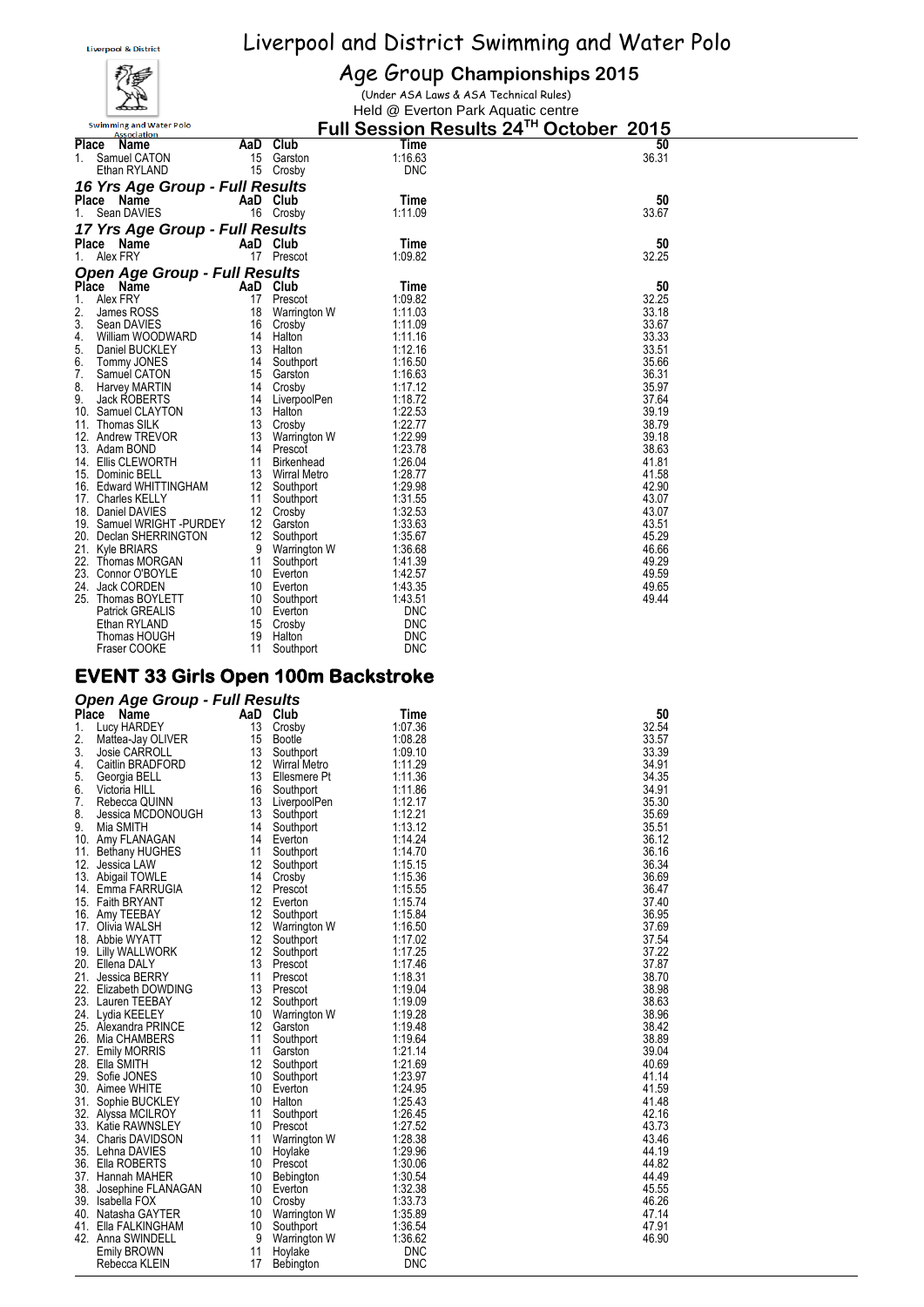

#### Age Group **Championships 2015**

(Under ASA Laws & ASA Technical Rules)

Held @ Everton Park Aquatic centre

|          | <b>Swimming and Water Polo</b><br>Association |                                        |                                                                                   | Full Session Results 24 <sup>™</sup> October 2015 |                |
|----------|-----------------------------------------------|----------------------------------------|-----------------------------------------------------------------------------------|---------------------------------------------------|----------------|
|          | Eve RICHINGS                                  |                                        | 15 LiverpoolPen                                                                   | <b>DNC</b>                                        |                |
|          | 09 Yrs Age Group - Full Results               |                                        |                                                                                   |                                                   |                |
| 1.       | Place Name<br>Anna SWINDELL                   |                                        | AaD Club<br>9 Warrington W                                                        | Time<br>1:36.62                                   | 50<br>46.90    |
|          | 10 Yrs Age Group - Full Results               |                                        |                                                                                   |                                                   |                |
|          | Place Name                                    | AaD Club                               |                                                                                   | Time                                              | 50             |
| 1.       | Lydia KEELEY                                  | 10                                     | Warrington W                                                                      | 1:19.28                                           | 38.96          |
| 2.<br>3. | Sofie JONES<br>Aimee WHITE                    | 10                                     | Southport<br>10 Everton                                                           | 1:23.97<br>1:24.95                                | 41.14<br>41.59 |
| 4.       | Sophie BUCKLEY                                | - 10                                   | Halton                                                                            | 1:25.43                                           | 41.48          |
| 5.       | Katie RAWNSLEY                                |                                        | 10 Prescot<br>10 Hoylake<br>10 Prescot<br>10 Bebington<br>10 Everton<br>10 Crosby | 1:27.52                                           | 43.73          |
| 6.<br>7. | Lehna DAVIES<br>Ella ROBERTS                  |                                        |                                                                                   | 1:29.96<br>1:30.06                                | 44.19<br>44.82 |
| 8.       | Hannah MAHER                                  |                                        |                                                                                   | 1:30.54                                           | 44.49          |
| 9.       | Josephine FLANAGAN                            |                                        |                                                                                   | 1:32.38                                           | 45.55          |
|          | 10. Isabella FOX<br>11. Natasha GAYTER        | 10                                     | Crosby<br>10 Warrington W                                                         | 1:33.73<br>1:35.89                                | 46.26<br>47.14 |
|          | 12. Ella FALKINGHAM                           |                                        | 10 Southport                                                                      | 1:36.54                                           | 47.91          |
|          | 11 Yrs Age Group - Full Results               |                                        |                                                                                   |                                                   |                |
|          | Place Name                                    | AaD Club                               |                                                                                   | Time                                              | 50             |
| 1.<br>2. | <b>Bethany HUGHES</b><br>Jessica BERRY        |                                        | 11 Southport<br>11 Prescot                                                        | 1:14.70<br>1:18.31                                | 36.16<br>38.70 |
| 3.       | Mia CHAMBERS                                  |                                        | Southport                                                                         | 1:19.64                                           | 38.89          |
| 4.       | Emily MORRIS                                  | 11 Southpo<br>11 Garston<br>11 Southpo |                                                                                   | 1:21.14                                           | 39.04          |
| 5.<br>6. | Alyssa MCILROY<br><b>Charis DAVIDSON</b>      | 11                                     | Southport                                                                         | 1:26.45<br>1:28.38                                | 42.16<br>43.46 |
|          | Emily BROWN                                   |                                        | Warrington W<br>11 Hoylake                                                        | <b>DNC</b>                                        |                |
|          | 12 Yrs Age Group - Full Results               |                                        |                                                                                   |                                                   |                |
|          | Place Name                                    | AaD Club                               |                                                                                   | Time                                              | 50             |
| 1.<br>2. | Caitlin BRADFORD                              |                                        | 12 Wirral Metro                                                                   | 1:11.29<br>1:15.15                                | 34.91<br>36.34 |
| 3.       | Jessica LAW<br>Emma FARRUGIA                  |                                        | 12 Southport<br>12 Prescot                                                        | 1:15.55                                           | 36.47          |
| 4.       | Faith BRYANT                                  |                                        | 12 Everton                                                                        | 1:15.74                                           | 37.40          |
| 5.       | Amy TEEBAY                                    |                                        | 12 Southport<br>12 Warrington W<br>12 Southport                                   | 1:15.84                                           | 36.95          |
| 6.<br>7. | Olivia WALSH<br>Abbie WYATT                   |                                        |                                                                                   | 1:16.50<br>1:17.02                                | 37.69<br>37.54 |
| 8.       | Lilly WALLWORK                                |                                        | 12 Southport                                                                      | 1:17.25                                           | 37.22          |
| 9.       | Lauren TEEBAY                                 |                                        | 12 Southport                                                                      | 1:19.09                                           | 38.63          |
|          | 10. Alexandra PRINCE<br>11. Ella SMITH        |                                        | 12 Garston<br>12 Southport                                                        | 1:19.48<br>1.21.69                                | 38.42<br>40.69 |
|          | 13 Yrs Age Group - Full Results               |                                        |                                                                                   |                                                   |                |
|          | Place Name                                    | AaD Club                               |                                                                                   | Time                                              | 50             |
| 1.<br>2. | Lucy HARDEY<br>Josie CARROLL                  | 13                                     | Crosby<br>13 Southport                                                            | 1:07.36<br>1:09.10                                | 32.54<br>33.39 |
| 3.       | Georgia BELL                                  |                                        | 13 Ellesmere Pt                                                                   | 1:11.36                                           | 34.35          |
| 4.       | Rebecca QUINN                                 |                                        | 13 LiverpoolPen                                                                   | 1:12.17                                           | 35.30          |
| 5.<br>6. | Jessica MCDONOUGH<br>Ellena DALY              |                                        | 13 Southport<br>13 Prescot                                                        | 1:12.21<br>1:17.46                                | 35.69<br>37.87 |
| 7.       | Elizabeth DOWDING                             |                                        | 13 Prescot                                                                        | 1:19.04                                           | 38.98          |
|          | 14 Yrs Age Group - Full Results               |                                        |                                                                                   |                                                   |                |
|          | Place Name                                    | AaD Club                               |                                                                                   | Time                                              | 50             |
| 2.       | 1. Mia SMITH<br>Amy FLANAGAN                  |                                        | 14 Southport<br>14 Everton                                                        | 1:13.12<br>1:14.24                                | 35.51<br>36.12 |
|          | 3. Abigail TOWLE                              |                                        | 14 Crosby                                                                         | 1:15.36                                           | 36.69          |
|          | 15 Yrs Age Group - Full Results               |                                        |                                                                                   |                                                   |                |
|          | Place Name                                    | AaD Club                               |                                                                                   | Time                                              | 50             |
| 1.       | Mattea-Jay OLIVER<br>Eve RICHINGS             |                                        | 15 Bootle<br>15 LiverpoolPen                                                      | 1:08.28<br><b>DNC</b>                             | 33.57          |
|          | 16 Yrs Age Group - Full Results               |                                        |                                                                                   |                                                   |                |
|          | Place Name                                    | AaD Club                               |                                                                                   | Time                                              | 50             |
| 1.       | Victoria HILL                                 |                                        | 16 Southport                                                                      | 1:11.86                                           | 34.91          |
|          | 17 Yrs Age Group - Full Results<br>Place Name | AaD Club                               |                                                                                   |                                                   | 50             |
|          | Rebecca KLEIN                                 |                                        | 17 Bebington                                                                      | Time<br><b>DNC</b>                                |                |
|          | <b>Open Age Group - Full Results</b>          |                                        |                                                                                   |                                                   |                |
|          | Place Name                                    | AaD Club                               |                                                                                   | Time                                              | 50             |
| 1.<br>2. | Lucy HARDEY<br>Mattea-Jay OLIVER              |                                        | 13 Crosby<br>15 Bootle                                                            | 1:07.36<br>1:08.28                                | 32.54<br>33.57 |
| 3.       | Josie CARROLL                                 |                                        | 13 Southport                                                                      | 1:09.10                                           | 33.39          |
| 4.       | Caitlin BRADFORD                              |                                        | 12 Wirral Metro<br>13 Ellesmere Pt<br>16 Southport                                | 1:11.29                                           | 34.91          |
| 6.       | 5. Georgia BELL<br>Victoria HILL              |                                        |                                                                                   | 1:11.36<br>1:11.86                                | 34.35<br>34.91 |
| 7.       | Rebecca QUINN                                 |                                        | 13 LiverpoolPen                                                                   | 1:12.17                                           | 35.30          |
|          | 8. Jessica MCDONOUGH                          |                                        | 13 Southport                                                                      | 1:12.21                                           | 35.69          |
| 9.       | Mia SMITH<br>10. Amy FLANAGAN                 |                                        | 14 Southport<br>14 Everton                                                        | 1:13.12<br>1:14.24                                | 35.51<br>36.12 |
|          | 11. Bethany HUGHES                            |                                        | 11 Southport                                                                      | 1:14.70                                           | 36.16          |
|          | 12. Jessica LAW                               |                                        | 12 Southport                                                                      | 1:15.15                                           | 36.34          |
|          | 13. Abigail TOWLE<br>14. Emma FARRUGIA        |                                        | 14 Crosby<br>12 Prescot                                                           | 1:15.36<br>1:15.55                                | 36.69<br>36.47 |
|          | 15. Faith BRYANT                              |                                        | 12 Everton                                                                        | 1:15.74                                           | 37.40          |
|          | 16. Amy TEEBAY                                |                                        | 12 Southport                                                                      | 1:15.84                                           | 36.95          |
|          | 17. Olivia WALSH<br>18. Abbie WYATT           |                                        | 12 Warrington W<br>12 Southport                                                   | 1:16.50<br>1:17.02                                | 37.69<br>37.54 |
|          | 19. Lilly WALLWORK                            |                                        | 12 Southport                                                                      | 1:17.25                                           | 37.22          |
|          | 20. Ellena DALY                               |                                        | 13 Prescot                                                                        | 1:17.46                                           | 37.87          |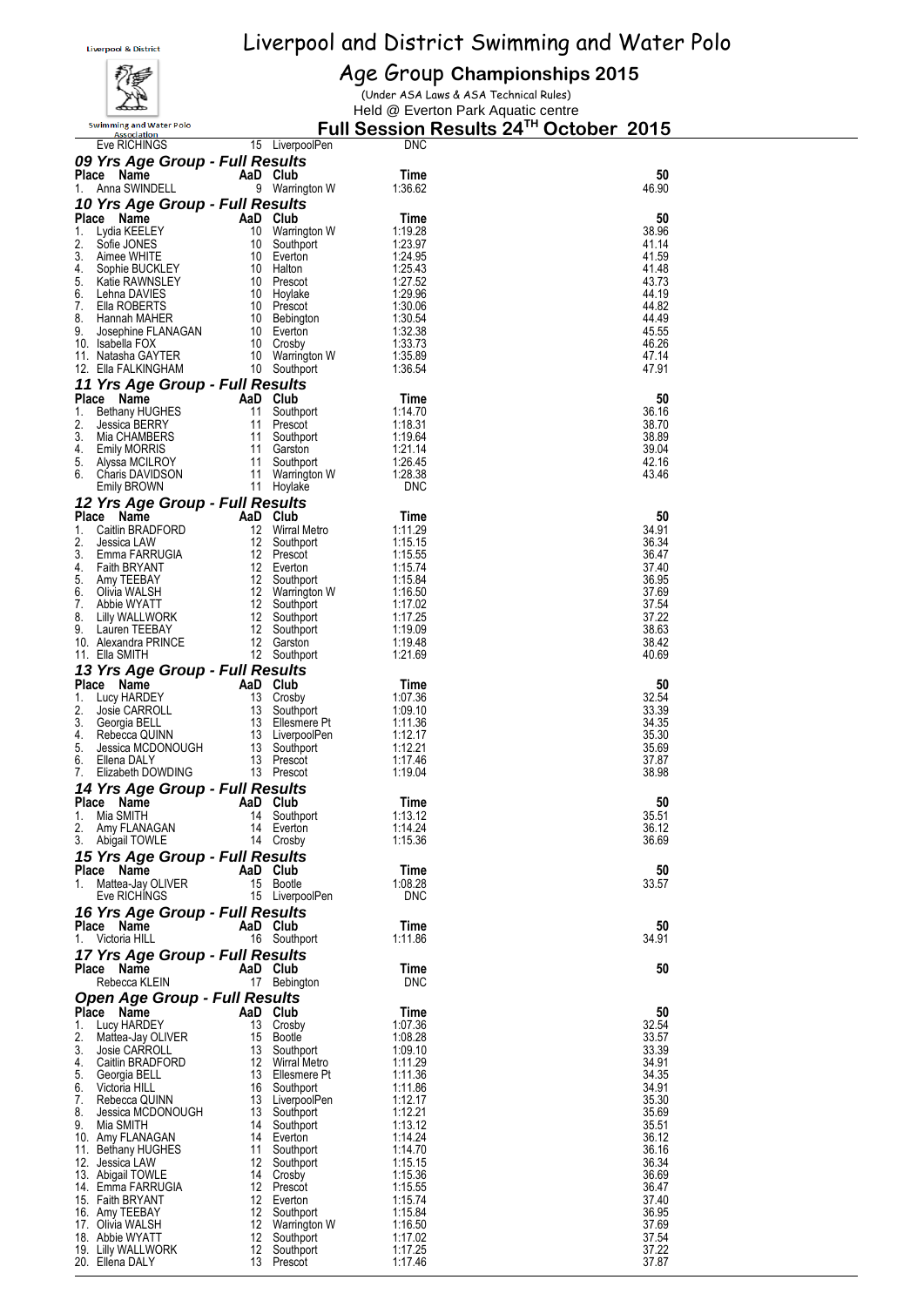# ∡

Age Group **Championships 2015** (Under ASA Laws & ASA Technical Rules)

Held @ Everton Park Aquatic centre **<u>Full Session Results 24<sup>TH</sup> October 2015</u>**<br><sup>38.70</sup><br><sup>38.98</sup> Swimming and Water Polo 21. Jessica BERRY 11 Prescot 1:18.31 38.70 22. Elizabeth DOWDING 13 Prescot 1:19.04 38.98 23. Lauren TEEBAY 12 Southport 1:19.09<br>24. Lydia KEELEY 10 Warrington W 1:19.28 38.96 38.96 24. Lydia KEELEY 10 Warrington W 1:19.28 38.96 25. Alexandra PRINCE 12 Garston 1:19.48 38.42 26. Mia CHAMBERS 11 Southport 1:19.64 38.89 27. Emily MORRIS 11 Garston 1:21.14 39.04 21. Etila SMITH (2008)<br>
21. Southport 1:21.69<br>
29. Sofie JONES 10 Southport 1:23.97 41.14<br>
30. Aimee WHITE 10 Halton 1:24.95<br>
32. Alyssa MCILROY 11 Southport 1:25.43<br>
32. Alyssa MCILROY 11 Southport 1:25.43<br>
33. Katie RAWN 28. Ella SMITH 12 Southport 1:21.69 40.69 29. Sofie JONES 10 Southport 1:23.97 41.14 30. Aimee WHITE 10 Everton 1:24.95 41.59 32. Alyssa MCILROY 11 Southport 1:26.45 42.16 33. Katie RAWNSLEY 10 Prescot 1:27.52 43.73<br>34. Charis DAVIDSON 11 Warrington W 1:28.38 43.46<br>35. Lehna DAVIES 10 Hoylake 1:29.96 44.19 11 Warrington W 1:28.38<br>
13.46 Lehna DAVIES 10 Hoylake 1:29.96<br>
13.30.06 1:39.06 1:39.06 44.82 35. Lehna DAVIES 10 Hoylake 1:29.96 44.19 36. Ella ROBERTS 10 Prescot 1:30.06 44.82 37. Hannah MAHER 10 Bebington 1:30.54 1:30.54 44.49<br>38. Josephine FLANAGAN 10 Everton 1:32.38 1:32.38 45.55 38. Josephine FLANAGAN 10 Everton 1:32.38 45.55 39. Isabella FOX 10 Crosby 1:33.73 46.26 40. Natasha GAYTER 10 Warrington W 1:35.89<br>41. Ella FALKINGHAM 10 Southport 1:35.54 47.91 Ella FALKINGHAM 10 Southport 1:36.54 47.91<br>
Anna SWINDELL 9 Warrington W 1:36.62 46.90<br>
Emily BROWN 11 Hoylake DNC<br>
Rebecca KLEIN 17 Bebington DNC 42. Anna SWINDELL 9 Warrington Emily BROWN<br>11 Hoylake Rebecca KLEIN 17 Bebington Emily BROWN Rebecca KLEIN 17 Bebington DNC<br>
Eve RICHINGS 15 LiverpoolPen DNC 15 LiverpoolPen

#### **EVENT 34 Boys Open 200m IM**

| 09 Yrs Age Group - Full Results<br>Place Name<br>1. Kyle BRIARS                                                                                                                                                                                                                                                            |                       | AaD Club<br>9 Warrington W                                  | Time<br>2:56.48                                                                                                       | 50<br>40.67                                                                         | 100<br>1:27.90                                                                                         | 150<br>2:16.98                                                                                         |
|----------------------------------------------------------------------------------------------------------------------------------------------------------------------------------------------------------------------------------------------------------------------------------------------------------------------------|-----------------------|-------------------------------------------------------------|-----------------------------------------------------------------------------------------------------------------------|-------------------------------------------------------------------------------------|--------------------------------------------------------------------------------------------------------|--------------------------------------------------------------------------------------------------------|
| 10 Yrs Age Group - Full Results                                                                                                                                                                                                                                                                                            |                       |                                                             |                                                                                                                       |                                                                                     |                                                                                                        |                                                                                                        |
| Place Name<br>Thomas O'DONNELL<br>Thomas ROPER<br>Thomas ROPER<br>Thomas BOYLETT<br>Thomas BOYLETT<br>10 Southport<br>Connor O'BOYLE<br>10 Everton<br>1.<br>2.<br>3.<br>4. Connor O'BOYLE                                                                                                                                  |                       | AaD Club<br>10 Warrington W<br>10 Southport                 | Time<br>3:03.89<br>3:10.61<br>3:14.10<br>3:14.37                                                                      | 50<br>39.95<br>44.22<br>46.92<br>46.71                                              | 100<br>1:28.28<br>1:32.99<br>1:35.47<br>1:35.57                                                        | 150<br>2:24.02<br>2:29.92<br>2:31.50<br>2:31.10                                                        |
| 11 Yrs Age Group - Full Results                                                                                                                                                                                                                                                                                            |                       |                                                             |                                                                                                                       |                                                                                     |                                                                                                        |                                                                                                        |
| Place Name<br>Ellis CLEWORTH<br>1.<br>2.<br>Joshua HOWARD-HUGHES 11 Halton<br>3.<br><b>Charles KELLY</b><br>William HORMAN<br>4.<br>5.<br>Thomas MORGAN                                                                                                                                                                    | AaD Club<br>11 Birken | 11 Birkenhead<br>11 Southport<br>11 Garston<br>11 Southport | Time<br>2:43.51<br>2:49.68<br>2:55.39<br>3:02.97<br>3:05.88                                                           | 50<br>36.58<br>38.77<br>37.47<br>38.00<br>44.68                                     | 100<br>1:18.97<br>1:21.27<br>1:24.99<br>1:27.52<br>1:32.34                                             | 150<br>2:06.68<br>2:13.47<br>2:16.29<br>2:23.62<br>2:25.19                                             |
| 12 Yrs Age Group - Full Results                                                                                                                                                                                                                                                                                            |                       |                                                             |                                                                                                                       |                                                                                     |                                                                                                        |                                                                                                        |
| Place Name<br><b>Example 2</b> AaD Club<br>Volume WHITTINGHAM<br>William WHITTINGHAM<br>12 Southport<br>Edward WHITTINGHAM<br>Alexander DILLON<br>12 Southport<br>Alexander DILLON<br>12 Southport<br>Liam HORGAN<br>12 LiverpoolPen<br>Nathan DENTON<br>12 LiverpoolPen<br>12 Everton<br>1.<br>2.<br>3.<br>4.<br>5.<br>6. |                       |                                                             | Time<br>2:41.90<br>2:42.47<br>2:44.79<br>2:52.84<br>2:55.43<br>3:02.91                                                | 50<br>37.13<br>34.29<br>36.01<br>38.30<br>37.60<br>43.40                            | 100<br>1:16.06<br>1:16.42<br>1:19.09<br>1:20.99<br>1:23.47<br>1:30.93                                  | 150<br>2:06.68<br>2:05.65<br>2:07.69<br>2:15.58<br>2:17.81<br>2:22.26                                  |
| 13 Yrs Age Group - Full Results<br>Place Name                                                                                                                                                                                                                                                                              |                       |                                                             |                                                                                                                       |                                                                                     |                                                                                                        |                                                                                                        |
| athan DLASS (Same Companies BUCKLEY<br>a Name AaD Club<br>Daniel BUCKLEY<br>Thomas SILK<br>Lewi GUMBS<br>Lewi GUMBS<br>Elliot WARWICK<br>Andrew TREVOR<br>Andrew TREVOR<br>Andrew TREVOR<br>Michael PICKSTOCK<br>John RASMUSSEN<br>Samuel CLAYTON<br>Sam<br>1.<br>2.<br>3.<br>4.<br>5.<br>6.<br>7.<br>8.<br>9.             |                       |                                                             | Time<br>2:28.33<br>2:32.90<br>2:37.39<br>2:41.05<br>2:42.52<br>2:46.13<br>2:47.13<br>2:49.00<br>2:52.68<br><b>DNC</b> | 50<br>33.07<br>32.58<br>35.66<br>35.77<br>34.72<br>36.91<br>37.78<br>39.02<br>39.82 | 100<br>1:11.25<br>1:12.56<br>1:15.58<br>1:14.07<br>1:17.03<br>1:18.65<br>1:18.98<br>1:23.66<br>1:25.18 | 150<br>1:52.39<br>1:58.85<br>2:03.98<br>2:04.38<br>2:05.27<br>2:09.01<br>2:11.89<br>2:10.32<br>2:13.92 |
| 14 Yrs Age Group - Full Results                                                                                                                                                                                                                                                                                            |                       |                                                             |                                                                                                                       |                                                                                     |                                                                                                        |                                                                                                        |
| Place Name<br>1. William WOODWARD<br>William WOODWARD<br>Alex WATKINSON 14 Halton<br>Joseph NIVEN<br>Jack ROBERTS 14 Southport<br>Jack ROBERTS 14 LiverpoolPen<br>Matthew EARNSHAW 14 Garston<br>Joshua HARVEY 14 LiverpoolPen<br>Daniel JOHNSON 14 Prescot<br>David TURNER 14 Wirr<br>2.<br>3.<br>4.<br>5.<br>6.<br>7.    |                       | AaD Club                                                    | Time<br>2:19.67<br>2:26.84<br>2:32.37<br>2:35.80<br>2:38.93<br>2:39.67<br>2:41.71<br><b>DNC</b>                       | 50<br>29.61<br>31.17<br>31.32<br>34.49<br>34.96<br>34.27<br>35.21                   | 100<br>1:06.30<br>1:07.44<br>1:11.92<br>1:14.19<br>1:15.97<br>1:17.35<br>1:18.42                       | 150<br>1:46.91<br>1:52.23<br>1:57.93<br>2:00.24<br>2:02.73<br>2:06.49<br>2:06.26                       |
| 15 Yrs Age Group - Full Results                                                                                                                                                                                                                                                                                            |                       |                                                             |                                                                                                                       |                                                                                     |                                                                                                        |                                                                                                        |
| Place Name<br>1. Paolo MONIZ<br>2. Samuel CATON<br>3. Ewan DENTON                                                                                                                                                                                                                                                          | AaD Club              | 15 Southport<br>15 Garston<br>15 Everton                    | Time<br>2:21.14<br>2:35.00<br>2:37.19                                                                                 | 50<br>30.71<br>34.38<br>34.81                                                       | 100<br>1:08.14<br>1:14.20<br>1:15.83                                                                   | 150<br>1:49.53<br>1:58.39<br>2:02.05                                                                   |
| 16 Yrs Age Group - Full Results<br>Place Name<br>Nathaniel STEVENS 16 Southport<br>Harry COOKE 16 Southport<br>1.<br>2. Harry COOKE                                                                                                                                                                                        |                       | AaD Club<br>16 Southport                                    | Time<br>2:29.85<br>2:34.34                                                                                            | 50<br>32.01<br>34.55                                                                | 100<br>1:06.43<br>1:13.31                                                                              | 150<br>1:53.23<br>1:59.05                                                                              |
| 17 Yrs Age Group - Full Results                                                                                                                                                                                                                                                                                            |                       |                                                             |                                                                                                                       |                                                                                     |                                                                                                        |                                                                                                        |
| Place Name<br>1. Thomas ROBERTS                                                                                                                                                                                                                                                                                            |                       | AaD Club<br>17 Halton                                       | Time<br>2:28.45                                                                                                       | 50<br>32.31                                                                         | 100<br>1:12.74                                                                                         | 150<br>1:58.91                                                                                         |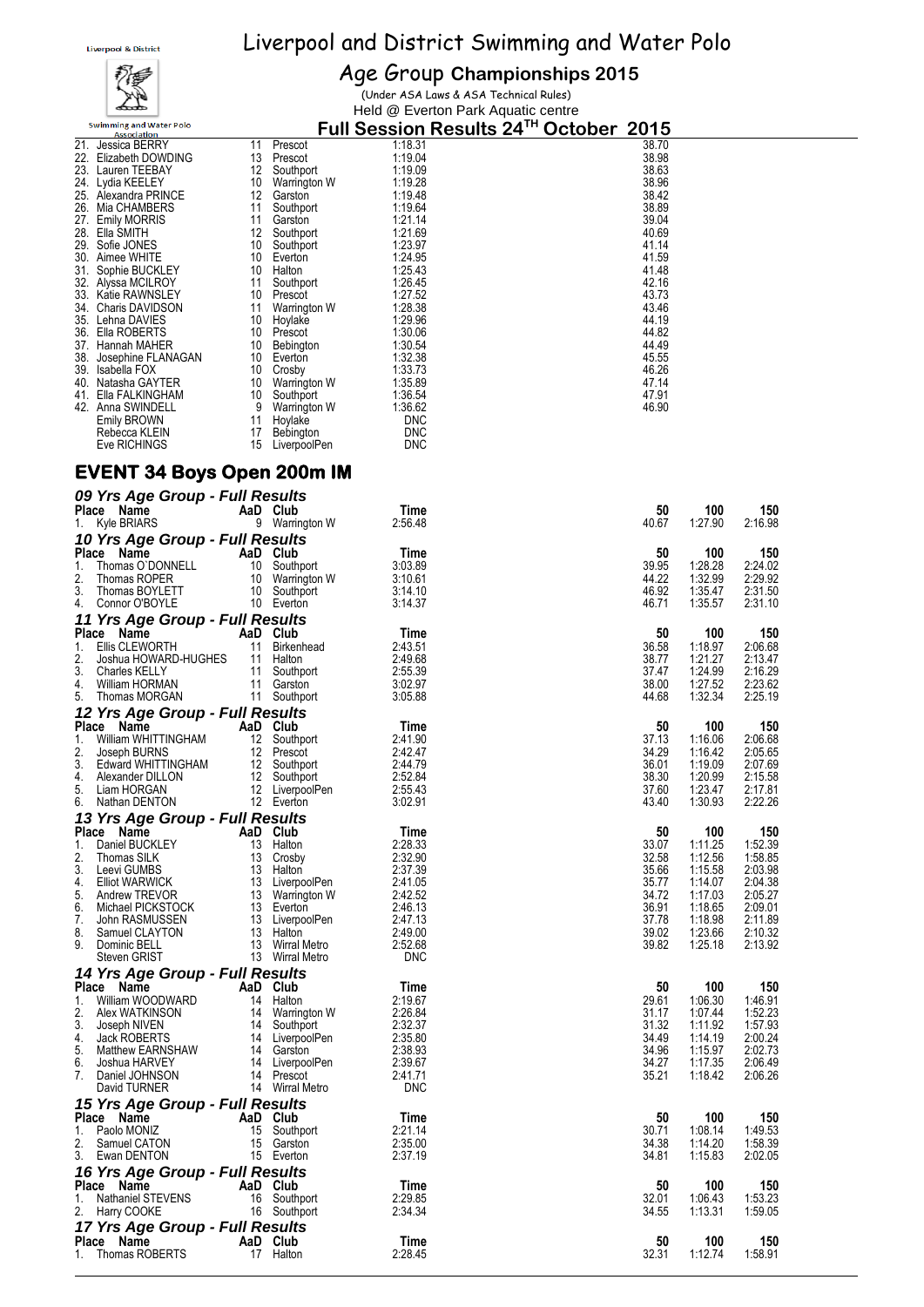

#### Age Group **Championships 2015**

(Under ASA Laws & ASA Technical Rules) Held @ Everton Park Aquatic centre

**Full Session Results 24TH October 2015**

|    | <b>Open Age Group - Full Results</b>        |                   |                     |            |                |                    |         |
|----|---------------------------------------------|-------------------|---------------------|------------|----------------|--------------------|---------|
|    | Place Name                                  |                   | AaD Club            | Time       | 50             | 100                | 150     |
| 1. | James ROSS                                  | 18                | Warrington W        | 2:11.20    | 29.24          | 1:03.47            | 1:41.31 |
| 2. | William WOODWARD                            | 14                | Halton              | 2:19.67    | 29.61          | 1:06.30            | 1:46.91 |
| 3. | Paolo MONIZ                                 | 15                | Southport           | 2:21.14    | 30.71          | 1:08.14            | 1:49.53 |
| 4. | Alex WATKINSON                              | 14                | Warrington W        | 2:26.84    | 31.17          | 1:07.44            | 1:52.23 |
| 5. | Daniel BUCKLEY                              | 13                | Halton              | 2:28.33    | 33.07          | 1:11.25            | 1:52.39 |
| 6. | Sean KEYES                                  | 18                | Everton             | 2:28.40    | 30.37          | 1:09.67            | 1:54.48 |
| 7. | Thomas ROBERTS                              | 17                | Halton              | 2:28.45    | 32.31          | 1:12.74            | 1:58.91 |
| 8. | <b>Nathaniel STEVENS</b>                    | 16                | Southport           | 2:29.85    | 32.01          | 1:06.43            | 1:53.23 |
| 9. | Joseph NIVEN                                | 14                | Southport           | 2:32.37    | 31.32          | 1:11.92            | 1:57.93 |
|    | 10. Thomas SILK                             | 13                | Crosby              | 2:32.90    | 32.58          | 1:12.56            | 1:58.85 |
|    | 11. Harry COOKE                             | 16                | Southport           | 2:34.34    | 34.55          | 1:13.31            | 1:59.05 |
|    | 12. Samuel CATON                            | 15                | Garston             | 2:35.00    | 34.38          | 1:14.20            | 1:58.39 |
|    | 13. Jack ROBERTS                            | 14                | LiverpoolPen        | 2:35.80    | 34.49          | 1:14.19            | 2:00.24 |
|    | 14. Ewan DENTON                             | 15                | Everton             | 2:37.19    | 34.81          | 1:15.83            | 2:02.05 |
|    | 15. Leevi GUMBS                             | 13                | Halton              | 2:37.39    | 35.66          | 1:15.58            | 2:03.98 |
|    | 16. Matthew EARNSHAW                        | 14                | Garston             | 2:38.93    | 34.96          | 1:15.97            | 2:02.73 |
|    | 17. Joshua HARVEY                           | 14                | LiverpoolPen        | 2:39.67    | 34.27          | 1:17.35            | 2:06.49 |
|    | 18. Elliot WARWICK                          | 13                | LiverpoolPen        | 2:41.05    | 35.77          | 1:14.07            | 2:04.38 |
|    | 19. Daniel JOHNSON                          | 14                | Prescot             | 2:41.71    | 35.21          | 1:18.42            | 2:06.26 |
|    | 20. William WHITTINGHAM                     | $12 \overline{ }$ | Southport           | 2:41.90    | 37.13          | 1:16.06            | 2:06.68 |
|    | 21. Joseph BURNS                            | 12                | Prescot             | 2:42.47    | 34.29          | 1:16.42            | 2:05.65 |
|    | 22. Andrew TREVOR                           | 13                | Warrington W        | 2:42.52    | 34.72          | 1:17.03            | 2:05.27 |
|    | 23. Ellis CLEWORTH                          | 11                | Birkenhead          | 2:43.51    | 36.58          | 1:18.97            | 2:06.68 |
|    | 24. Edward WHITTINGHAM                      | 12                | Southport           | 2:44.79    | 36.01          | 1:19.09            | 2:07.69 |
|    | 25. Michael PICKSTOCK                       | 13                | Everton             | 2:46.13    | 36.91          | 1:18.65            | 2:09.01 |
|    | 26. John RASMUSSEN                          | 13                | LiverpoolPen        | 2:47.13    | 37.78          | 1:18.98            | 2:11.89 |
|    | 27. Samuel CLAYTON                          | 13                | Halton              | 2:49.00    | 39.02          | 1:23.66            | 2:10.32 |
|    | 28. Joshua HOWARD-HUGHES                    | 11                | Halton              | 2:49.68    | 38.77          | 1:21.27            | 2:13.47 |
|    | 29. Dominic BELL                            | 13                | <b>Wirral Metro</b> | 2:52.68    | 39.82          | 1:25.18            | 2:13.92 |
|    | 30. Alexander DILLON                        | 12                | Southport           | 2:52.84    | 38.30          | 1:20.99            | 2:15.58 |
|    | 31. Charles KELLY                           | 11                | Southport           | 2:55.39    | 37.47          | 1:24.99            | 2:16.29 |
|    | 32. Liam HORGAN                             | 12                | LiverpoolPen        | 2:55.43    | 37.60          | 1:23.47            | 2:17.81 |
|    | 33. Kyle BRIARS                             | 9                 | Warrington W        | 2:56.48    | 40.67          | 1:27.90            | 2:16.98 |
|    | 34. Nathan DENTON                           | $12 \overline{ }$ | Everton             | 3:02.91    | 43.40          | 1:30.93            | 2:22.26 |
|    | 35. William HORMAN                          | 11                | Garston             | 3:02.97    | 38.00          | 1:27.52            | 2:23.62 |
|    | 36. Thomas O'DONNELL                        | 10                | Southport           | 3:03.89    | 39.95          | 1:28.28            | 2:24.02 |
|    | 37. Thomas MORGAN                           | 11                | Southport           | 3:05.88    | 44.68          | 1:32.34            | 2:25.19 |
|    |                                             |                   |                     |            |                |                    | 2:29.92 |
|    | 38. Thomas ROPER                            | 10                | Warrington W        | 3:10.61    | 44.22<br>46.92 | 1:32.99<br>1:35.47 | 2:31.50 |
|    | 39. Thomas BOYLETT                          | 10                | Southport           | 3:14.10    |                |                    |         |
|    | 40. Connor O'BOYLE                          | 10                | Everton             | 3:14.37    | 46.71          | 1:35.57            | 2:31.10 |
|    | Steven GRIST                                | 13                | <b>Wirral Metro</b> | <b>DNC</b> |                |                    |         |
|    | David TURNER                                | 14                | <b>Wirral Metro</b> | <b>DNC</b> |                |                    |         |
|    | $E$ VENT 25 $C$ inia 42 Vea $D$ van 400m IM |                   |                     |            |                |                    |         |

#### **EVENT 35 Girls 12 Yrs/Over 400m IM**

|    | 12 Yrs Age Group - Full Results      |                                            |                         |              |              |              |              |
|----|--------------------------------------|--------------------------------------------|-------------------------|--------------|--------------|--------------|--------------|
|    | Place Name                           | AaD Club                                   | Time                    |              |              |              |              |
| 1. | Shannon TOPLISS                      | 12 Warrington W                            | 5:42.05                 |              |              |              |              |
|    | 50m 37.87                            | 100m 1:20.24<br>150m 2:05.48               | 200m 2:50.56            | 250m 3:39.02 | 300m 4:28.03 | 350m 5:06.21 | 400m 5:42.05 |
| 2. | Olivia WALSH                         | 12 Warrington W                            | 5:42.10                 |              |              |              |              |
|    | 50m 38.16                            | 100m 1:21.92<br>150m 2:05.18               | 200m 2:47.97            | 250m 3:38.14 | 300m 4:27.28 | 350m 5:06.26 | 400m 5:42.10 |
| 3. | Abbie WYATT                          | 12 Southport                               | 5:54.82                 |              |              |              |              |
|    | 50m 39.09                            | 100m 1:24.57<br>150m 2:09.12               | 200m 2:51.74            | 250m 3:42.91 | 300m 4:35.19 | 350m 5:16.29 | 400m 5:54.82 |
|    | Caitlin BRADFORD                     | 12 Wirral Metro                            | <b>DNC</b>              |              |              |              |              |
|    | 13 Yrs Age Group - Full Results      |                                            |                         |              |              |              |              |
|    | Place Name                           | AaD Club                                   | Time                    |              |              |              |              |
|    | Josie CARROLL                        | 13<br>Southport                            | 5:16.82                 |              |              |              |              |
|    | 50m 34.77                            | 100m 1:15.84<br>150m 1:55.32               | 200m 2:34.36            | 250m 3:20.60 | 300m 4:07.52 | 350m 4:42.84 | 400m 5:16.82 |
| 2. | Ellena DALY                          | 13 Prescot                                 | 5:46.42                 |              |              |              |              |
|    | 50m 39.94                            | 100m 1:25.82<br>150m 2:10.34               | 200m 2:53.11            | 250m 3:40.58 | 300m 4:28.40 | 350m 5:08.51 | 400m 5:46.42 |
|    | 16 Yrs Age Group - Full Results      |                                            |                         |              |              |              |              |
|    | Place Name                           | AaD Club                                   | Time                    |              |              |              |              |
| 1. | Catherine ROSS                       | 16 Warrington W                            | 5:20.60                 |              |              |              |              |
|    | 50m 32.63                            | 100m 1:11.35<br>150m 1:53.01               | 200m 2:34.22            | 250m 3:19.35 | 300m 4:05.20 | 350m 4:43.88 | 400m 5:20.60 |
|    | Lauren GODDARD                       | 16 Warrington W                            | <b>DNC</b>              |              |              |              |              |
|    | Victoria HILL                        | 16 Southport                               | <b>DNC</b>              |              |              |              |              |
|    | <b>Open Age Group - Full Results</b> |                                            |                         |              |              |              |              |
|    | Place Name                           | AaD Club                                   | Time                    |              |              |              |              |
|    | Josie CARROLL                        | 13 Southport                               | 5:16.82                 |              |              |              |              |
|    | 50m 34.77                            | 100m 1:15.84<br>150m 1:55.32               | 200m 2:34.36            | 250m 3:20.60 | 300m 4:07.52 | 350m 4:42.84 | 400m 5:16.82 |
| 2. | Catherine ROSS                       | 16 Warrington W                            | 5:20.60                 |              |              |              |              |
|    | 50m 32.63                            | 100m 1:11.35<br>150m 1:53.01               | 200m 2:34.22            | 250m 3:19.35 | 300m 4:05.20 | 350m 4:43.88 | 400m 5:20.60 |
| 3. | Shannon TOPLISS                      | 12 Warrington W                            | 5:42.05                 |              |              |              |              |
|    | 50m 37.87                            | 100m 1:20.24<br>150m 2:05.48               | 200m 2:50.56            | 250m 3:39.02 | 300m 4:28.03 | 350m 5:06.21 | 400m 5:42.05 |
| 4. | Olivia WALSH                         | 12 Warrington W                            | 5:42.10                 |              |              |              |              |
| 5. | 50m 38.16<br>Ellena DALY             | 100m 1:21.92<br>150m 2:05.18<br>13 Prescot | 200m 2:47.97<br>5:46.42 | 250m 3:38.14 | 300m 4:27.28 | 350m 5:06.26 | 400m 5:42.10 |
|    | 50m 39.94                            | 100m 1:25.82<br>150m 2:10.34               | 200m 2:53.11            | 250m 3:40.58 | 300m 4:28.40 | 350m 5:08.51 | 400m 5:46.42 |
| 6. | Abbie WYATT                          | 12 Southport                               | 5:54.82                 |              |              |              |              |
|    | 50m 39.09                            | 100m 1:24.57<br>150m 2:09.12               | 200m 2:51.74            | 250m 3:42.91 | 300m 4:35.19 | 350m 5:16.29 | 400m 5:54.82 |
|    | Lauren GODDARD                       | 16 Warrington W                            | <b>DNC</b>              |              |              |              |              |
|    | Victoria HILL                        | 16<br>Southport                            | <b>DNC</b>              |              |              |              |              |
|    | Caitlin BRADFORD                     | 12 Wirral Metro                            | <b>DNC</b>              |              |              |              |              |

#### **EVENT 36 Boys Open 200m Backstroke**

*09 Yrs Age Group - Full Results*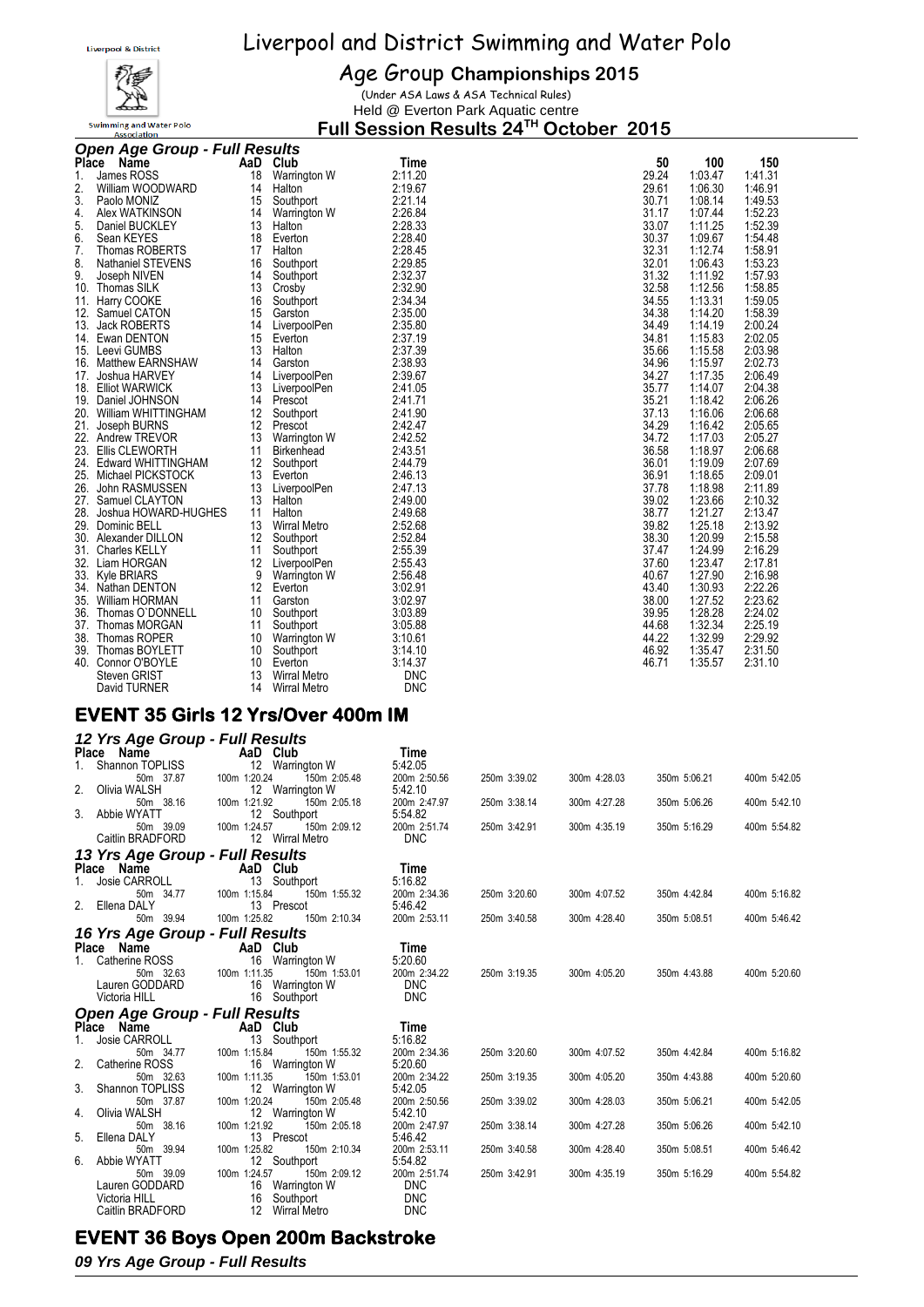

#### Age Group **Championships 2015**

(Under ASA Laws & ASA Technical Rules) Held @ Everton Park Aquatic centre

| <b>Swimming and Water Polo</b><br>Association      |                   |                                          | Full Session Results 24™ October_2015 |                |                    |                    |  |
|----------------------------------------------------|-------------------|------------------------------------------|---------------------------------------|----------------|--------------------|--------------------|--|
| Place Name                                         |                   | AaD Club                                 | Time                                  | 50             | 100                | 150                |  |
| 1.<br>Callum ROLLIN                                |                   | 9 Southport                              | 3:06.06                               | 44.02          | 1:32.01            |                    |  |
| 2. Benjamin YOUNIS                                 |                   | 9 Southport                              | 3:17.86                               | 46.48          | 1:38.24            | 2:29.26            |  |
| 10 Yrs Age Group - Full Results                    |                   |                                          |                                       |                |                    |                    |  |
| Place Name<br>Thomas BOYLETT                       |                   | AaD Club                                 | Time                                  | 50             | 100                | 150                |  |
| 1.                                                 |                   | 10 Southport                             | 3:14.02                               | 46.18          | 1:35.28            | 2:24.87            |  |
| 11 Yrs Age Group - Full Results<br>Place Name      |                   | AaD Club                                 | Time                                  | 50             | 100                | 150                |  |
| Joshua HOWARD-HUGHES<br>1.                         |                   | 11 Halton                                | 2:42.98                               | 39.72          | 1:21.71            | 2:03.97            |  |
| 2.<br>Joshua PRINCE                                | 11                | Garston                                  | 2:48.35                               | 39.85          | 1:23.18            | 2:06.97            |  |
| 3.<br>Samuel WOODS                                 |                   | 11 Southport                             | 3:00.49                               | 42.49          | 1:29.32            | 2:16.09            |  |
| 12 Yrs Age Group - Full Results                    |                   |                                          |                                       |                |                    |                    |  |
| Place Name                                         |                   | AaD Club                                 | Time                                  | 50             | 100                | 150                |  |
| 1.<br>William WHITTINGHAM                          |                   | 12 Southport                             | 2:31.28                               | 35.96          | 1:14.18            | 1:52.62            |  |
| 2.<br>Edward WHITTINGHAM<br>3.<br>Alexander DILLON |                   | 12 Southport<br>12 Southport             | 2:38.71<br>2:39.82                    | 37.95<br>39.24 | 1:18.92<br>1:20.11 | 1:59.84<br>2:01.05 |  |
| 4.<br>Adam YOUNIS                                  |                   | 12 Southport                             | 2:50.07                               | 40.29          | 1:23.74            | 2:07.68            |  |
| 5.<br>Liam HORGAN                                  |                   | 12 LiverpoolPen                          | 2:59.75                               | 42.15          | 1:27.92            | 2:15.34            |  |
| 13 Yrs Age Group - Full Results                    |                   |                                          |                                       |                |                    |                    |  |
| Place Name                                         |                   | AaD Club                                 | Time                                  | 50             | 100                | 150                |  |
| 1.<br>Daniel BUCKLEY                               |                   | 13 Halton                                | 2:27.50                               | 34.92          | 1:12.46            | 1:50.63            |  |
| 2.<br>Elliot WARWICK                               |                   | 13 LiverpoolPen                          | 2:31.39                               | 36.37          | 1:14.64            | 1:53.45            |  |
| 3.<br>Leevi GUMBS<br>Criostai HAYDEN-CALLEN<br>4.  |                   | 13 Halton                                | 2:31.40<br>2:32.23                    | 36.64<br>35.65 | 1:14.96<br>1:14.88 | 1:53.74<br>1:54.56 |  |
| 5.<br>Thomas HILL                                  |                   | 13 Garston<br>13 Southpo<br>13 Southport | 2:41.02                               | 37.55          | 1:18.43            | 2:00.00            |  |
| 6.<br>Ryan SANDERS                                 |                   | 13 Warrington W                          | 2:46.73                               | 38.23          | 1:20.40            | 2:03.69            |  |
| 7.<br>Samuel CLAYTON                               |                   | 13 Halton                                | 2:50.99                               | 40.24          | 1:24.18            | 2:08.54            |  |
| Steven GRIST                                       |                   | 13 Wirral Metro                          | <b>DNC</b>                            |                |                    |                    |  |
| 14 Yrs Age Group - Full Results                    |                   |                                          |                                       |                |                    |                    |  |
| Place Name                                         | 14                | AaD Club                                 | Time<br>2:24.84                       | 50<br>34.33    | 100<br>1:10.77     | 150<br>1:47.86     |  |
| 1.<br>William WOODWARD<br>2.<br>Alex WATKINSON     |                   | Halton<br>14 Warrington W                | 2:27.14                               | 34.32          | 1:11.93            | 1:50.28            |  |
| David TURNER                                       |                   | 14 Wirral Metro                          | <b>DNC</b>                            |                |                    |                    |  |
| 15 Yrs Age Group - Full Results                    |                   |                                          |                                       |                |                    |                    |  |
| Place Name                                         |                   | AaD Club                                 | Time                                  | 50             | 100                | 150                |  |
| 1.<br>Matthew SAYLE                                |                   | 15 Halton                                | 2:15.65                               | 32.58          | 1:06.94            | 1:42.03            |  |
| 2.<br>Adam MCCARTER                                |                   | 15 Southport                             | 2:22.58                               | 32.44          | 1:08.15            | 1:45.13            |  |
| 3.<br><b>Finlay SUTTON</b>                         |                   | 15 Hoylake                               | 2:32.54                               | 36.82          | 1:15.42            | 1:54.50            |  |
| 16 Yrs Age Group - Full Results                    |                   |                                          |                                       |                |                    |                    |  |
| Place Name<br>Harry COOKE                          |                   | AaD Club<br>16 Southport                 | Time<br><b>DNF</b>                    | 50             | 100                | 150                |  |
| <b>Open Age Group - Full Results</b>               |                   |                                          |                                       |                |                    |                    |  |
| Place Name                                         |                   | AaD Club                                 | Time                                  | 50             | 100                | 150                |  |
| 1.<br>Joshua MONIZ                                 | 18                | Southport                                | 2:06.58                               | 30.15          | 1:02.67            | 1:35.34            |  |
| 2.<br><b>Matthew SAYLE</b>                         |                   | 15 Halton                                | 2:15.65                               | 32.58          | 1:06.94            | 1:42.03            |  |
| 3.<br>Josh CHAPMAN                                 |                   | 18 Southport                             | 2:18.94                               | 32.13          | 1:07.75            | 1:43.77            |  |
| 4.<br>Adam MCCARTER                                |                   | 15 Southport                             | 2:22.58                               | 32.44          | 1:08.15            | 1:45.13            |  |
| 5.<br>William WOODWARD<br>6.<br>Alex WATKINSON     |                   | 14 Halton<br>14 Warrington W             | 2:24.84<br>2:27.14                    | 34.33<br>34.32 | 1:10.77<br>1:11.93 | 1:47.86<br>1:50.28 |  |
| 7.<br>Daniel BUCKLEY                               |                   | 13 Halton                                | 2:27.50                               | 34.92          | 1:12.46            | 1:50.63            |  |
| 8<br>William WHITTINGHAM                           |                   | 12 Southport                             | 2:31.28                               | 35.96          | 1:14.18            | 1:52.62            |  |
| 9.<br><b>Elliot WARWICK</b>                        | 13                | LiverpoolPen                             | 2:31.39                               | 36.37          | 1:14.64            | 1:53.45            |  |
| 10. Leevi GUMBS                                    | 13<br>13          | Halton                                   | 2:31.40<br>2:32.23                    | 36.64<br>35.65 | 1:14.96<br>1:14.88 | 1:53.74<br>1:54.56 |  |
| 11. Criostai HAYDEN-CALLEN<br>12. Finlay SUTTON    | 15                | Garston<br>Hoylake                       | 2:32.54                               | 36.82          | 1:15.42            | 1:54.50            |  |
| 13. Edward WHITTINGHAM                             | 12                | Southport                                | 2:38.71                               | 37.95          | 1:18.92            | 1:59.84            |  |
| 14. Alexander DILLON                               | $12 \overline{ }$ | Southport                                | 2:39.82                               | 39.24          | 1:20.11            | 2:01.05            |  |
| 15. Thomas HILL                                    | 13                | Southport                                | 2:41.02                               | 37.55          | 1:18.43            | 2:00.00            |  |
| 16. Joshua HOWARD-HUGHES<br>17. Ryan SANDERS       | 11<br>13          | Halton<br>Warrington W                   | 2:42.98<br>2:46.73                    | 39.72<br>38.23 | 1:21.71<br>1:20.40 | 2:03.97<br>2:03.69 |  |
| 18. Joshua PRINCE                                  | 11                | Garston                                  | 2:48.35                               | 39.85          | 1:23.18            | 2:06.97            |  |
| 19. Adam YOUNIS                                    | 12                | Southport                                | 2:50.07                               | 40.29          | 1:23.74            | 2:07.68            |  |
| 20. Samuel CLAYTON                                 | 13                | Halton                                   | 2:50.99                               | 40.24          | 1:24.18            | 2:08.54            |  |
| 21. Liam HORGAN                                    | 12                | LiverpoolPen                             | 2:59.75                               | 42.15          | 1:27.92            | 2:15.34            |  |
| 22. Samuel WOODS<br>23. Callum ROLLIN              | 11<br>9           | Southport<br>Southport                   | 3:00.49<br>3:06.06                    | 42.49<br>44.02 | 1:29.32<br>1:32.01 | 2:16.09            |  |
| 24. Thomas BOYLETT                                 | 10                | Southport                                | 3:14.02                               | 46.18          | 1:35.28            | 2:24.87            |  |
| 25. Benjamin YOUNIS                                | 9                 | Southport                                | 3:17.86                               | 46.48          | 1:38.24            | 2:29.26            |  |
| David TURNER                                       | 14                | <b>Wirral Metro</b>                      | <b>DNC</b>                            |                |                    |                    |  |
| Steven GRIST<br>Harry COOKE                        | 13<br>16          | <b>Wirral Metro</b>                      | <b>DNC</b><br><b>DNF</b>              |                |                    |                    |  |
|                                                    |                   | Southport                                |                                       |                |                    |                    |  |

# **EVENT 601 FINAL OF EVENT 33 Girls Open 100m Backstroke**

| <b>Place</b><br>1. | <b>Full Results</b><br>Name<br>Lucy HARDEY | AaD<br>13 | Club<br>Crosby | Time<br>1:07.43 | 50<br>32.43 |
|--------------------|--------------------------------------------|-----------|----------------|-----------------|-------------|
| 2.                 | Mattea-Jay OLIVER                          | 13        | 15 Bootle      | 1:08.55         | 33.49       |
| 3.                 | Josie CARROLL                              |           | Southport      | 1:09.57         | 33.94       |
| 4.                 | Georgia BELL                               | 13        | Ellesmere Pt   | 1:10.33         | 33.81       |
| 5.                 | Jessica MCDONOUGH                          | 13        | Southport      | 1:11.71         | 35.40       |
| 6.                 | Caitlin BRADFORD                           | 12        | Wirral Metro   | 1:11.82         | 35.23       |
| 7.                 | Victoria HILL                              | 16        | Southport      | 1:12.58         | 35.29       |
| 8.                 | Rebecca QUINN                              | 13        | LiverpoolPen   | 1:12.71         | 35.26       |